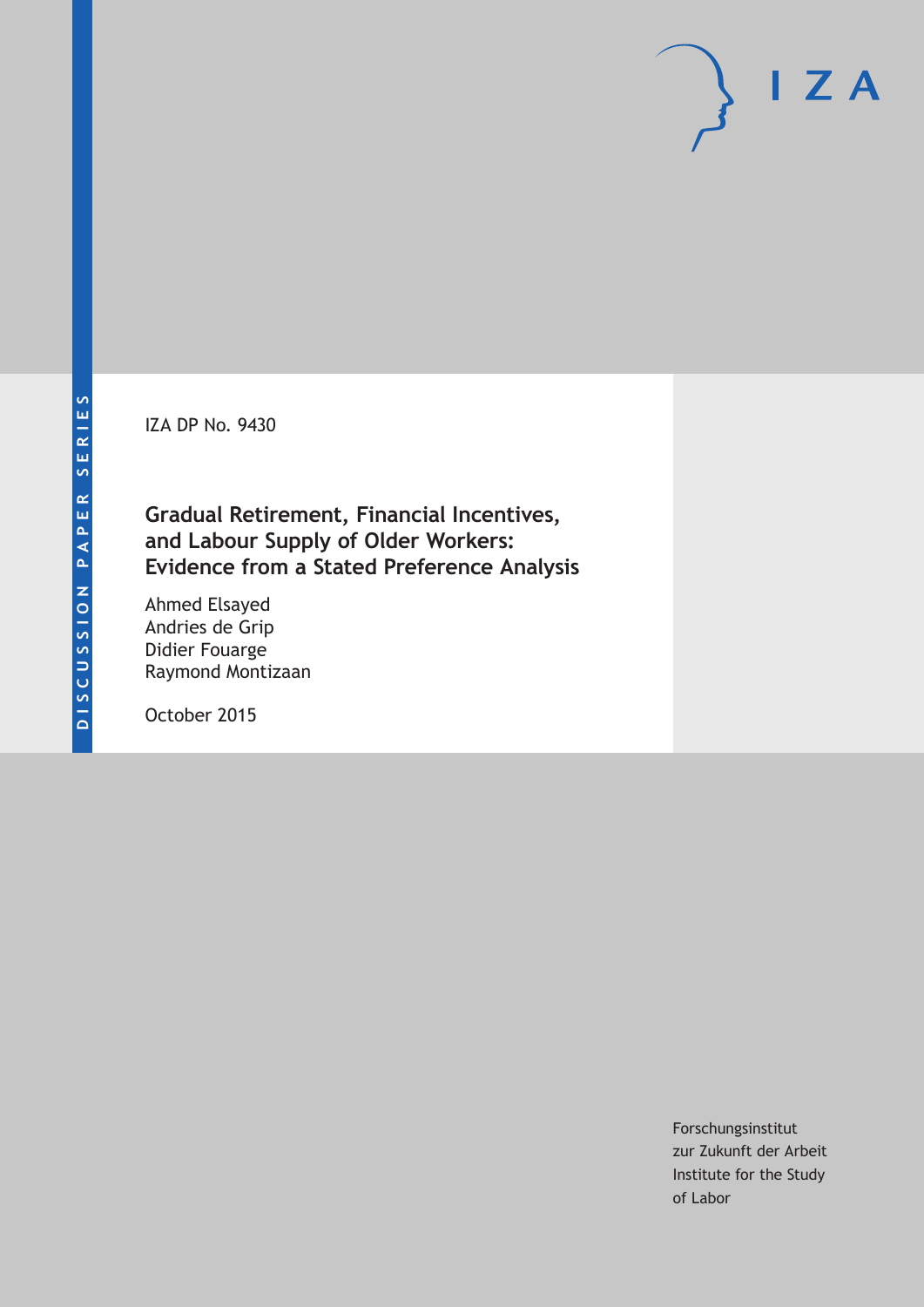# **Gradual Retirement, Financial Incentives, and Labour Supply of Older Workers: Evidence from a Stated Preference Analysis**

# **Ahmed Elsayed**

*IZA and ROA, Maastricht University* 

# **Andries de Grip**

*ROA, Maastricht University, Netspar and IZA* 

# **Didier Fouarge**

*ROA, Maastricht University and Netspar*

# **Raymond Montizaan**

*ROA, Maastricht University, Netspar and IZA*

Discussion Paper No. 9430 October 2015

IZA

P.O. Box 7240 53072 Bonn Germany

Phone: +49-228-3894-0 Fax: +49-228-3894-180 E-mail: iza@iza.org

Any opinions expressed here are those of the author(s) and not those of IZA. Research published in this series may include views on policy, but the institute itself takes no institutional policy positions. The IZA research network is committed to the IZA Guiding Principles of Research Integrity.

The Institute for the Study of Labor (IZA) in Bonn is a local and virtual international research center and a place of communication between science, politics and business. IZA is an independent nonprofit organization supported by Deutsche Post Foundation. The center is associated with the University of Bonn and offers a stimulating research environment through its international network, workshops and conferences, data service, project support, research visits and doctoral program. IZA engages in (i) original and internationally competitive research in all fields of labor economics, (ii) development of policy concepts, and (iii) dissemination of research results and concepts to the interested public.

IZA Discussion Papers often represent preliminary work and are circulated to encourage discussion. Citation of such a paper should account for its provisional character. A revised version may be available directly from the author.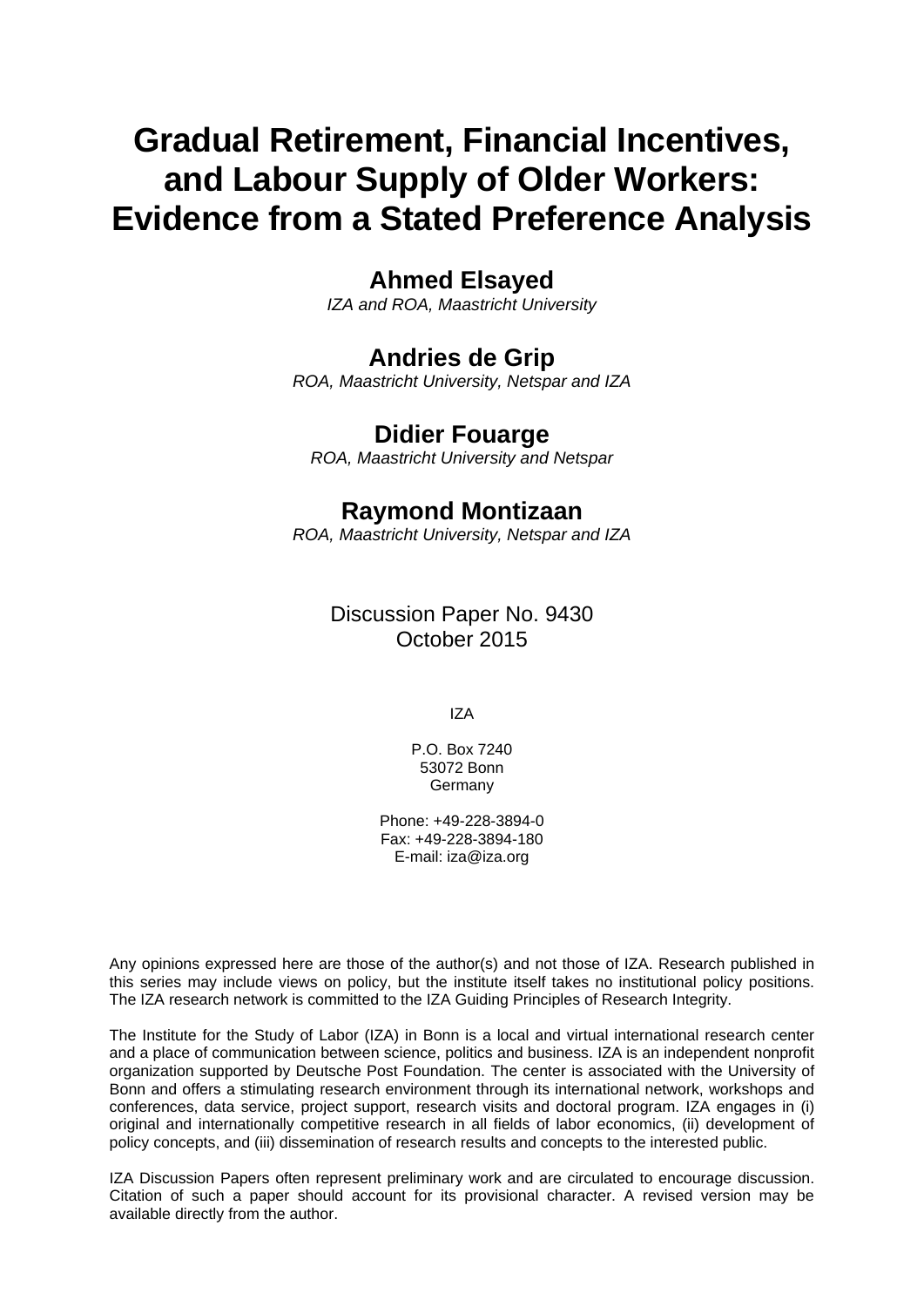IZA Discussion Paper No. 9430 October 2015

# **ABSTRACT**

# **Gradual Retirement, Financial Incentives, and Labour Supply of Older Workers: Evidence from a Stated Preference Analysis\***

Using data from a stated preferences experiment in the Netherlands, we find that replacing full-time pension schemes with schemes that offer gradual retirement opportunities induce workers to retire one year later on average. Total life-time labour supply, however, decreases with 3.4 months because the positive effect of delayed retirement on labour supply is cancelled out by the reduction in working hours before full retirement. The impact of gradual retirement schemes is, however, heterogeneous across groups of workers. Workers with non-routine job tasks retire at a later age when they can gradually retire. Financial incentives, either in terms of changing pension income or the price of leisure, also affect the expected retirement age, but the impact of these financial incentives does not differ with the possibility of gradual retirement. Finally, we find that gradual retirement is not a preferred option among workers as the large majority still prefers full retirement. This especially holds for workers with a lower wage and those with higher life expectancy.

JEL Classification: J14, J26

Keywords: gradual retirement, labour supply, financial incentives

Corresponding author:

 $\overline{a}$ 

Ahmed Elsayed Institute for the Study of Labor (IZA) Schaumburg-Lippe-Straße 5-9 53113 Bonn Germany E-mail: elsayed@iza.org

<sup>\*</sup> We acknowledge the comments and suggestions of Marion Collewet, Arian Non, the participants at the Fourth SOLE/EALE World Conference, Montreal, Canada, and the Pension Day Workshop, Utrecht, the Netherlands.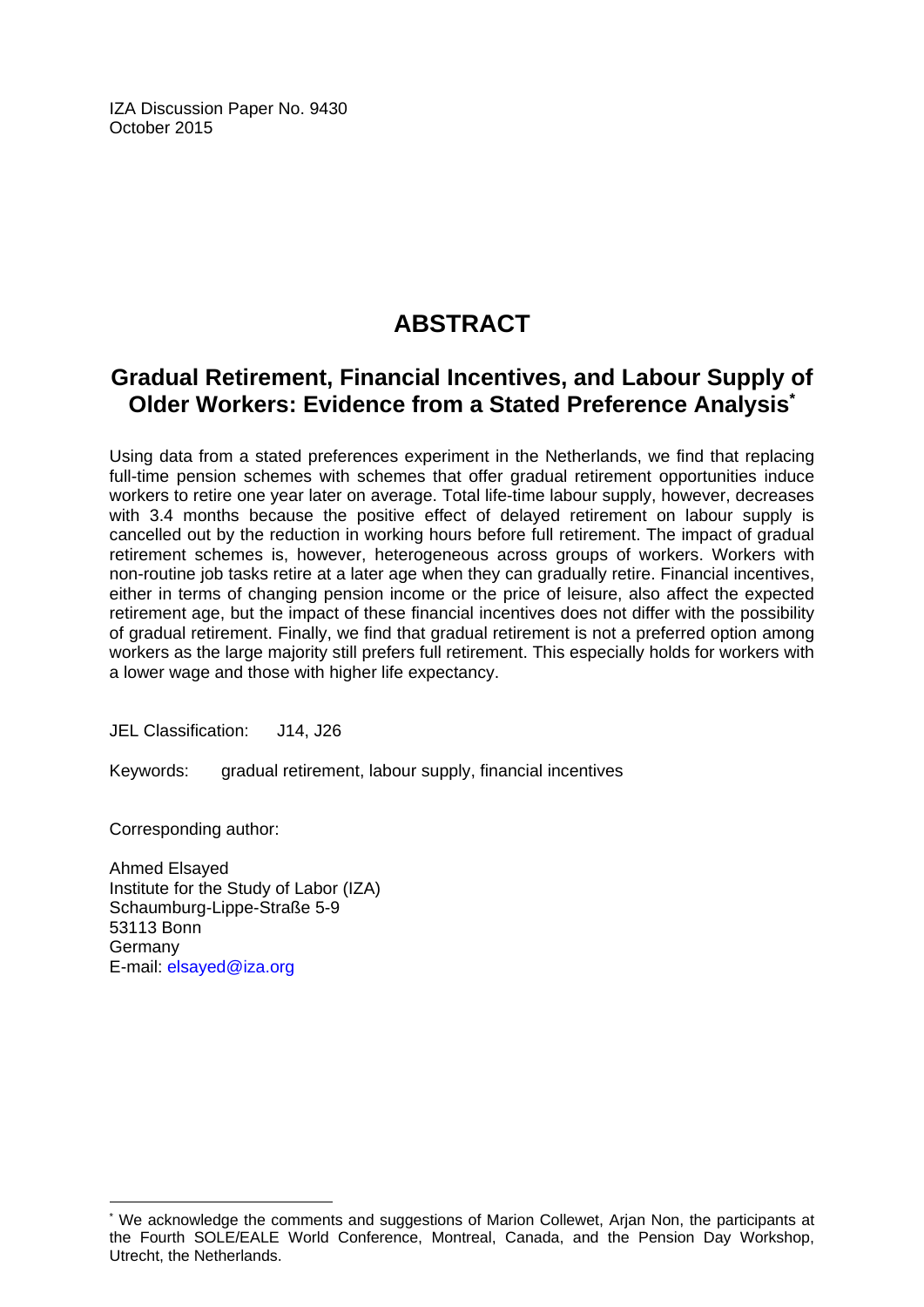### **Introduction**

As a result of population ageing and declining fertility, many industrialized countries with 'pay-as-you-go' pension systems face a steady decrease in the ratio of contributing workers to inactive retirees who draw from these schemes. These unfunded systems will become financially unsustainable unless labour supply of older workers or productivity increases fast enough to compensate for the negative demographics. Most industrialized countries have therefore already started to implement major pension reforms aimed at increasing the labour supply of older workers. These reforms include, among others, decreases in the generosity of pension benefits and increases in the eligibility age for early and statutory retirement (Gruber and Wise 1998; Duval 2005; Mastrobuoni 2009; Kangas et al. 2010; Börsch-Supan 2012; Staubli and Zweimüller 2013). In addition, in several countries gradual retirement schemes have been introduced, whereby workers do not end their career abruptly but rather in a stepwise fashion (Reday-Mulvey 2000; Warren 2015). This could enable workers to extend their working life with a lower workload.<sup>1</sup>

Existing literature stresses that the introduction of gradual retirement schemes can have major benefits both at the micro and the macro level (Kantarci and Van Soest 2008). At the micro level, gradual-retirement schemes can improve life time utility as they introduce the possibility to avoid a pension shock following an abrupt transition from full-time work to full-time retirement, and extend the choice set of older workers (Reday-Mulvey and Delsen

<sup>&</sup>lt;sup>1</sup> In the past two decades, gradual retirement schemes were first adopted in combination with early retirement programs and were only later introduced as an alternative instrument to reduce complete early withdrawal from the labor market. Sweden was one of the first countries to adapt a gradual scheme in 1976. In Denmark, a reform in 1987 aimed to promote gradual retirement by replacing the system of full early retirement with a parttime work regime. In Finland, a partial retirement scheme was introduced for wage earners aged 60 or older in the late 1980s, which was extended in the 1990s to workers aged 56 or older and was further stimulated by additional incentives (e.g., tax breaks for firms). Germany, Austria, France, Belgium, and the Netherlands now also offer the option to enter gradual or partial retirement before or after the standard retirement age. Also outside Europe gradual retirement schemes have been introduced. For example, the Australian government stimulated gradual retirement transitions by introducing "transition to retirement" pensions in 2005, which allow older workers to reduce their working hours and access part of their superannuation savings in the form of a pension to supplement their labour income (Warren 2015).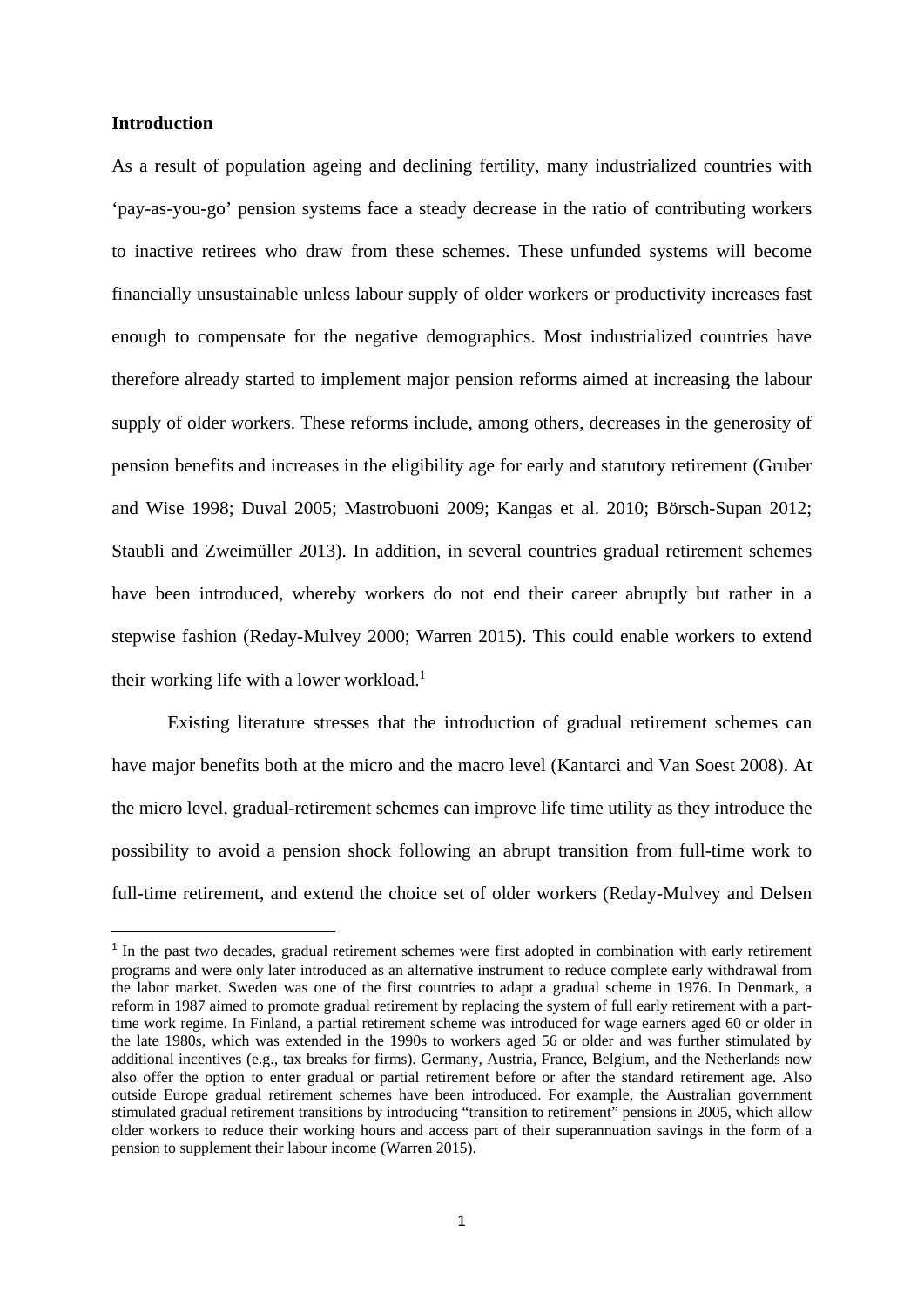1996; Reday-Mulvey 2000). Gradual retirement may reduce the burden of work, and thereby reduce work-related stress and increase employee morale, enabling workers to keep working beyond an age at which they would otherwise have fully retired (Kantarci and Van Soest 2008). Finally, at the macro level, it is claimed that gradual retirement schemes may increase the retirement age by facilitating work after the effective retirement age and therefore restrain early withdrawal from the labour market provided the introduction of these schemes is accompanied by a pension scheme with the right financial incentives. This would enhance the financial sustainability of current pension schemes. Gradual retirement may, however, also lead to a reduction in total labour supply when workers engage in early part-time retirement, while they otherwise would have chosen to continue to work on a full-time basis. The total effect on labour supply therefore depends on which of these two effects is the largest, making the net effect of gradual retirement schemes on total labour supply ambiguous. This raises the question to what extent the introduction of gradual retirement opportunities actually stimulates workers to continue working, and to what extent it can be expected to increase total labour supply. The next question is whether the effects differ with the financial incentives provided by the pension system to postpone retirement.

This paper uses a stated preference approach to study the impact of a gradual retirement scheme on the expected retirement age and total labour supply of Dutch public sector workers. We furthermore investigate whether the effects differ with the financial incentives provided by the pension system, and explore the heterogeneity in the impact of the introduction of gradual retirement opportunities on retirement preferences of workers with different personal and job characteristics. Our stated preference approach consists of six vignettes in which respondents get hypothetical (but realistic) retirement scenarios that either involve gradual or full retirement and vary in terms of financial incentives (either in terms of changing the price of leisure or in terms of changing pension income). Respondents are asked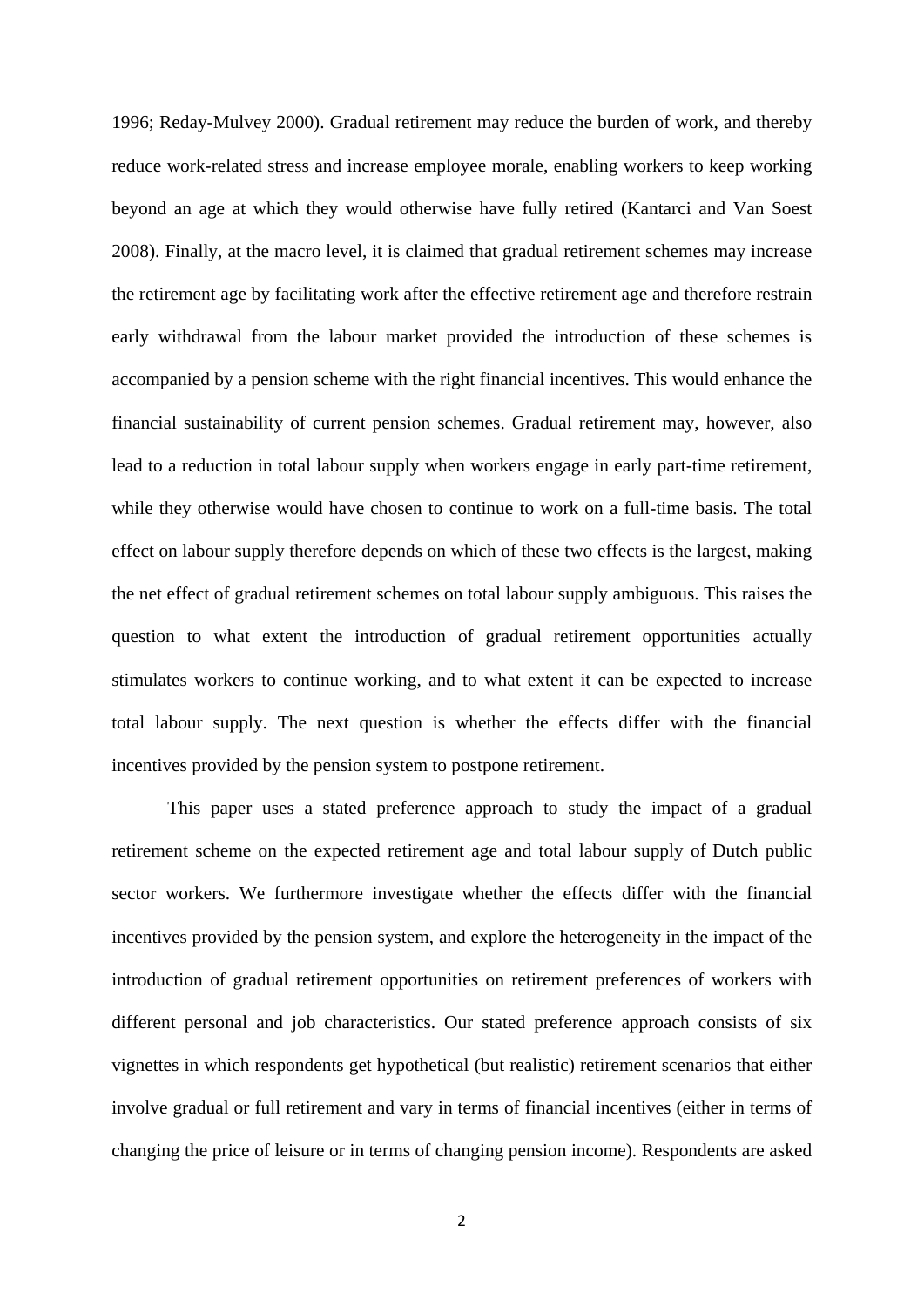to indicate at what age they would retire, and are subsequently asked to compare and rank the preferred choices they made when confronted with the different scenarios. The main reason why we use a stated rather than revealed preferences approach is that we want to estimate preferences for pension plans which do not yet exist or to which many workers so far do not have access.<sup>2</sup> Moreover, the vignette design ensures that the choice alternatives are known to the researcher, and that the variation in choices is sufficiently large and by construction exogenous to preferences.<sup>3</sup> Because of this exogenous variation, the estimated effects are likely to be causal.

We find that the replacement of full-time retirement schemes with a gradual retirement scheme stimulates workers to retire, on average, one year later. Nevertheless, total labour supply significantly decreases by 3.4 months when workers have the gradual retirement option, as the positive effect of delayed retirement on labour supply is cancelled out by the reduction of working hours preceding full retirement. The impact of the introduction of gradual retirement schemes is, however, heterogeneous across groups of workers. In particular, workers with non-routine job tasks are inclined to retire later (and increase their overall labour supply) when they have the possibility to gradually retire. We furthermore show that the positive impact of financial incentives to postpone retirement on workers' retirement expectations does not differ between gradual and full retirement options. Finally, our ranking analysis of workers' preference for the different scenarios shows that

<sup>&</sup>lt;sup>2</sup> Most previous studies focused on actual retirement decisions and suggested that the introduction of gradual retirement schemes could indeed lead to a postponement of retirement, although the effects on total labour supply are small or non-existent (e.g., Gustman and Steinmeier 2004; Gielen 2009; Machado and Portela 2012). However, since these studies focus on actual retirement decisions they do not identify all retirement options which were available to older workers, because the options that are not chosen cannot be observed, or because it is not even clear which options workers would have chosen when they would have had the opportunity to choose (Kantarci and Van Soest 2008 2013). The latter is particularly relevant for studies on the impact of gradual retirement plans, since it is often unclear whether employers offer such a plan, and, if they do, which trajectory of earnings and pension incomes a plan offers. This especially holds because gradual retirement arrangements are often based on informal agreements negotiated between an employee and his/her employer (Hutchens 2010). Our stated preferences approach circumvents this type of problem.

<sup>&</sup>lt;sup>3</sup> This method is extensively used in marketing research (see, for example, Louviere et al. 2002) and is gaining quickly ground in economics (see, for example, Barsky et al. 1997, Revelt and Train 1998; and, specifically for labour supply, Kimball and Shapiro 2010; Van Soest and Vonkova 2014).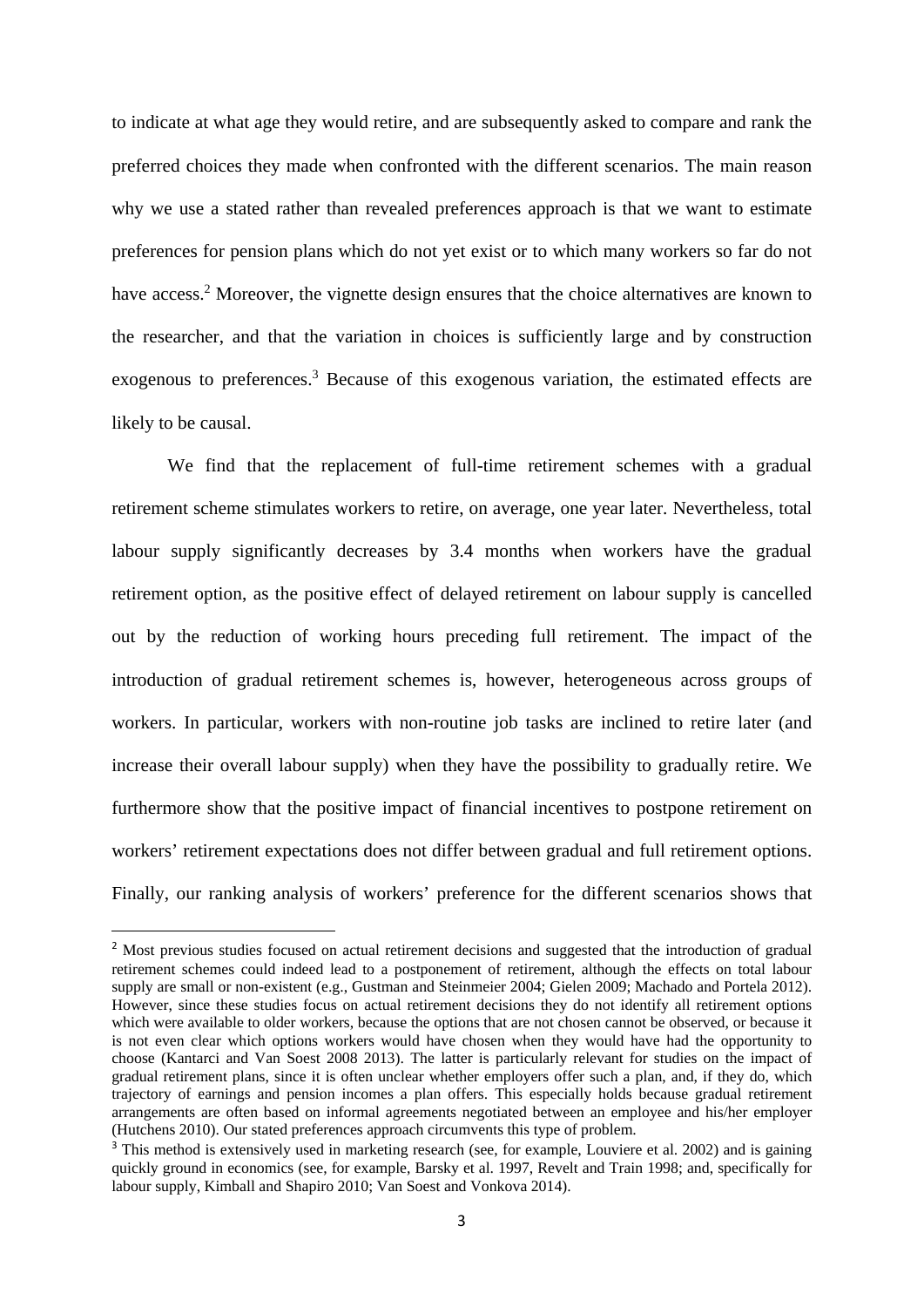gradual retirement is not a preferred option among workers as the large majority still prefers full retirement. In particular, workers with a lower wage and a higher life expectancy rank the gradual retirement scenario lower. Our results therefore suggest that the introduction of gradual retirement opportunities in the Netherlands would not contribute to a further increase in labour supply.

We contribute to the existing literature on gradual retirement and labour supply of older workers in three important ways. Firstly, this paper is the first to study the causal link between the introduction of gradual retirement opportunities on total labour supply. Only a few studies have investigated the relationship between flexible work hours and older workers' total labour supply providing mixed evidence. While Gustman and Steinmeier (2004) found that the abolishment of minimum hours constraints would result in a small net increase in full-time equivalent employment, Gielen (2009) and Machado and Portela (2012) found explorative suggestive evidence that total labour supply of older workers may even decrease when flexibility in work hours would increase. Secondly, this paper builds on two related studies of Van Soest et al. (2007) and Kantarci and Van Soest (2013). These studies used stated preferences experiments that show that many workers could be convinced to work part-time if they are given fair financial compensation, but also that many workers are more likely to choose full-time retirement over partial retirement.<sup>4</sup> Our study differs from these studies because we not only study the impact of gradual retirement on retirement expectations, but also its net impact on total labour supply. Moreover, a great advantage of our study is that the base scheme in our stated preference experiment is similar to the actual pension scheme of public sector workers in the Netherlands allowing for more realistic estimates of the effects of gradual retirement opportunities on the labour supply of older

<sup>4</sup> Stated preference experiments have also been used in retirement studies which did not focus on gradual retirement (e.g., Van Soest and Vonkova 2014).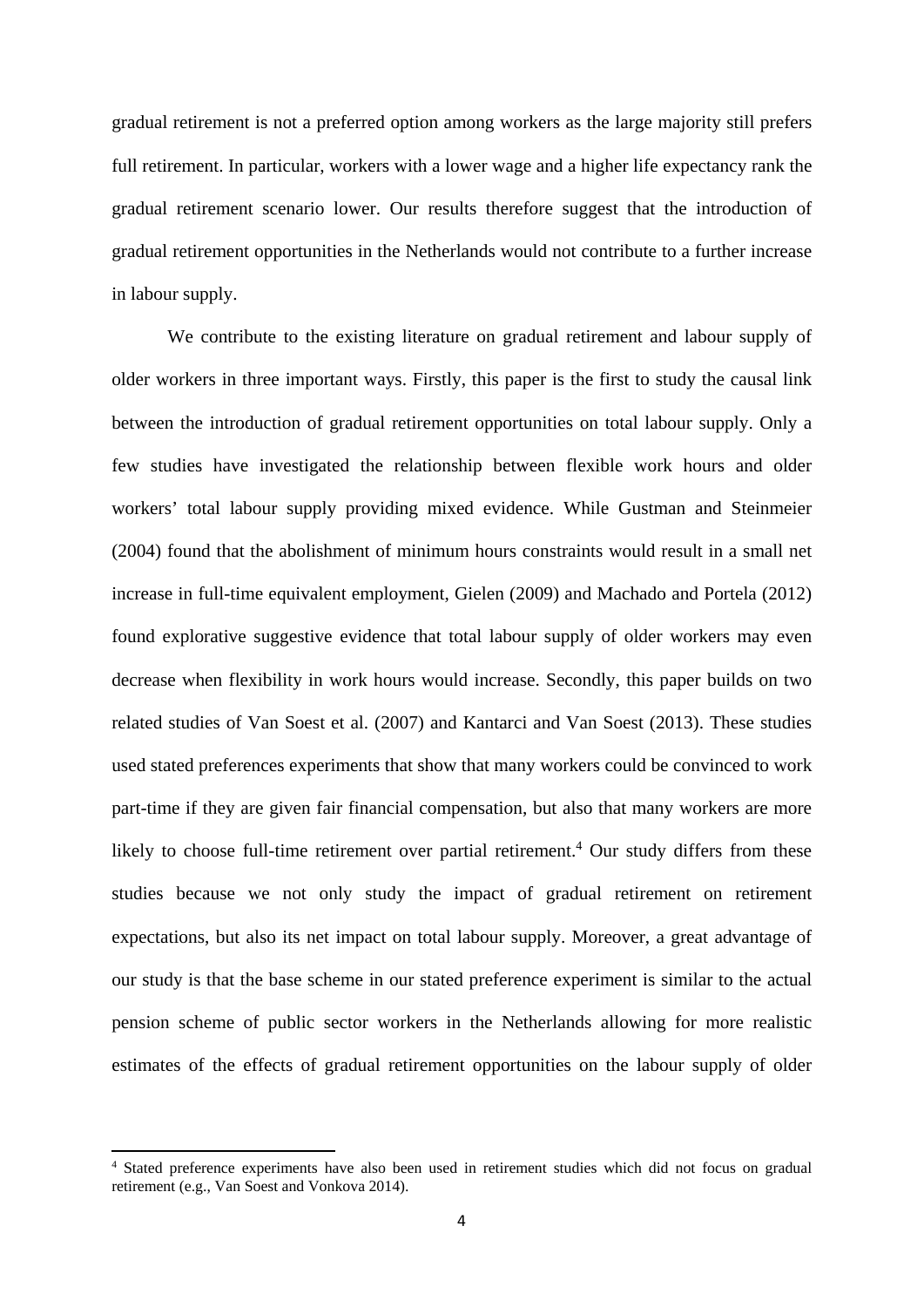workers.<sup>5</sup> Thirdly, we go beyond previous studies by showing that the introduction of gradual retirement schemes has heterogeneous effects on the retirement age and labour supply of different groups of workers, depending on their personal and job characteristics.

## **Data and experimental design**

### *Data collection*

For this study, the public sector's pension fund provided us with 13,151 randomly selected email addresses of Dutch public sector employees born between 1946 and 1975. In the first week of April 2015, we sent an e-mail to these employees containing the link to a web-based survey (*the ROA Public Sector Survey 2015*), in which detailed questions were asked on individual and job characteristics, the existence of alternative sources of income after retirement, and partner characteristics. Moreover, it included the stated preferences experiment we use to investigate workers' retirement age and labour supply until retirement under full-time and gradual retirement schemes and different sets of financial incentives. In total, we have an estimation sample of 3,611 individuals who completed the survey.6

## *Experimental design*

The stated preference experiment makes use of vignettes in which individuals were confronted with various hypothetical pension schemes. The stated preference experiment is introduced by a short introductory text explaining the topic, after which employees were assigned to six vignettes presenting pension scheme scenarios (involving either gradual or full retirement), including different financial incentives and containing a set of retirement

<sup>5</sup> Van Soest et al. (2007) and Kantarci and Van Soest (2013) used highly stylized regimes that are not related to actual pension schemes in the Netherlands and did not allow for different durations of gradual retirement in their scenarios.

<sup>&</sup>lt;sup>6</sup> A further 1,643 individuals were already retired and answered a shortened version of the questionnaire that did not contain the stated preferences experiment. We also excluded 1,867 individuals who were 63 or older as it is quite likely that they have already chosen their preferred retirement path.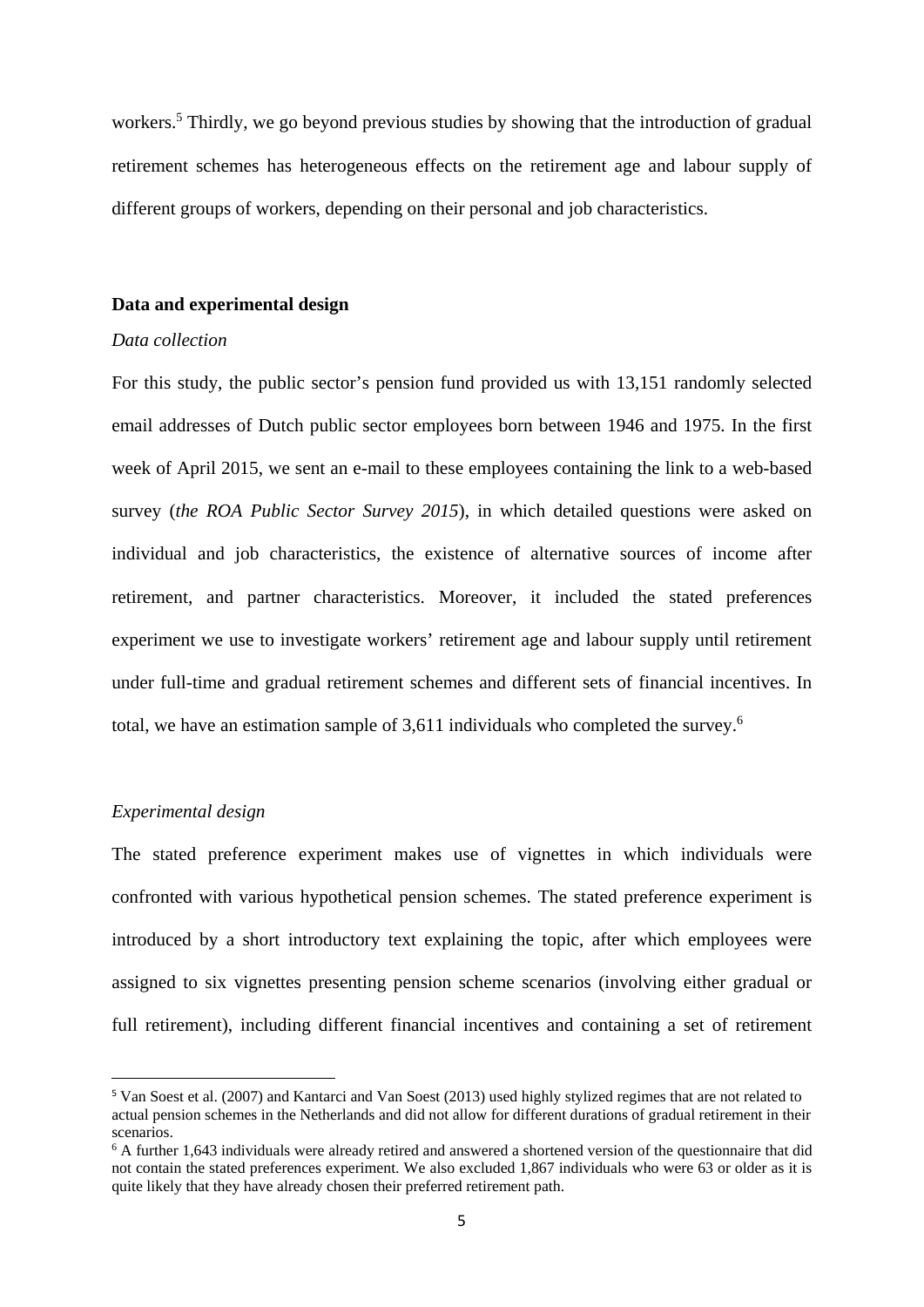ages and related replacement rates (in percentage of their current net income). For each scenario, respondents were asked which retirement age and associated replacement rate they prefer, making it possible to quantify how changes in financial incentives affect the gradual and full-time retirement age. Figure A1 in the Appendix shows the introductory text and two examples of the vignettes.

We designed in total ten different pension schemes scenarios with different retirement ages and replacement rate combinations. Each respondent had to respond to two baseline scenarios: one that allows workers to retire only full-time, and another one that allows workers to retire gradually. The replacement rates in both baseline scenarios closely match those applied to an average public sector employee in the Netherlands at the time of the survey with actuarially fair accruals of 5%, and a 90% replacement rate upon retirement at the age of 68 for regular retirement, and at the age of 70 for gradual retirement.<sup>7,8</sup> The other eight scenarios differ from one another in terms of the incentives for continued employment provided by the retirement scheme. We implement a price of leisure type of incentive (accruals of 7.5 or 10% for an additional year of employment), and a pension income type of incentive (decreasing pension income at all ages with 5 or 10%). Four of these pension scheme scenarios allow workers to choose their preferred age of full-time retirement, while

<sup>7</sup> The Dutch pension system consists of three pillars. The first consists of a flat-rate public scheme (AOW) to which all residents are entitled, regardless of whether they are employee, self-employed or never participated in the labor market. The AOW provides Dutch residents with a pension benefit that guarantees 70% of the net minimum wage for a single household and 50% for each partner in a couple (either married or officially living together). For decades, the eligibility age for the AOW was 65. Due to a recent reform, however, the eligibility age for the large majority of the employees in our dataset will be 67. It is, however, very likely that this age will increase in the near future as the eligibility age for the AOW is now linked to the life expectancy in the Netherlands. A small but increasing percentage of Dutch employees currently remains at work after the eligibility for the state pension, on a temporary as well as a part-time basis. The second pillar consists of supplementary earnings-related pensions. This is a defined-benefit type of pension for employees organized at the sector or firm level. This pension can also be used to retire early, before the eligibility age for the state pension. Although compensation for inflation is the default for supplementary earnings-related pensions, it has not been given in the last few years, due to the rising ratio between liabilities and assets of almost all pension funds. The third pillar includes all voluntarily built-up savings that are in addition to the first two pillars. Due to the well-established first two pillars of the Dutch pension system, the third pillar is less developed in the Netherlands than in other countries.

<sup>&</sup>lt;sup>8</sup> For gradual retirement in our scenarios, each additional year of gradual retirement is counted as half a year in terms of accrual rates.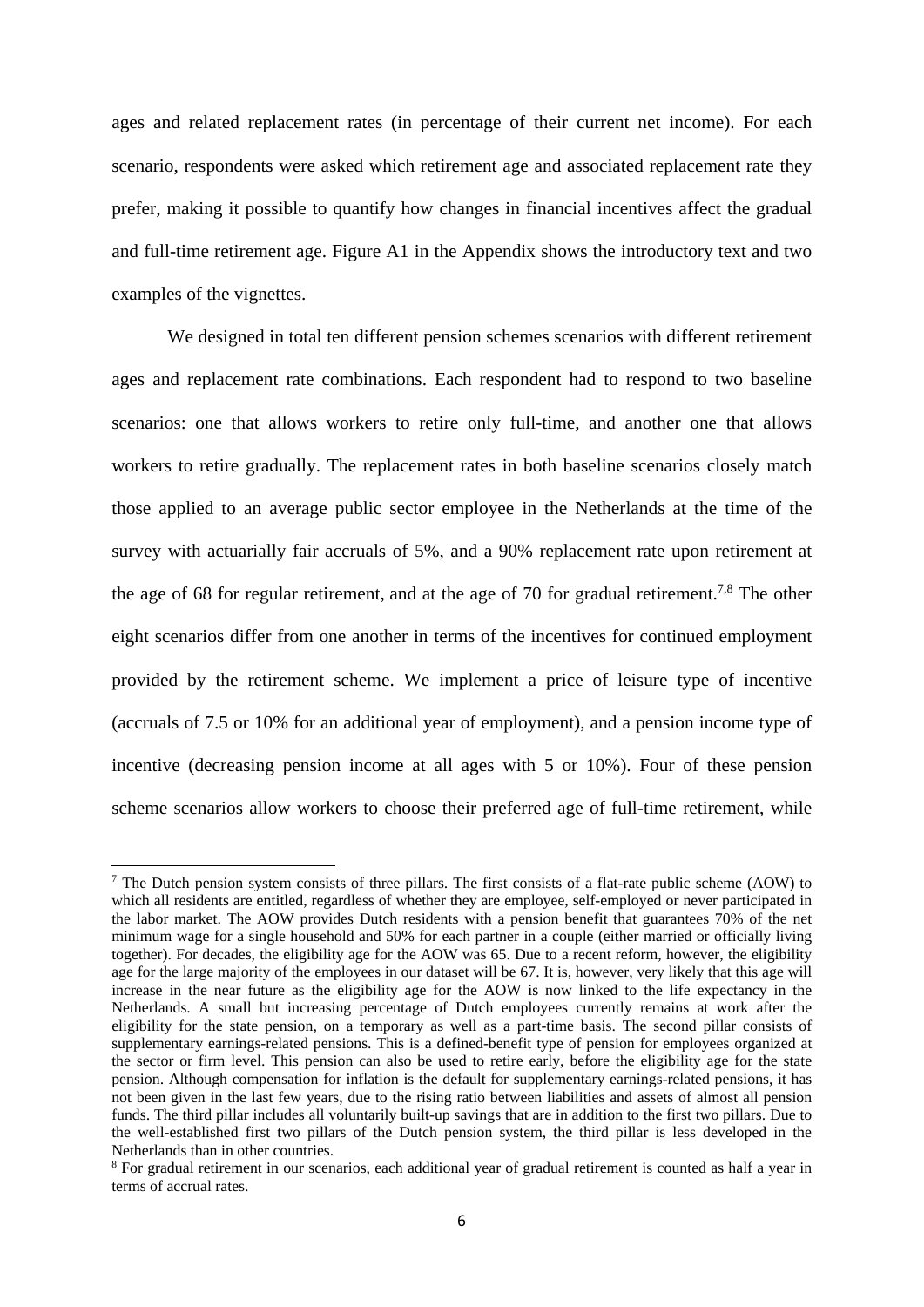the other scenarios allow for gradual retirement with a number of years of part-time employment before full-time retirement. Apart from the baseline scenarios, each respondent was randomly given two regular and two gradual retirement scenarios.<sup>9</sup>

Table 1 shows the ten pension scenarios with their combinations of retirement age and replacement rate. Scenario 1 is the full-time baseline scenario. It offers a replacement rate of 90% of the net wage if the individual chooses to retire at the age of 68. For each additional year of work, the replacement rate increases by 5%-points. Scenarios 2 and 3 increase the price of leisure incentive. For each additional year of work, the replacement rate increases by 7.5%-points and 10%-points for Scenarios 2 and 3, respectively. However, in these two scenarios the replacement rate remains at the level of 90% of the net wage if the individual chooses to retire at the age of 68. Scenarios 4 and 5 show the pension income incentive. While the two scenarios keep the increase in the replacement rate for each additional year of work at the level of 5%-points, they change the replacement rate at each year of retirement, regardless of the age of retirement. In Scenario 4 the replacement rate is 85% for retiring at 68, while in Scenario 5 it is 80% for retiring at that age.

Scenarios 6 to 10 introduce gradual retirement. In these scenarios, individuals work 50% of their time and are retired for the other 50%.10 The net income received when gradually retired is the sum of the part-time wage and the part-time pension and equals the pension after full-time retirement. Scenario 6 is the gradual retirement baseline scenario. It offers a replacement rate of 90% of the net wage if the individual chooses to work part-time at the age of 66, and fully retires at the age of 70. For each additional full-time-equivalent year of work, the replacement rate increases by  $5%$ -points.<sup>11</sup> Scenarios 7 and 8 increase the price of leisure incentive. For each full-time-equivalent year of work, the replacement rate

<sup>&</sup>lt;sup>9</sup> The order in which the scenarios were presented to the respondents has also been randomized.

<sup>&</sup>lt;sup>10</sup> This corresponds roughly with the average number of hours workers intend to retire part-time, as reported in the *ROA Public Sector Survey* 2014. 11 This means an increase in income of 2.5%-points for each additional year of gradual retirement.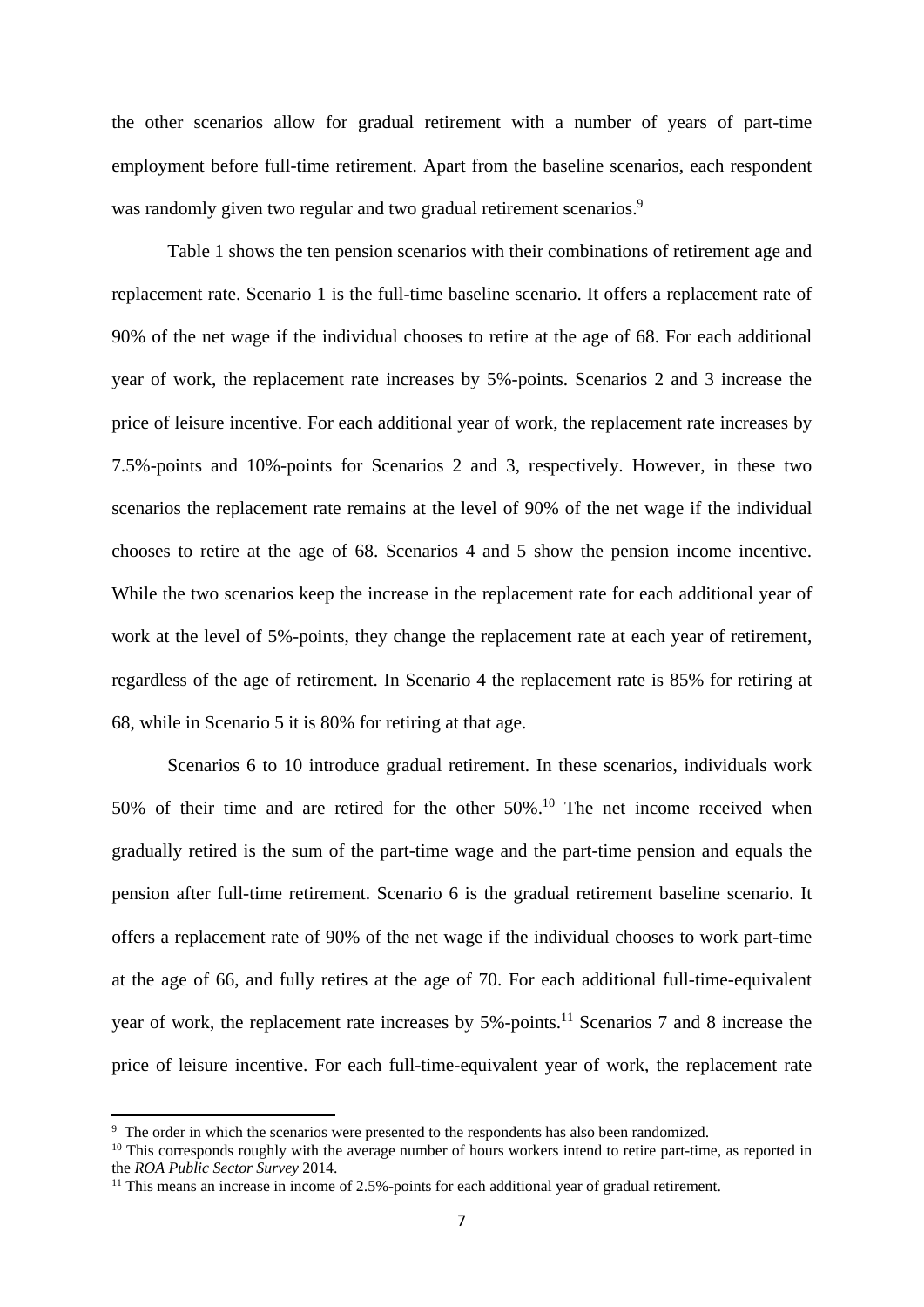increases by 7.5%-points and 10%-points in Scenarios 7 and 8, respectively.<sup>12</sup> The replacement rate is 90% of the net wage if the individual chooses to work part-time at the age of 66, and fully retires at the age of 70. Scenarios 9 and 10 keep the increase in replacement rate for each additional year of full-time-equivalent work at the level of 5%-points, but decrease the replacement rate regardless the age of retirement. In Scenario 9 the replacement rate is 85% (80% in Scenario 10) when an individual gradually retires at the age of 66, and fully retires at age 70.

Finally, after the stated preferences experiment, respondents were asked to rank their choices on (part-time or full-time) retirement ages and replacement rates in the various scenarios from the most preferred (coded 6) to the least preferred one (coded 1).

# *Descriptive statistics*

Table A1 in the Appendix shows summary statistics of respondents' main background characteristics. The table shows that the majority of the respondents in our analysis are male, highly educated employees with an average age of 56. The proportion of highly educated public sector workers in our sample is consistent with that in other datasets, such as the *Dutch Labour Supply Panel*. To check the randomization of the scenarios in the stated preferences experiment, Table A2 in the Appendix reports the summary statistics for all 10 retirement scenarios. The table shows that there are no statistically significant differences in background characteristics across the different scenarios.

<sup>&</sup>lt;sup>12</sup> This implies an increase in income of  $3.75\%$ -points and  $5\%$ -points, for each additional year of gradual retirement, respectively.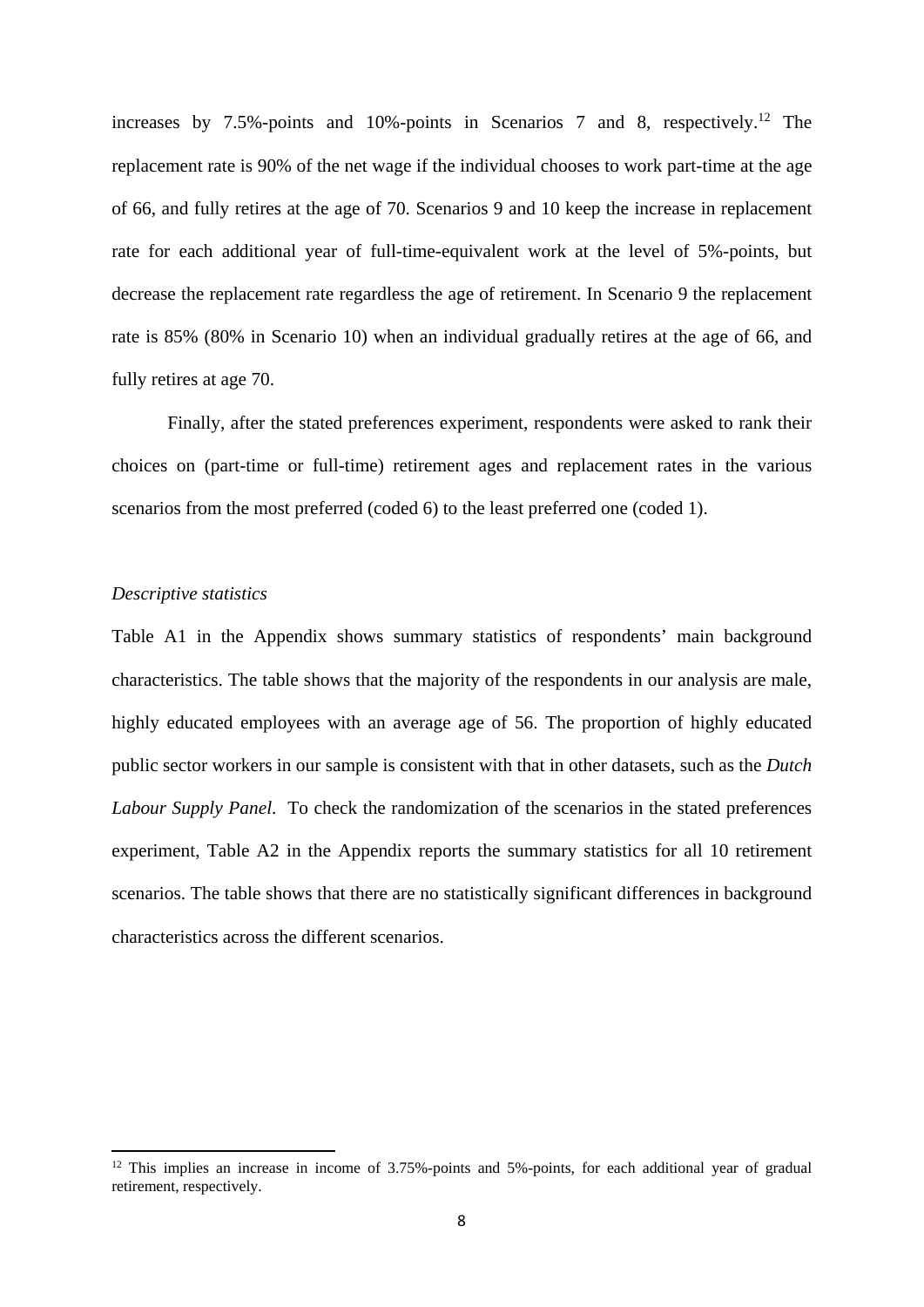## *Empirical approach*

We estimate OLS models in which we regress the preferred age of retirement and the fulltime-equivalent age of retirement (measuring total labour supply at the end of a worker's career) on the characteristics of the pension schemes in the stated preferences experiment.<sup>13,14</sup> Because part-time retirement in our scenarios involves that individuals work 50% of their time and for the other 50% are retired, the full-time equivalent age of retirement increases with only 6 months with every additional year that individuals retire part-time. In case of a full-time pension scheme, an increase in the chosen age of retirement equals the increase in the full-time-equivalent age of retirement.

The main explanatory variable is the dummy variable that takes the value 1 if the retirement scenario includes gradual retirement (Scenarios 6-9) and 0 otherwise. We furthermore include two variables that measure the price of leisure and pension income incentives. We measure the price of leisure incentive by a variable that takes the value 0 for Scenarios 1, 4, 5, 6, 9 and 10 (5% accruals), the value 1 for Scenarios 2 and 7 (7.5% accruals), and the value 2 for Scenarios 3 or 8 (10% accruals). Thus, a one point increase on this scale represents the effect of a 2.5 percentage point's increase in the price of leisure. We measure the pension income incentive by a variable that takes the value 0 for Scenarios 1, 2, 3, 6, 7, and 8 (90% replacement rate), the value 1 for Scenarios 4 and 9 (85% replacement rate), and the value 2 for Scenarios 5 and 10 (80% replacement rate). Therefore, a one point increase on this scale represents a 5%-points decrease in the pension income. Furthermore, we include dummy variables in our models that control for the randomisation order of the scenarios.

<sup>&</sup>lt;sup>13</sup> The characteristics of the pension schemes include dummy variables indicating whether the scenario includes gradual retirement, which financial incentives are given by the pension system, and which randomisation order of the scenarios applied.

<sup>&</sup>lt;sup>14</sup> Because each individual in the dataset reported a retirement age under six different retirement scenarios, we use a clustered sandwich estimator to allow for intragroup correlation on the individual level (Rogers 1993: Wooldridge 2002).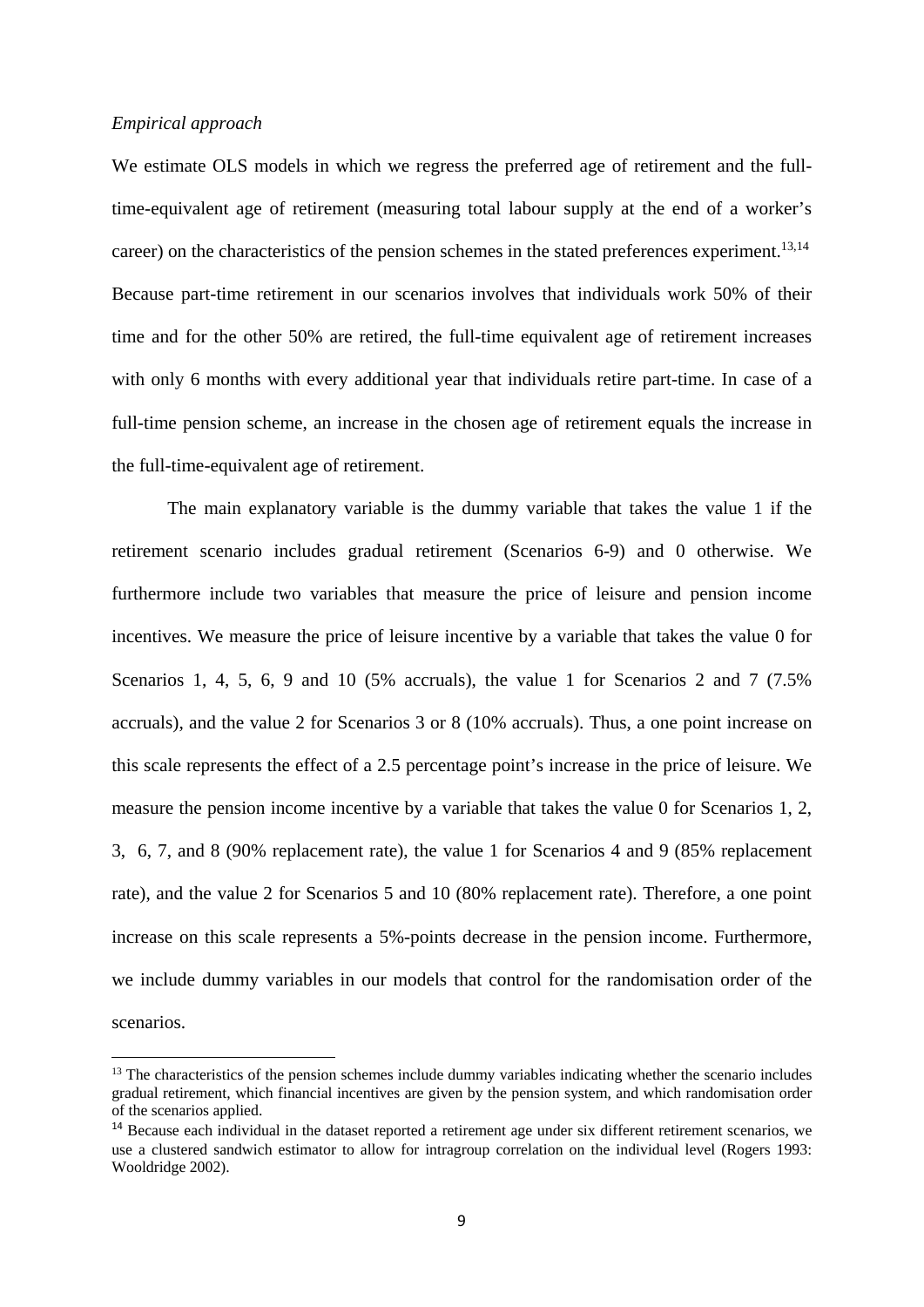#### **Gradual retirement, retirement age, and labour supply**

### *Main analysis*

Figure 1 shows the distribution of retirement choices across the different retirement scenarios. The figure clearly shows that gradual retirement scenarios shift the retirement age upwards. While the retirement age that is most often chosen in the full-time retirement scenarios ranges between ages 65 and 66, respondents most often choose the age of 67 for full retirement in gradual retirement scenarios. Ages 65 and 66 correspond to the past social norm in the Netherlands to retire at the old eligibility age of 65 for the statutory old age pension, while age 67 corresponds to the highest eligibility age as of 2021. The figure furthermore shows that the expected retirement age is responsive to financial incentives, and that at each level of financial incentives, the expected retirement age is slightly higher in gradual retirement scenarios than in full-time retirement scenarios. Most strikingly, the gradual retirement option in combination with strong financial incentives to postpone retirement induces about 17.5% of the workers in our sample to continue working until age 70.

Table 2 provides more evidence by summarising the average retirement age and the full-time-equivalent age of retirement under each retirement scenario. The table shows that under the full-time retirement scenarios, the average retirement age (and full-time-equivalent age of retirement) in the baseline scenario is 64.97 years. The average retirement age increases to 65.84 when the price of leisure incentive increases from 5%-points to 7.5% points (Scenario 2), and additionally slightly increases to 66.05 when the price of leisure incentive goes from 7.5%-points to 10%-points (Scenario 3). A 5%-points decrease in pension income (Scenario 4) increases the age of retirement to 65.40. A further decrease in pension income by 5%-points increases the average age of retirement to almost 66 years (Scenario 5).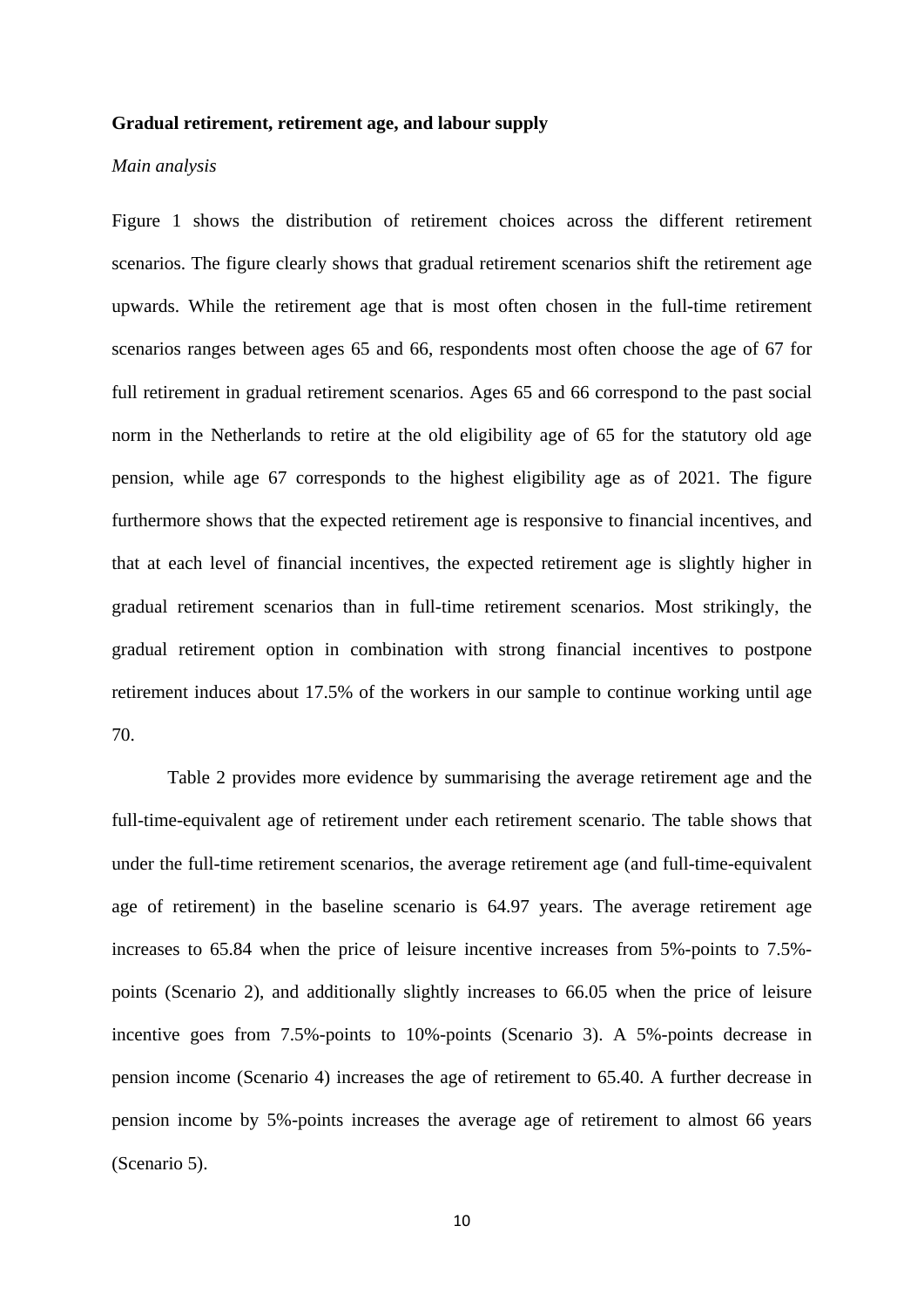The table further confirms that average expected retirement ages are higher under gradual retirement scenarios than under full-time retirement scenarios with the same price of leisure or pension income incentives. However, the results change considerably when we look at the average full-time-equivalent retirement age. In the baseline scenario for gradual retirement (Scenario 6), the average retirement age is 65.95 which is almost one year later than in the full-time baseline scenario (Scenario 1). The average full-time-equivalent retirement age is, however, only 64.77, which is less than the average full-time retirement age in baseline scenario 1. When the price of leisure incentive increases to 7.5% and 10% in the gradual retirement scenarios (Scenarios 7 and 8), respectively, the average retirement age increases to 66.65 and 67.18, while the average full-time-equivalent retirement age increases only to 65.36 and 65.79, respectively. This implies that the average full-time-equivalent retirement age in these two scenarios is lower than the average full-time-equivalent retirement age in the full time retirement scenarios 2 and 3. Similarly, decreasing the pension income to 85% and 80% in the gradual retirement scenarios 9 and 10 increases the average retirement age to 66.34 and 66.68, and increases the average full-time-equivalent retirement age to 65.10 and 65.59, respectively. The average full-time-equivalent age in these two scenarios is again lower than in the scenarios 4 and 5. The results presented in Table 2 therefore suggest that, although gradual retirement increases the retirement age, its impact on workers' labour supply is negative. Moreover, the table shows that financial incentives to postpone retirement, irrespective whether they generate price of leisure or income shocks, increase both the expected retirement age and labour supply.

 Table 3 shows the OLS estimations of the effect of gradual retirement on the expected retirement age (Columns 1-3) and the full-time-equivalent retirement age (Columns 4-6). Columns 1 and 4 show raw estimates which include only a dummy variable indicating whether the scenarios include gradual retirement. Columns 2 and 5 control for financial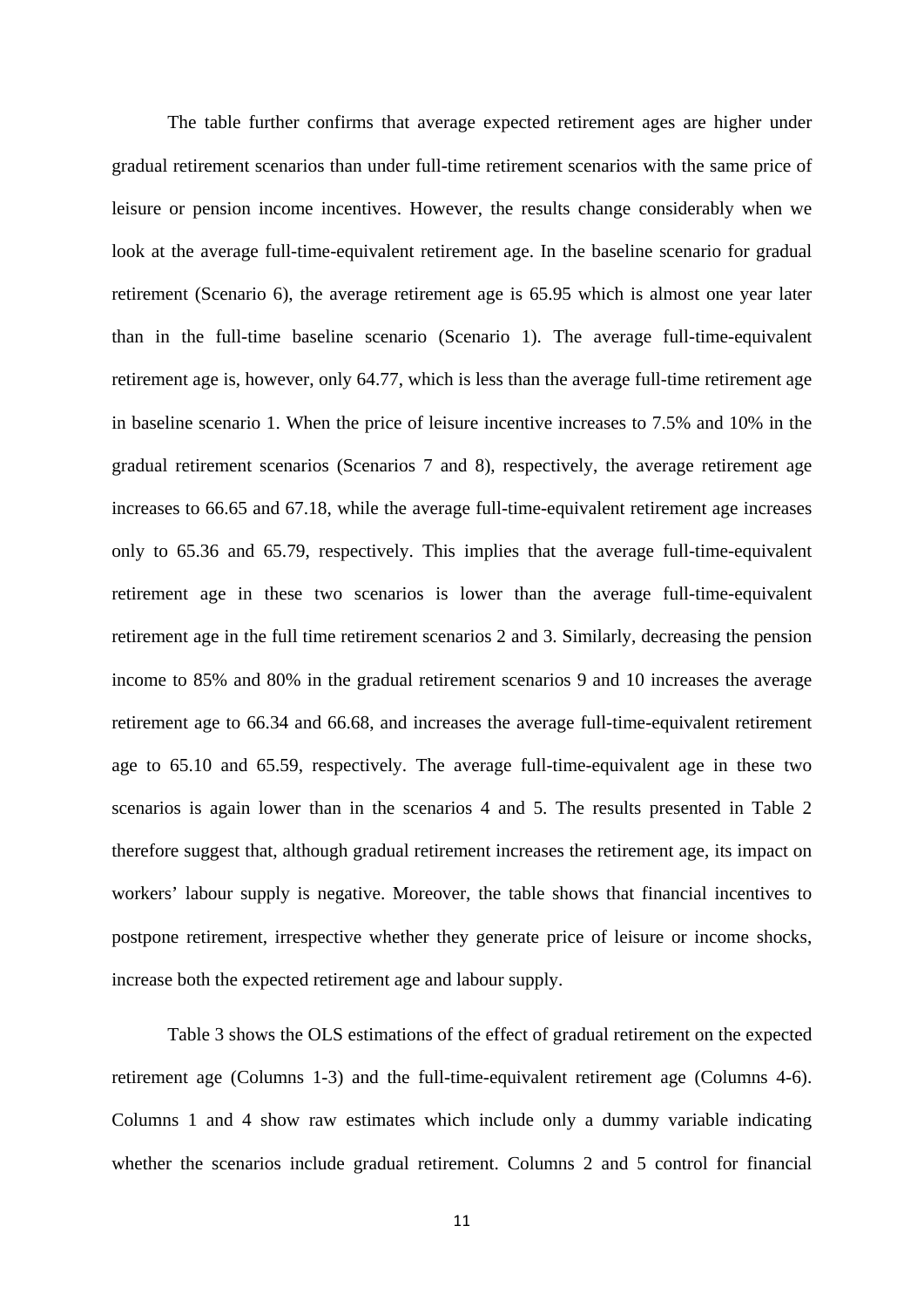incentives (i.e., price of leisure and pension income), and Columns 3 and 6 include an interaction between gradual retirement and financial incentives to investigate the extent to which the impact of gradual retirement schemes differs with the financial incentives provided by the pension system to continue working. The table shows that in gradual retirement systems workers expect to retire about one year later than in full-time retirement systems. When we consider the full-time equivalent retirement age, however, workers retire on average 3.4 months earlier under gradual retirement schemes. The replacement of full-time retirement schemes with gradual retirement schemes will therefore have negative consequences on workers' overall labour supply, as the positive effect of gradual retirement on labour supply, as consequence of the postponement of full-time retirement, is outweighed by the reduction in labour supply due to the drop in weekly working hours in the years before full-time retirement.

Table 3 further shows that a 2.5%-points increase in accruals postpones the expected retirement age by about 7.2 months, and that a 5%-points decrease in pension income increases the retirement age with 5.6 months. More importantly, we find no significant interaction effect between the financial incentives and our gradual retirement indicator on the expected retirement age. We do find, however, a small statistically significant negative interaction effect on the full-time-equivalent age of retirement, suggesting that labour supply under gradual retirement scenarios is slightly less responsive to changes in financial incentives.

Figures 2a and 2b show the marginal effects (relative to the full-time base Scenario 1) for the different retirement scenarios on the probability to retire late (at ages 67 or older), at ages 65 and 66, or early (at age 62-64). The marginal effects are calculated based on the coefficient estimates of the multinomial logit model presented in Table A4 in the Appendix, and allow us to check for nonlinearities in the impact of gradual retirement on retirement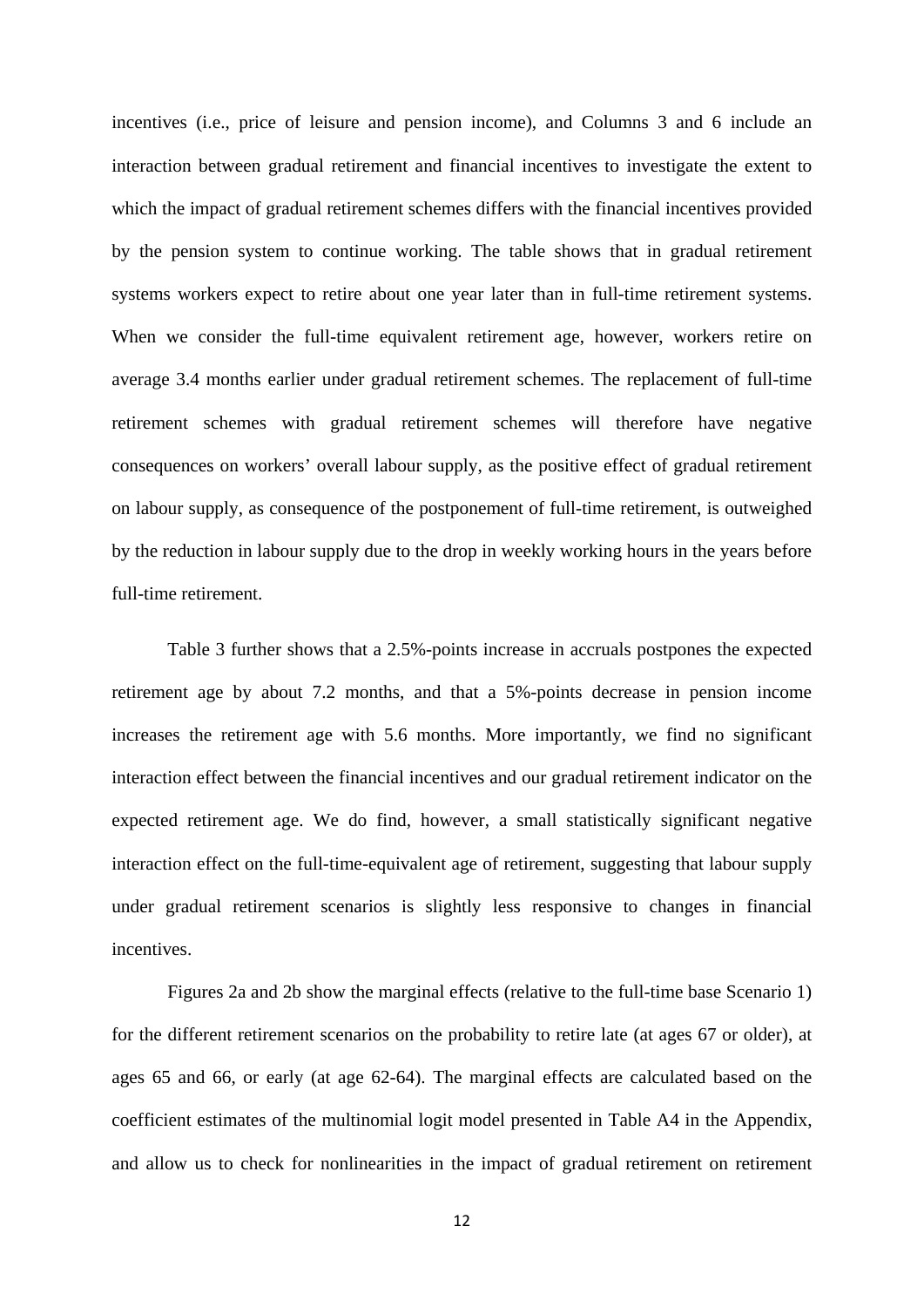expectations.<sup>15</sup> The figures show results that are largely consistent with the OLS estimates in Table 3. Gradual retirement substantially reduces the likelihood that workers wish to retire early (17%-points less likely to retire than in the base scenario) or at ages 65 and 66 (7% points less likely to retire).16 The figures furthermore show that especially strong accrual rates in combination with gradual retirement stimulate workers more to retire late (at age 67 or later) compared to the base scenario. Recall, however, that both interaction effects between the financial incentives and our gradual retirement indicator on the average expected retirement age in Table 3 were not statistically significant.

### *Ranking preferences for gradual and full-time retirement*

From a theoretical perspective, we would expect that gradual-retirement schemes can contribute to improve life time utility as they introduce the possibility to avoid a shock due to the abrupt transition from full-time work to full-time retirement. Gradual retirement may further reduce the burden of work, and thereby reduce work-related stress and increase employee morale until full retirement (Reday-Mulvey and Delsen 1996; Reday-Mulvey 2000).

To measure respondents' preferences for gradual retirement, we asked respondents to rank the choices they made in each of the six vignette scenarios. The respondents could rank their choices from most preferred (coded 6) to least preferred (coded 1). Column 1 of Table 4 shows the average ranking of each retirement scenario. The table shows that the baseline fulltime retirement scenario, which also includes the most generous financial incentives, is the most preferred one (rank is 5.13), while the baseline gradual retirement scenario is less often preferred (rank is 4.39). When we compare the ranking of the other scenarios, it becomes clear that none of the gradual retirement scenarios is on average preferred to the full-time

<sup>&</sup>lt;sup>15</sup> See also Van Soest et al. (2007) and Kantarci and Van Soest (2013).

<sup>&</sup>lt;sup>16</sup> This result is robust to different definitions of early and late retirement.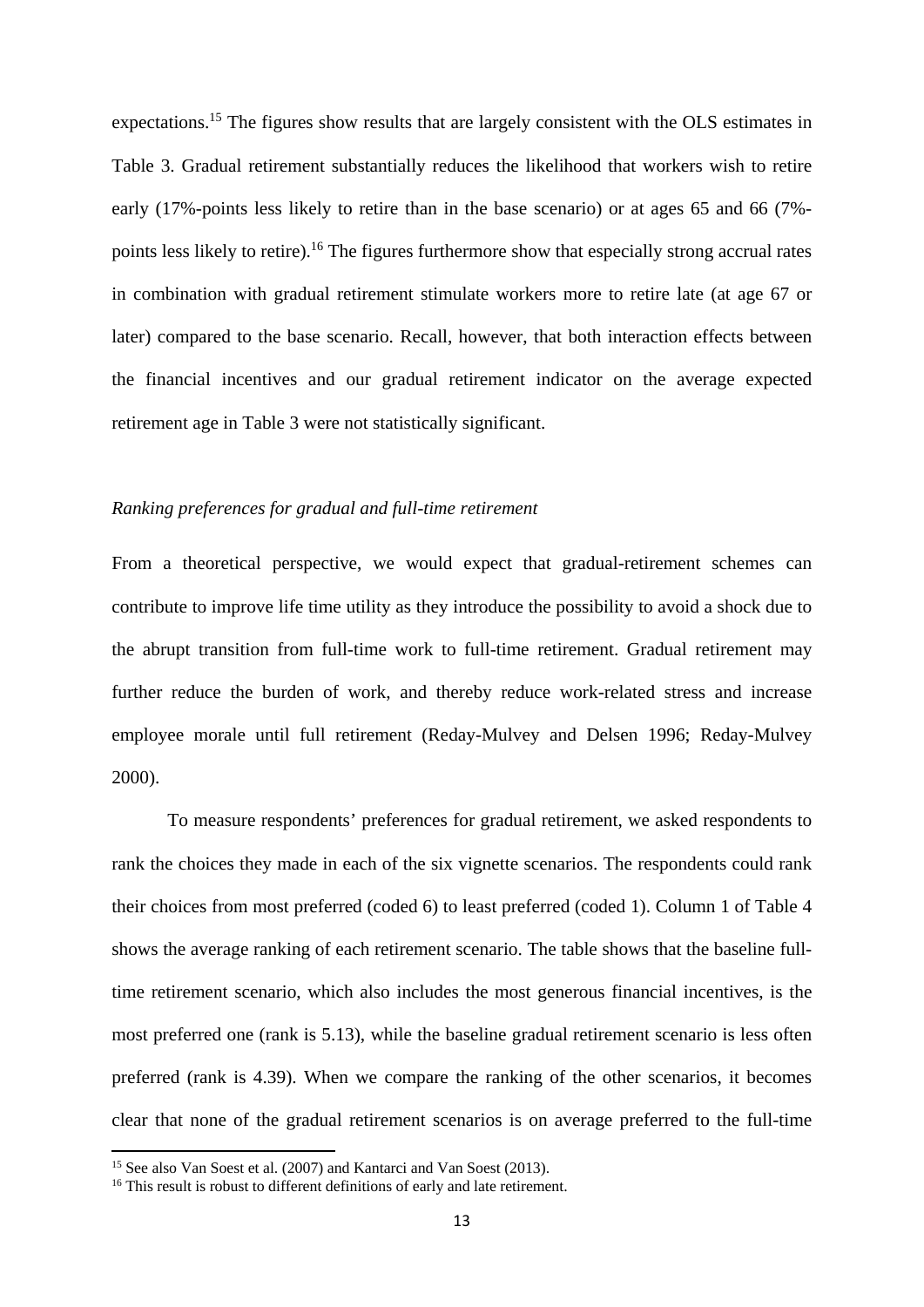scenarios with equivalent financial incentives. Column 2 of Table 4 further shows that 57% of all workers chose the baseline full-time retirement scenario as their most preferred scenario, while only 26% chose the baseline gradual retirement scenario as their most preferred scenario.

 Table 5 reports OLS-estimates on how the various attributes of the retirement scenarios relate to the rank of the scenarios.<sup>17</sup> The table confirms that workers still prefer fulltime retirement. Scenarios with higher prices for leisure or stronger pension income incentives to postpone retirement are, as could be expected, ranked lower. The analysis including the interactions between gradual retirement and the two financial incentives finally shows that workers especially have distaste for the scenario including a combination of gradual retirement and price of leisure incentives. This could be due to the fact that in the gradual retirement regime, workers already pay a higher price (in terms of lower replacement rates) for more leisure time.

 The results of our ranking analysis are thus not in line with our expectation that the introduction of gradual retirement opportunities would lead to substantially different retirement patterns (Reday-Mulvey and Delsen 1996; Reday-Mulvey 2000). However, our results are consistent with other studies which showed that many workers are more likely to choose full-retirement over partial retirement (Van Soest et al. 2006; and Kantarci and Van Soest 2013).

# *Heterogeneity in preferences*

The above findings are likely to hide underlying heterogeneity in the way gradual retirement affects the retirement age and labour supply across groups of workers, as well as preferences for gradual retirement. Previous evidence by De Grip et al. (2013) showed that an announced

 $17$  Table A5 reports marginal effects of a multinomial logit model on the ranking of the six scenarios. The table shows that there are no strong non-linearities in the impact of gradual retirement on the ranking of the different scenarios.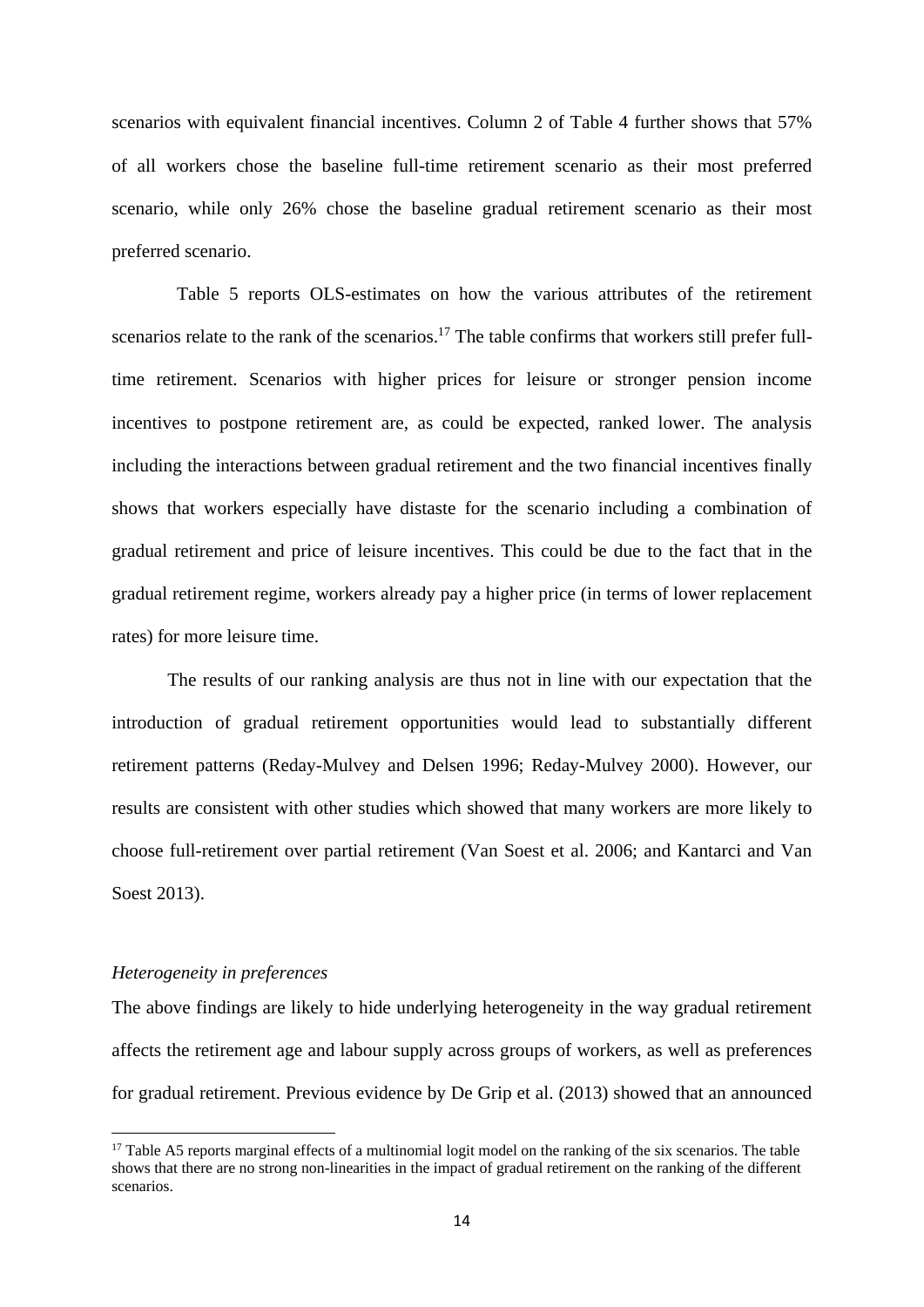increase in the eligibility age for the statutory old age pension in the Netherlands leads to substantially different treatment effects for different groups of workers. We here analyse the extent to which the introduction of gradual retirement opportunities affects differently the retirement age, the full-time equivalent retirement age, and the ranking of the scenarios of different groups of workers. We look at the following personal and job characteristics: gender, age, education level, wage, marital status, whether workers have a partner with own income, whether the partner works, the number of sick days in the past year, and selfassessed life expectancy.18

 Table 6 shows the OLS regressions of the heterogeneous treatment effects on workers' retirement age (Column 1), the full-time-equivalent retirement age (Column 2), and the ranking of the scenarios (Column 3). The interaction term between each personal characteristic and the gradual retirement dummy indicates whether different types of workers react differently to the gradual retirement option. The table shows that highly-educated, married, workers who have partners with own income, and those who have many sick days or lower self-assessed life expectancy choose to retire earlier.<sup>19</sup> There are, however, small heterogeneous effects in the interaction between personal and job characteristics and gradual retirement. We find that highly educated workers tend to retire earlier when they have the option to gradually retire, while workers who are married will retire somewhat later.<sup>20</sup> Table 6 further shows that workers with a high wage rank gradual retirement significantly higher, which is consistent with abundant evidence suggesting that the elasticity of weekly hours of work with respect to the wage rate is negative (Camerer 1997; Chou 2002; Fehr and Götte 2007). Workers with a higher life expectancy, rank the gradual retirement option significantly

<sup>18</sup> Subjective survival probabilities are measured by the following survey question: *How large do you think is the chance that you will attain (at least) the age of 80, where 0 means 0% change and 100 means 100% change?*

<sup>&</sup>lt;sup>19</sup> Highly educated workers may tend to retire early because they are more likely to have accumulated sufficient pension wealth. Our data, however, do not allow us to control for workers' wealth.

<sup>&</sup>lt;sup>20</sup> As a robustness check, we also estimated a multinomial logit model to account for non-linearity and found similar results.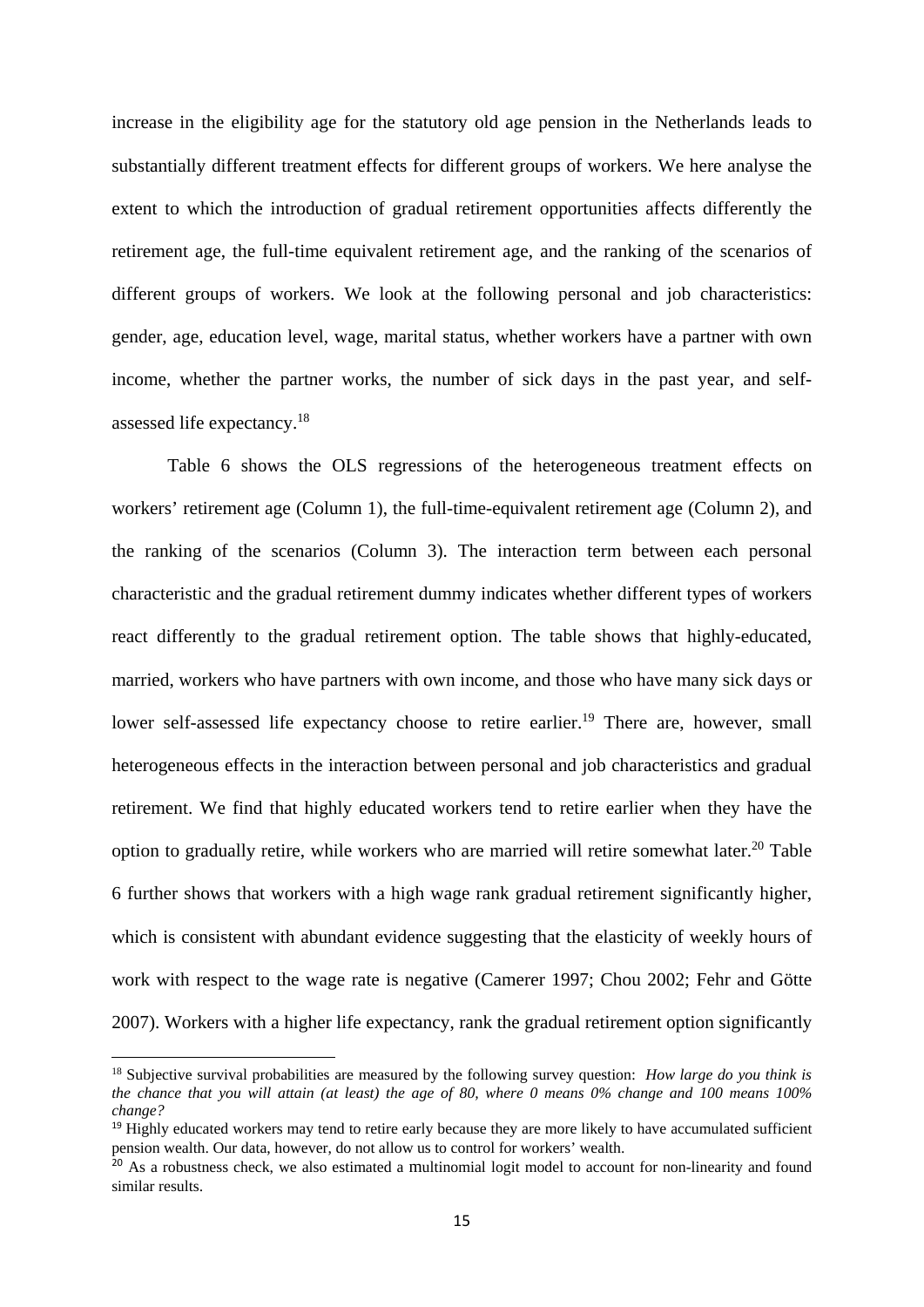lower, most likely because their longer life expectancy prolongs the period in which they receive pension benefits.

We also analyse in more detail how the content of a worker's job in terms of routine and non-routine job tasks affects the impact of gradual retirement. The extent to which employees perform routine or non-routine tasks is measured by the following survey question:

*How often do you spend time on the following tasks in your job? You can give your answer on a scale from 0 until 10, where 0 means 'never' and 10 means 'always':* 

- 1) *Short repetitive tasks (fixed procedures etc.)*
- 2) *Supervision of other employees*

3) *Solving problems for which it takes at least 30 minutes to come to an adequate solution*.

We take item 1 as an indicator for routine tasks, while our indicator of the extent to which employees perform non-routine tasks is based on the arithmetic average of items 2 and 3.

 Table 7 shows the heterogeneity analyses by job tasks. The table shows that workers who perform more non-routine tasks in their job are more likely to retire earlier, but that the opportunity to retire more gradually induces them to stay longer in the labour market which increases their net labour supply.<sup>21</sup> This is consistent with the evidence by De Grip et al. (2013) that employees who have psychologically demanding tasks will retire early in a fulltime retirement system. Gradual retirement may subsequently help them to better cope with the heavy mental work demands in their job, allowing them to maintain their job to a later age. We do also observe, however, that these workers do not rank the gradual retirement

 $2<sup>1</sup>$  These results are robust to the inclusion of the education dummies and their interactions with the gradual retirement option as reported in Table 6.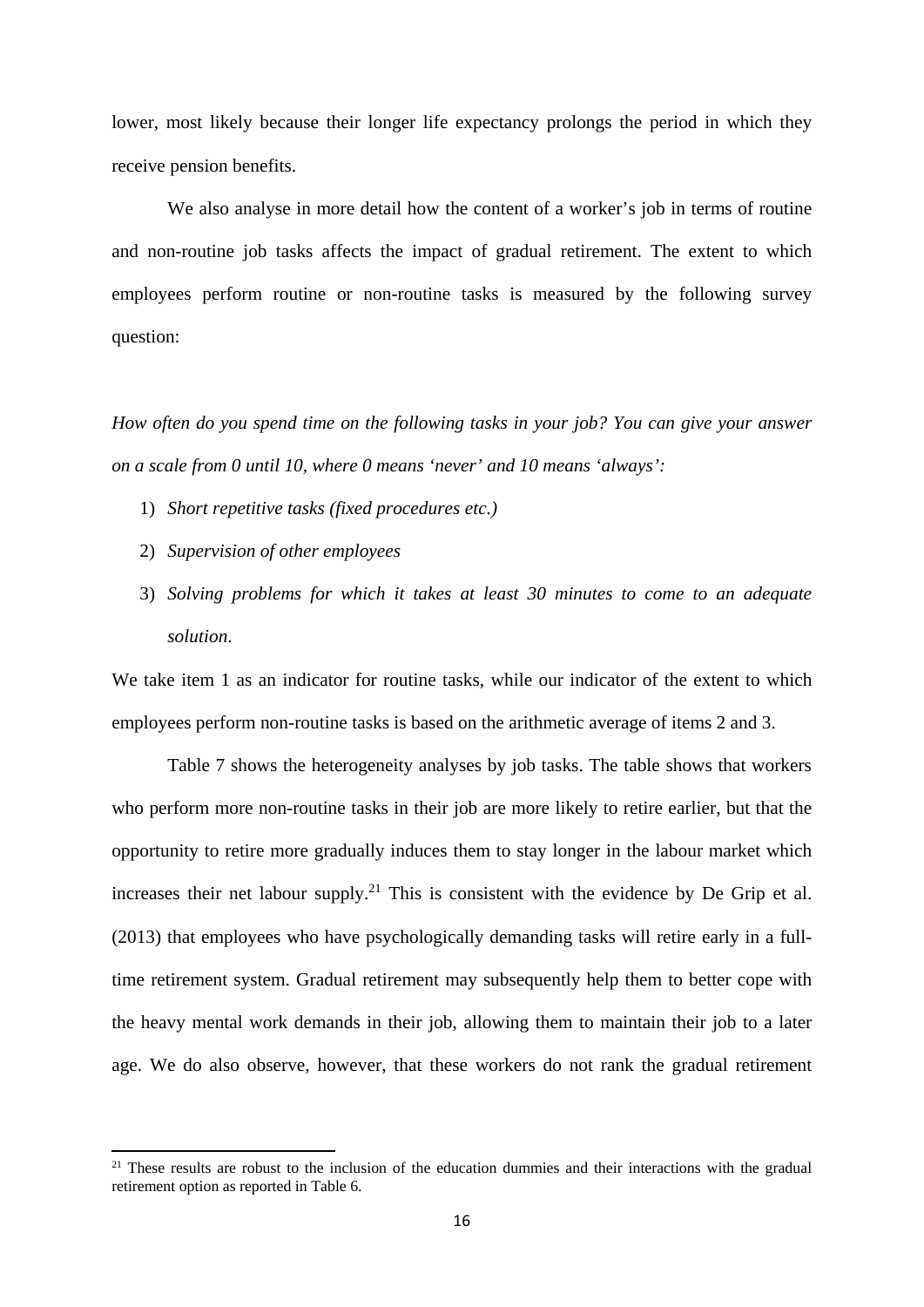option higher, which might be because workers with cognitive demanding tasks are also often more constrained to work part-time.

# **Conclusion**

In this paper, we use data from a stated preferences experiment to study the extent to which gradual retirement affects workers' retirement age and labour supply. Existing exploratory evidence in the literature suggests that gradual retirement may not lead to a net increase in total labour supply of older workers (e.g., Gielen 2009; Machado and Portela 2012). However, these studies focused on actual retirement decisions and therefore do not identify all retirement options which were available to older workers, because the options that are not chosen cannot be observed, or because it is not even clear which options could have been chosen by workers (Kantarci and Van Soest 2008, 2013). Stated preferences solve this problem by capturing a broader array of preference-driven behaviours, and can therefore be used to estimate the causal relation between gradual retirement and a worker's age of retirement and labour supply. Concerns may arise about the external validity of retirement options in stated preference studies, especially if these retirement options are not yet existent in reality (Kantarci and Van Soest  $2013$ ).<sup>22</sup> However, the literature shows that stated preference estimates and the estimates based on actual behaviour data are usually quite close (Louviere et al. 2000).

We find that gradual retirement schemes, compared to full retirement schemes, stimulates worker to retire approximately one year later. Total labour supply, however, significantly decreases in gradual retirement systems, as the positive effect of postponing retirement on labour supply is cancelled out by the reduction of working hours before full retirement. We furthermore show that financial incentives to postpone retirement (changes in

<sup>&</sup>lt;sup>22</sup> Another limitation of our study is that we focus on public sector employees. The sectors covered are, however, large and include 13% of the total Dutch labour force.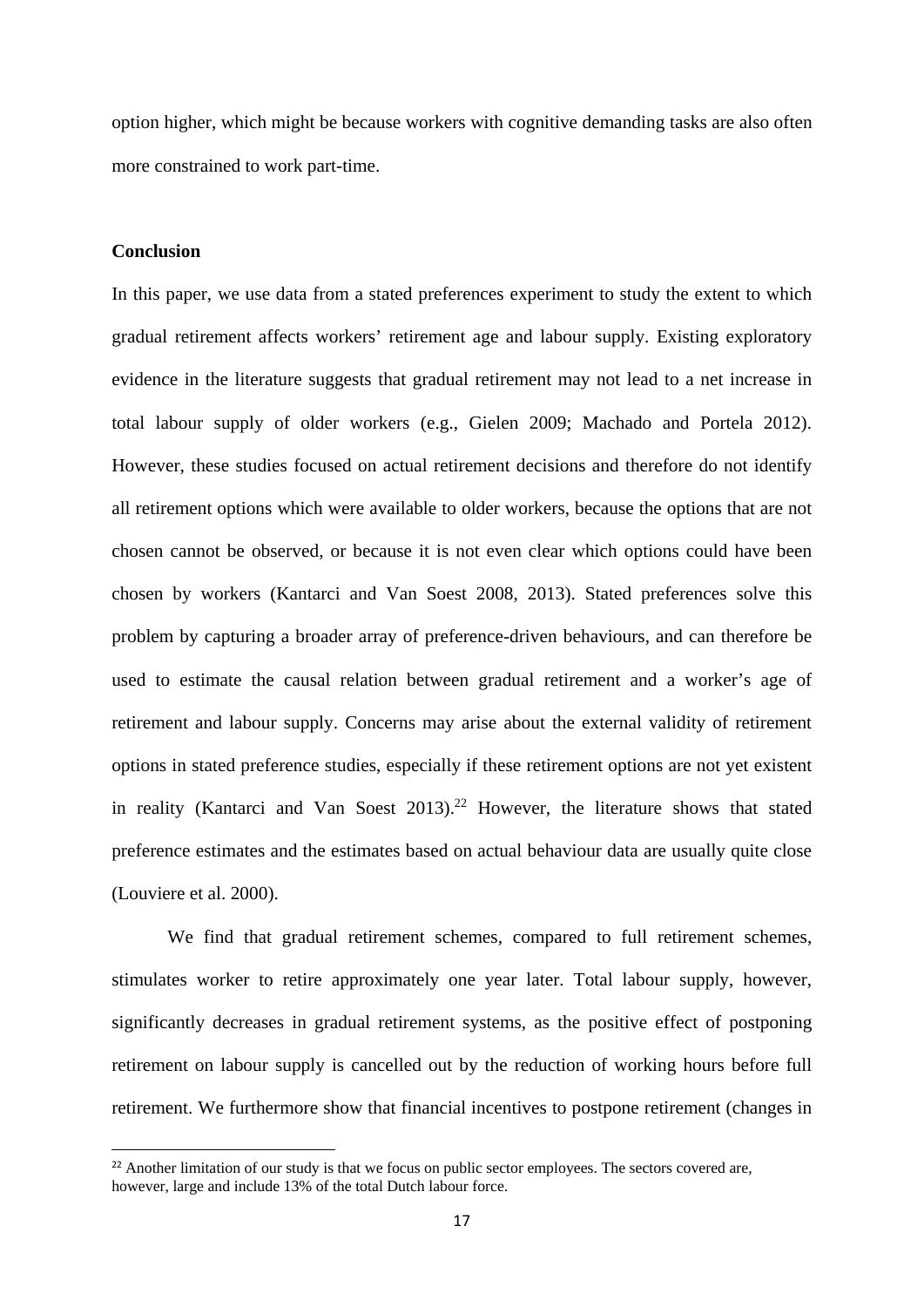the accrual rate in the pension scheme and reductions in pension income) significantly increase the expected retirement age. However, the impact of financial incentives on workers' retirement expectations is similar across gradual and full retirement options.

From a policy perspective, the introduction of gradual retirement options could be welfare enhancing, as those who do prefer such option would choose it, and those who don't would not choose to retire gradually. However, our ranking analysis of the different pension scheme scenarios shows that gradual retirement is not a preferred option among workers as the large majority still prefers full retirement. This holds particularly for workers with lower wages or high life expectancy. Our results also suggest that changing current retirement schemes into gradual retirement schemes would not contribute to a further increase in the labour supply of older generations. There is, however, some heterogeneity across workers as those with non-routine job tasks may be inclined to postpone their retirement when they have the possibility to gradually retire. It is therefore possible that sectors that employ a large share of workers with non-routine job tasks can increase their labour supply if they shift from a full-time retirement scheme to a gradual retirement scheme.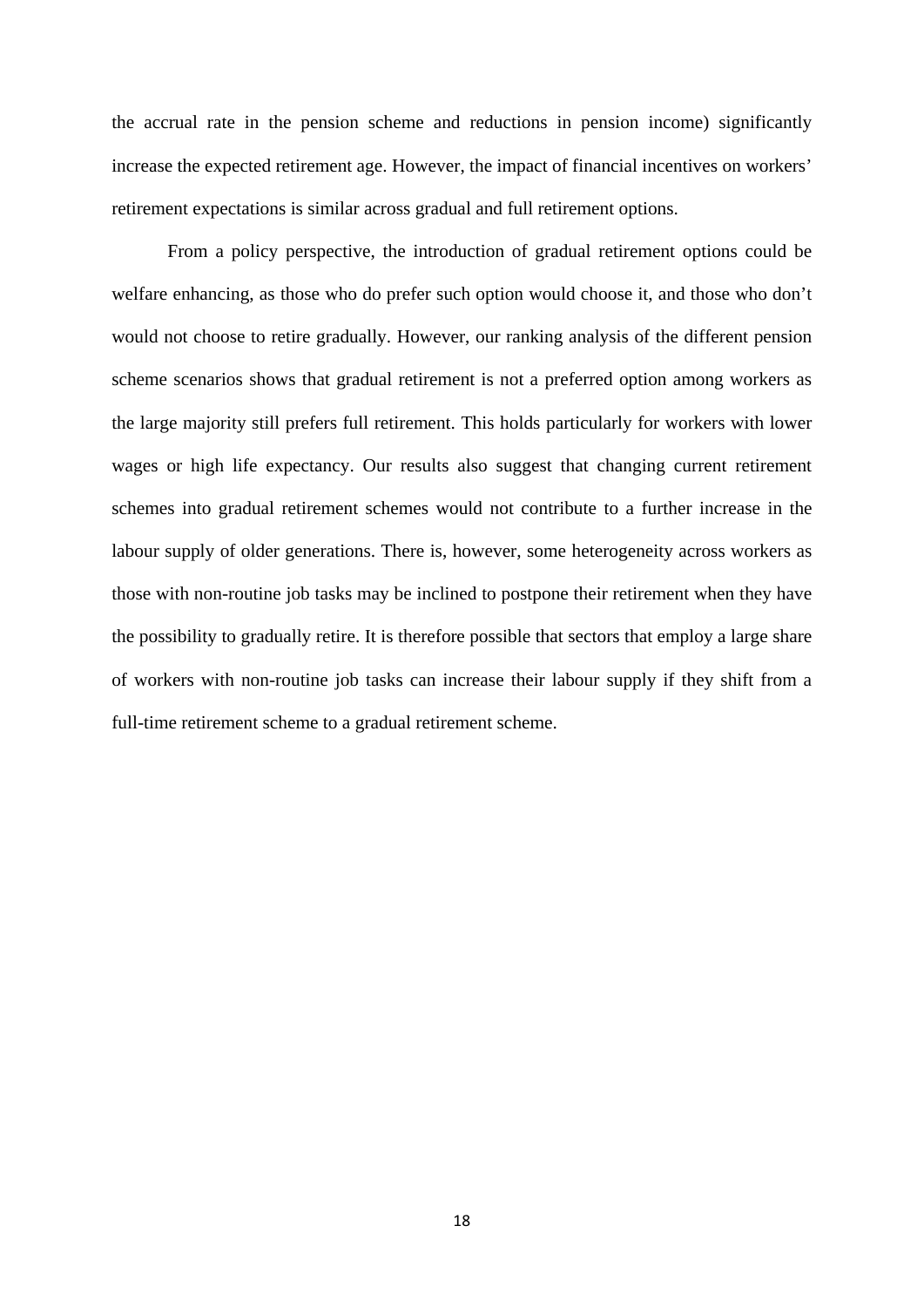## **References**

- Börsch-Supan, A.H. (2012) Entitlement reforms in Europe: policy mixes in the current pension reform process. No. w18009. National Bureau of Economic Research.
- Camerer, Colin, Linda Babcock, George Loewenstein & Richard Thaler (1997), Labor Supply of New York City Cabdrivers: One Day at a Time, *Quarterly Journal of Economics*; 112(2), 407-41.
- Chou, Yuan K. (2002), Testing alternative models of labor supply: evidence from taxi drivers in Singapore, *Singapore Economic Review*, 47, 17-47
- De Grip, A. Lindeboom, M., & Montizaan, R. (2012). Shattered dreams: The effects of changing the pension system late in the game. *The Economic Journal*, 122(559), 1-25.
- De Grip, A., Fouarge, D., & Montizaan, R. (2013). How sensitive are individual retirement expectations to raising the retirement age?. *De Economist*, 161(3), 225-251.
- Duval, R. (2005). The retirement effect of old-age pension and early retirement schemes in OECD countries, in *Economic Policy reforms 2005: Going for Growth*, OECD publishing.
- Fehr, E., & L. Götte (2007). Do workers work more if wages are high? Evidence from a randomized field experiment. *American Economic Review*, 97(1): 298-317.
- Gielen, A. C. (2009). Working hours flexibility and older workers' labour supply. *Oxford Economic Papers*, 61 (2), 240-274
- Gruber, J., & Wise, D. (1998). Social security and retirement: An international comparison. *American Economic Review*, 88(2), 158-163.
- Gustman, A. L., & Steinmeier, T. L. (2004). Minimum hours constraints, job requirements and retirement (No. w10876). National Bureau of Economic Research.
- Hutchens, R. (2010). Worker characteristics, job characteristics, and opportunities for phased retirement. *Labour Economics*, *17*(6), 1010-1021.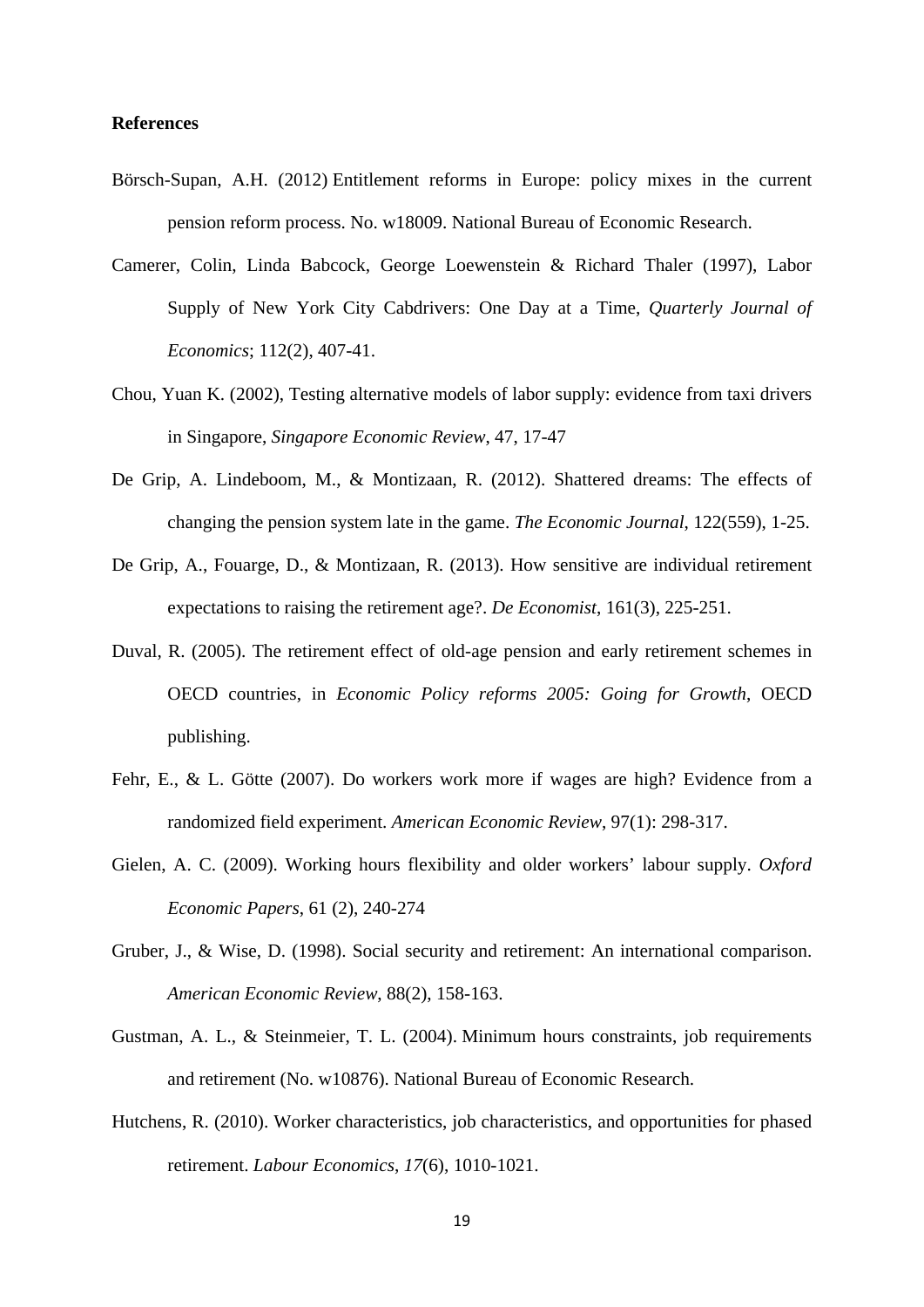- Kangas, O., Lundberg, U., & Ploug, N. (2010). Three routes to pension reform: Politics and institutions in reforming pensions in Denmark, Finland and Sweden. *Social Policy & Administration*, 44(3), 265-284.
- Kantarcı, T., & van Soest, A*.* (2013). Stated Preference Analysis of Full and Gradual retirement in the United States. Cesr-Schaeffer Working Paper Series. Paper No: 2013-011
- Kantarci, T., & Van Soest, A. (2008). Gradual retirement: preferences and limitations. *De Economist*, *156*(2), 113-144.
- Krause, N., Lynch, J., Kaplan, G. A., Cohen, R. D., Goldberg, D. E., & Salonen, J. T. (1997). Predictors of disability retirement. *Scandinavian journal of work, environment & health*, 23(6), 403-413.
- Latulippe, D., & Turner, J. (1997). Gradual retirement in the OECD countries. *International Labour Review*, *136*(4), 581.
- Louviere, J. J., Hensher, D. A., Swait, J. D. (2000). Stated choice methods: Analysis and applications. Cambridge University Press.
- Machado, C. S., & Portela, M. (2012). Hours of Work and Retirement Behavior. IZA DP No. 6270.
- Mastrobuoni, G. (2009). Labor supply effects of the recent social security benefit cuts: Empirical estimates using cohort discontinuities. *Journal of Public Economics*, 93(11), 1224-1233.
- McNair, S. (2006). How different is the older labour market? Attitudes to work and retirement among older people in Britain. *Social Policy and Society*, 5(04), 485-494.
- OECD (2006). Live longer, work longer: A synthesis report (Ageing and employment policies), OECD publishing.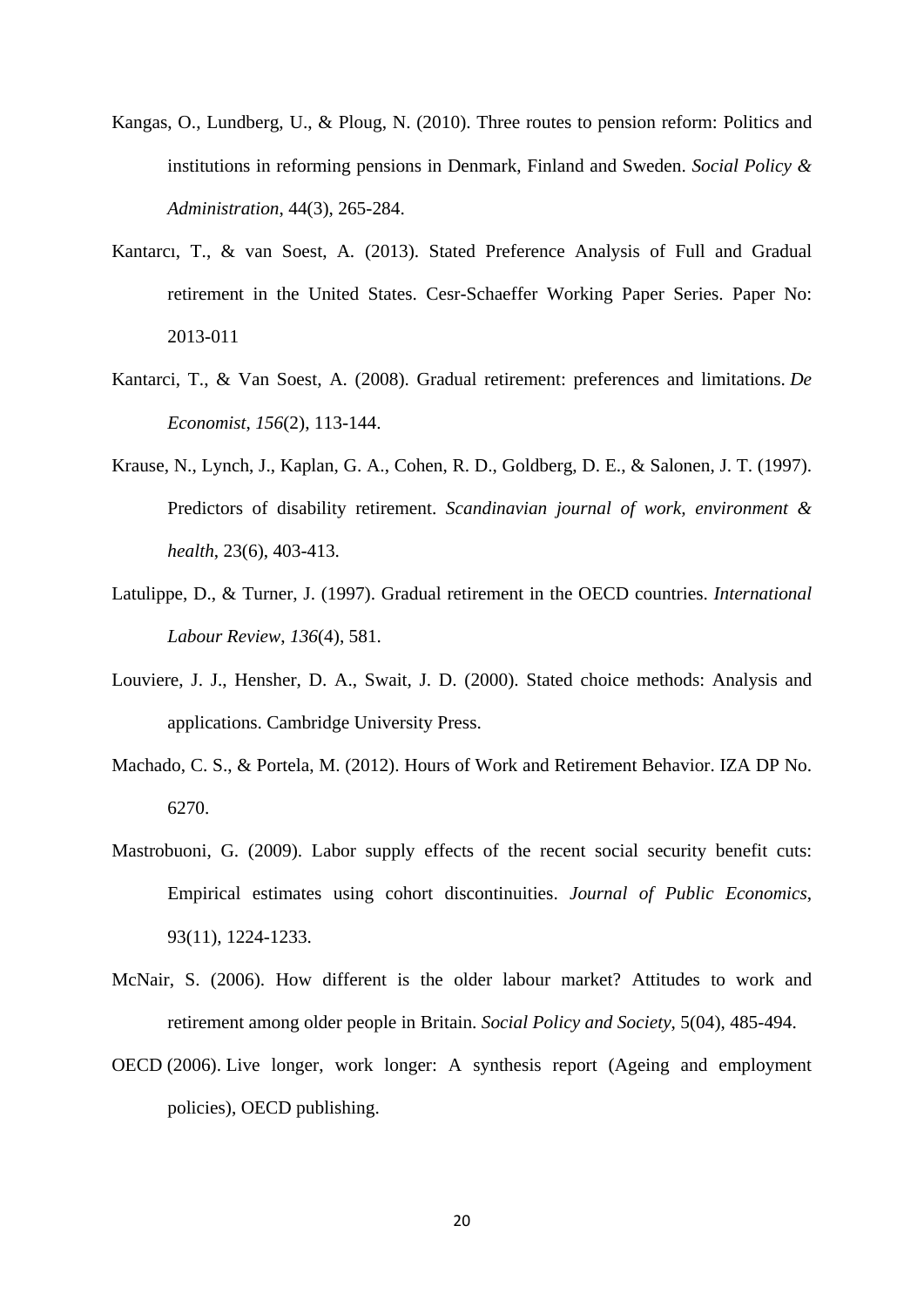- Reday-Mulvey, G. (2000). Gradual retirement in Europe. *Journal of Aging and Social Policy*,  $11(2-3)$ , 49–60.
- Reday-Mulvey, G. & L. Delsen (1996). Gradual retirement in the OECD countries: A summary of the main results. *Geneva Papers on Risk and Insurance Issues and Practice*, 21(81), 502–523.
- Rogers, W.H. (1993). Regression standard errors in clustered samples. *Stata Technical Bulletin*, Vol. 13, 19-23.
- Siegrist, J. (1996). Adverse health effects of eigh-effort/low-reward Conditions. *Journal of Occupational Health Psychology*, 1(1), 27.
- Staubli, S., & Zweimüller, J. (2013). Does raising the retirement age increase employment of older workers?. *Journal of Public Economics*, 108, 17–32
- Van Soest, A., & Vonkova, H. (2014). How sensitive are retirement decisions to financial incentives? A stated preference analysis. *Journal of Applied Econometrics*, *29*(2), 246-264.
- Van Soest, A., Kapteyn, A., & Zissimopoulos, J. (2007). Using Stated Preferences Data to Analyze Preferences for Full and gradual retirement. IZA DP No. 2785.
- Wadensjö, E. (2006). Part-time pensions and part-time work in Sweden. *European Papers on the New Welfare,* No. 6, 29–45.
- Wahrendorf, M., Dragano, N., & Siegrist, J. (2013). Social position, work stress, and retirement intentions: a study with older employees from 11 European countries. *European Sociological Review*, *29* (4): 792-802.
- Warren, D.A. (2015). Pathways to retirement in Australia: Evidence from the HILDA survey. *Work, Aging and Retirement* . http://dx.doi.org/10.1093/workar-/wau013
- Wooldridge, J.M. (2002). Econometric analysis of cross section and panel data, Cambridge, MA: MIT Press.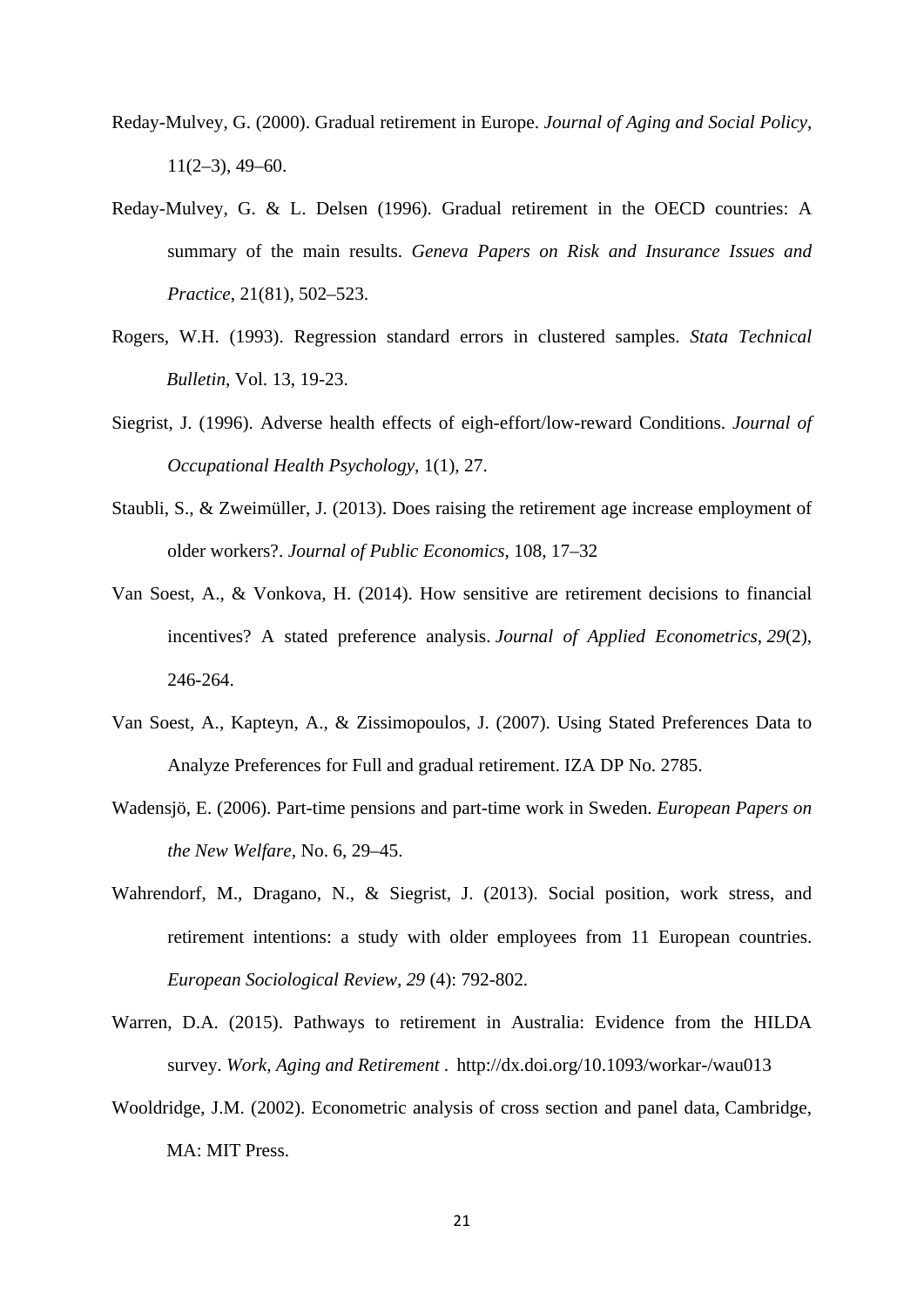**Figure 1: The distribution of retirement age choices** 

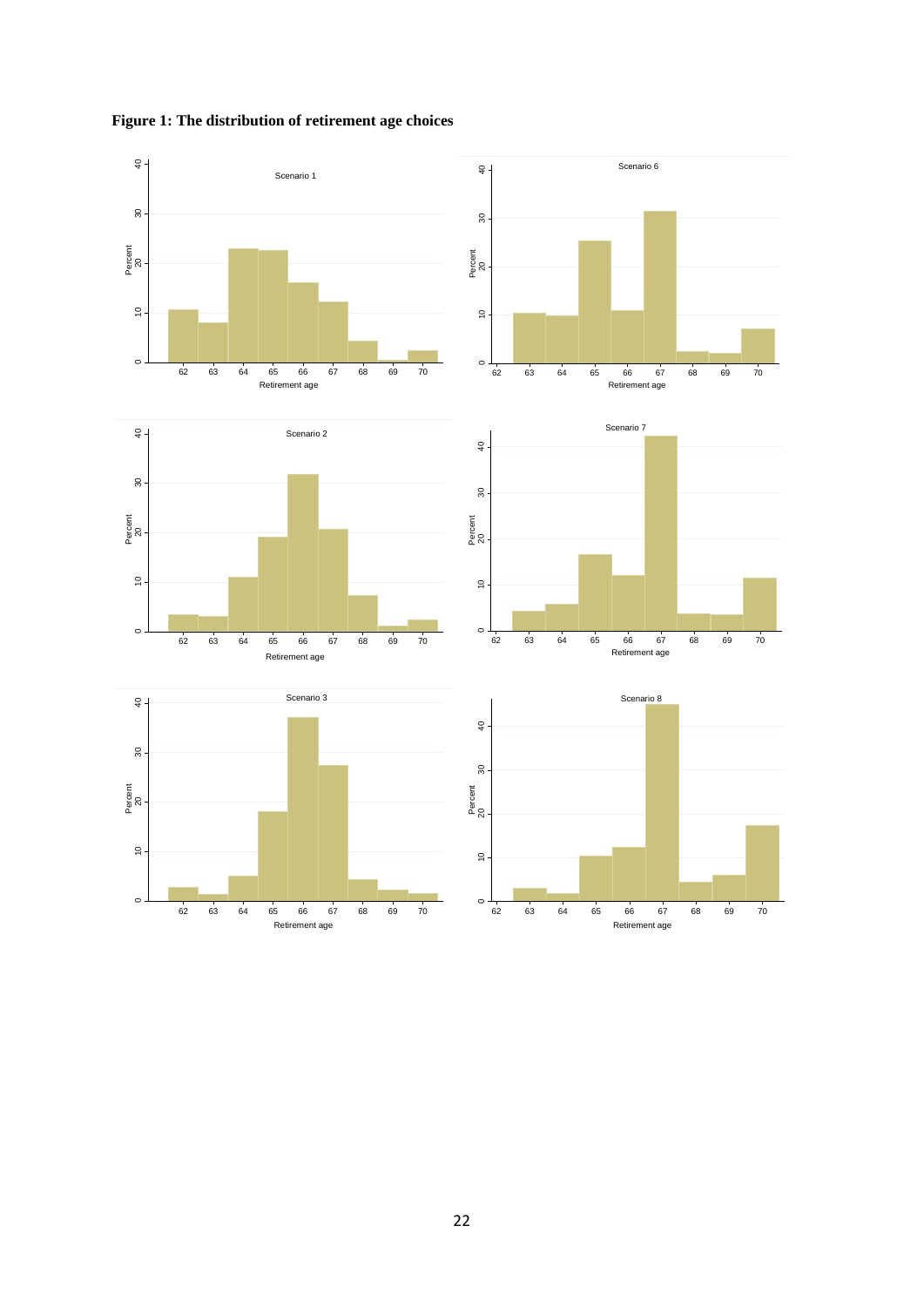

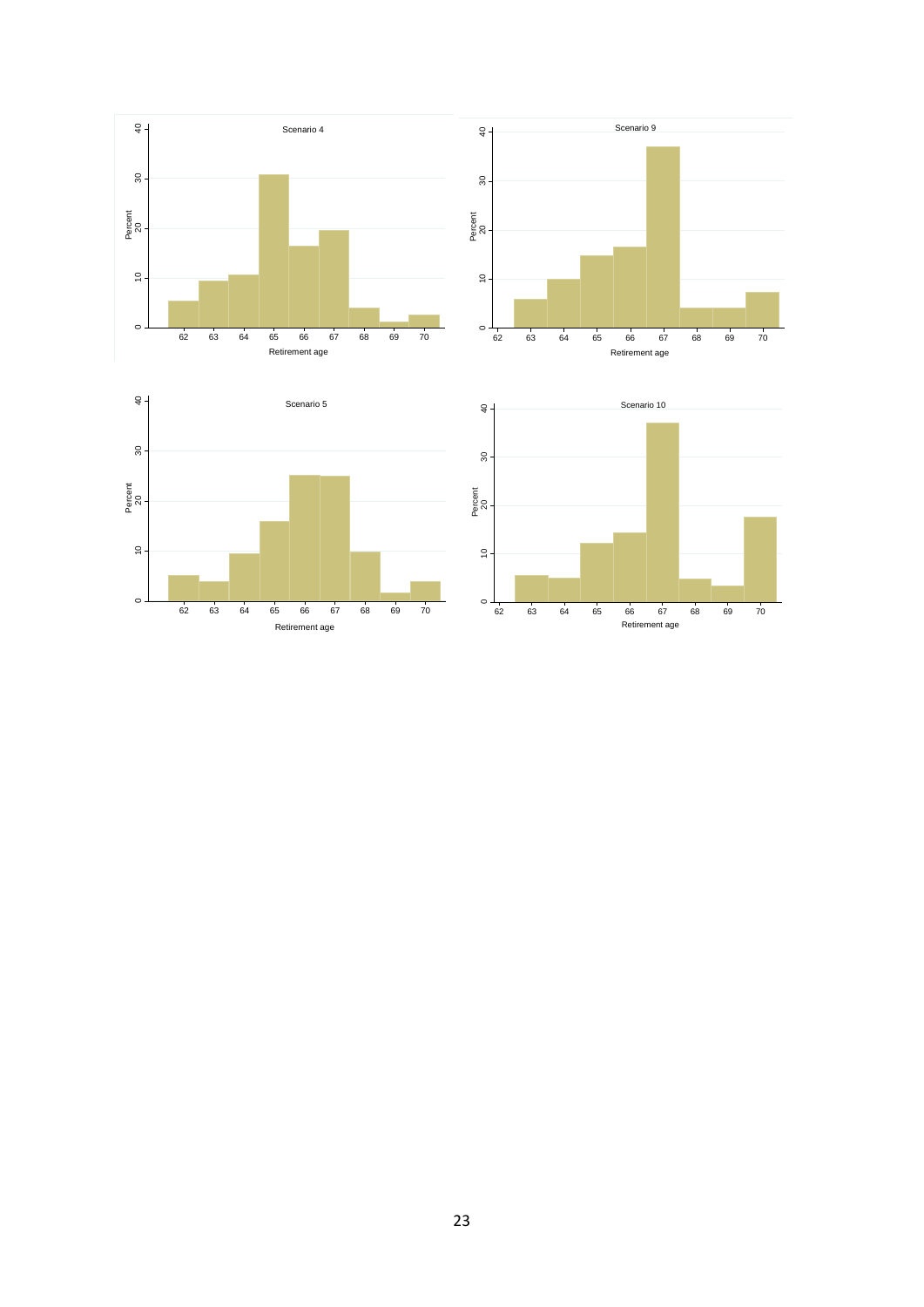

**Figure 2a: Differences in marginal effects of a multinomial logit on early, middle and late retirement: shocks in accrual rates and gradual retirement** (**marginal effects relative to the full-time base scenario)** 

**Figure 2b: Differences in marginal effects of a multinomial logit on early, middle and late retirement: income shocks and gradual retirement (marginal effects relative to the full-time base scenario)** 

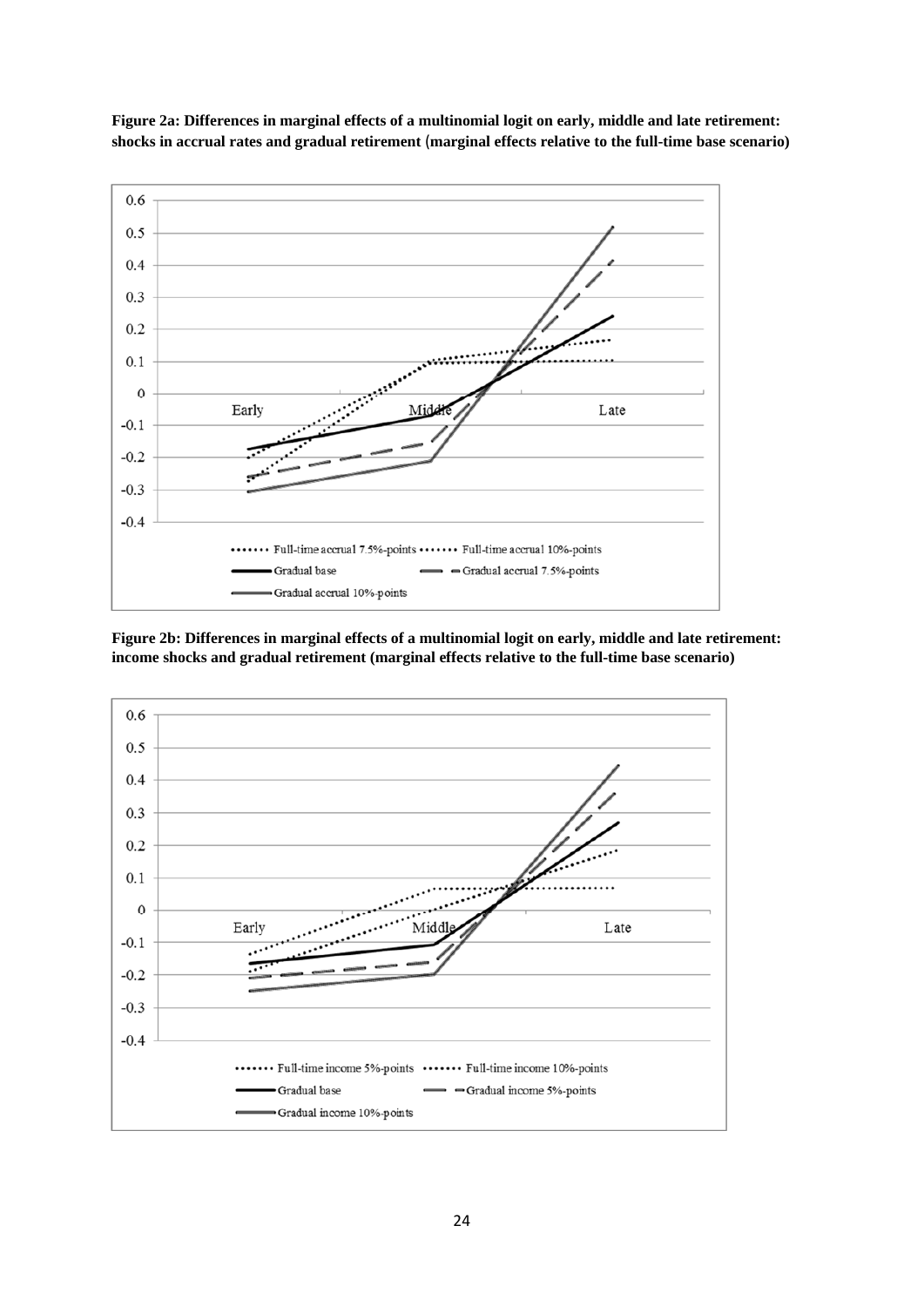|                       | Retirement age* | $\mathbf{1}$                                       | $\overline{2}$                                      | 3                                                         | $\overline{4}$                                    | 5                                                 |  |
|-----------------------|-----------------|----------------------------------------------------|-----------------------------------------------------|-----------------------------------------------------------|---------------------------------------------------|---------------------------------------------------|--|
|                       |                 | <b>Baseline</b>                                    | Price of leisure incentive                          |                                                           |                                                   | Pension wealth incentive                          |  |
| Regular<br>retirement |                 | accruals: 5%;<br>replacement<br>rate: 90% at<br>68 | accruals 7.5%;<br>replacement<br>rate: 90% at<br>68 | accruals<br>10%;<br>replacement<br>rate: 90% at<br>68     | accruals 5%;<br>replacement<br>rate: 85% at<br>68 | accruals 5%;<br>replacement<br>rate: 80% at<br>68 |  |
|                       | 62              | 60                                                 | 45                                                  | 30                                                        | 55                                                | 50                                                |  |
|                       | 63              | 65                                                 | 52.5                                                | 40                                                        | 60                                                | 55                                                |  |
|                       | 64              | 70                                                 | 60                                                  | 50                                                        | 65                                                | 60                                                |  |
|                       | 65              | 75                                                 | 67.5                                                | 60                                                        | 70                                                | 65                                                |  |
|                       | 66              | 80                                                 | 75                                                  | 70                                                        | 75                                                | 70                                                |  |
|                       | 67              | 85                                                 | 82.5                                                | 80                                                        | 80                                                | 75                                                |  |
|                       | 68              | 90                                                 | 90                                                  | 90                                                        | 85                                                | 80                                                |  |
|                       | 69              | 95                                                 | 97.5                                                | 100                                                       | 90                                                | 85                                                |  |
|                       | 70              | 100                                                | 105                                                 | 110                                                       | 95                                                | 90                                                |  |
|                       |                 | 6                                                  | $\tau$                                              | 8                                                         | 9                                                 | 10                                                |  |
|                       |                 | <b>Baseline</b>                                    | Price of leisure incentive                          |                                                           | Pension wealth incentive                          |                                                   |  |
| Gradual<br>retirement |                 | accruals: 5%;<br>replacement<br>rate: 90% at<br>68 | accruals 7.5%;<br>replacement<br>rate: 90% at<br>68 | accruals<br>$10\%$ ;<br>replacement<br>rate: 90% at<br>68 | accruals 5%;<br>replacement<br>rate: 85% at<br>68 | accruals 5%;<br>replacement<br>rate: 80% at<br>68 |  |
|                       | $62 - 63$       | 62.5                                               | 48.75                                               | 35                                                        | 57.2                                              | 52.5                                              |  |
|                       | 62-64           | 65                                                 | 52.5                                                | 40                                                        | 60                                                | 55                                                |  |
|                       | 63-64           | 67.5                                               | 56.25                                               | 45                                                        | 62.5                                              | 57.5                                              |  |
|                       | 63-65           | 70                                                 | 60                                                  | 50                                                        | 65                                                | 60                                                |  |
|                       | 62-67           | 72.5                                               | 63.75                                               | 55                                                        | 67.5                                              | 62.5                                              |  |
|                       | 64-65           | 72.5                                               | 63.75                                               | 55                                                        | 67.5                                              | 62.5                                              |  |
|                       | 63-67           | 75                                                 | 67.5                                                | 60                                                        | 70                                                | 65                                                |  |
|                       | 64-66           | 75                                                 | 67.5                                                | 60                                                        | 70                                                | 65                                                |  |
|                       | 66-67           | 77.5                                               | 71.25                                               | 65                                                        | 72.5                                              | 67.5                                              |  |
|                       | 65-66           | 77.5                                               | 71.25                                               | 65                                                        | 72.5                                              | 67.5                                              |  |
|                       | 62-70           | $80\,$                                             | 75                                                  | $70\,$                                                    | 75                                                | 70                                                |  |
|                       | 65-67           | $80\,$                                             | 75                                                  | 70                                                        | 75                                                | 70                                                |  |
|                       | 63-70           | 82.5                                               | 78.75                                               | 75                                                        | 77.5                                              | 72.5                                              |  |
|                       | 66-67           | 82.5                                               | 78.75                                               | 75                                                        | 77.5                                              | 72.5                                              |  |
|                       | 65-69           | 85                                                 | 82.5                                                | 80                                                        | 80                                                | 75                                                |  |
|                       | 66-68           | 85                                                 | 82.5                                                | 80                                                        | 80                                                | 75                                                |  |
|                       | 66-69           | 87.5                                               | 86.25                                               | 85                                                        | 82.5                                              | 77.5                                              |  |
|                       | 67-68           | 87.5                                               | 86.25                                               | 85                                                        | 82.5                                              | 77.5                                              |  |
|                       | 66-70           | 90                                                 | 90                                                  | 90                                                        | 85                                                | 80                                                |  |
|                       | 67-70           | 92.5                                               | 93.75                                               | 95                                                        | 87.5                                              | 82.5                                              |  |
|                       | 68-70           | 95                                                 | 97.5                                                | 100                                                       | 90                                                | 85                                                |  |
|                       | 69-70           | 97.5                                               | 101.25                                              | 105                                                       | 92.5                                              | 87.5                                              |  |

# **Table 1: Retirement scenarios**

\* Under gradual retirement scenarios, the first age is the age of starting work on part-time (gradual) basis, and the second age is the age of full retirement.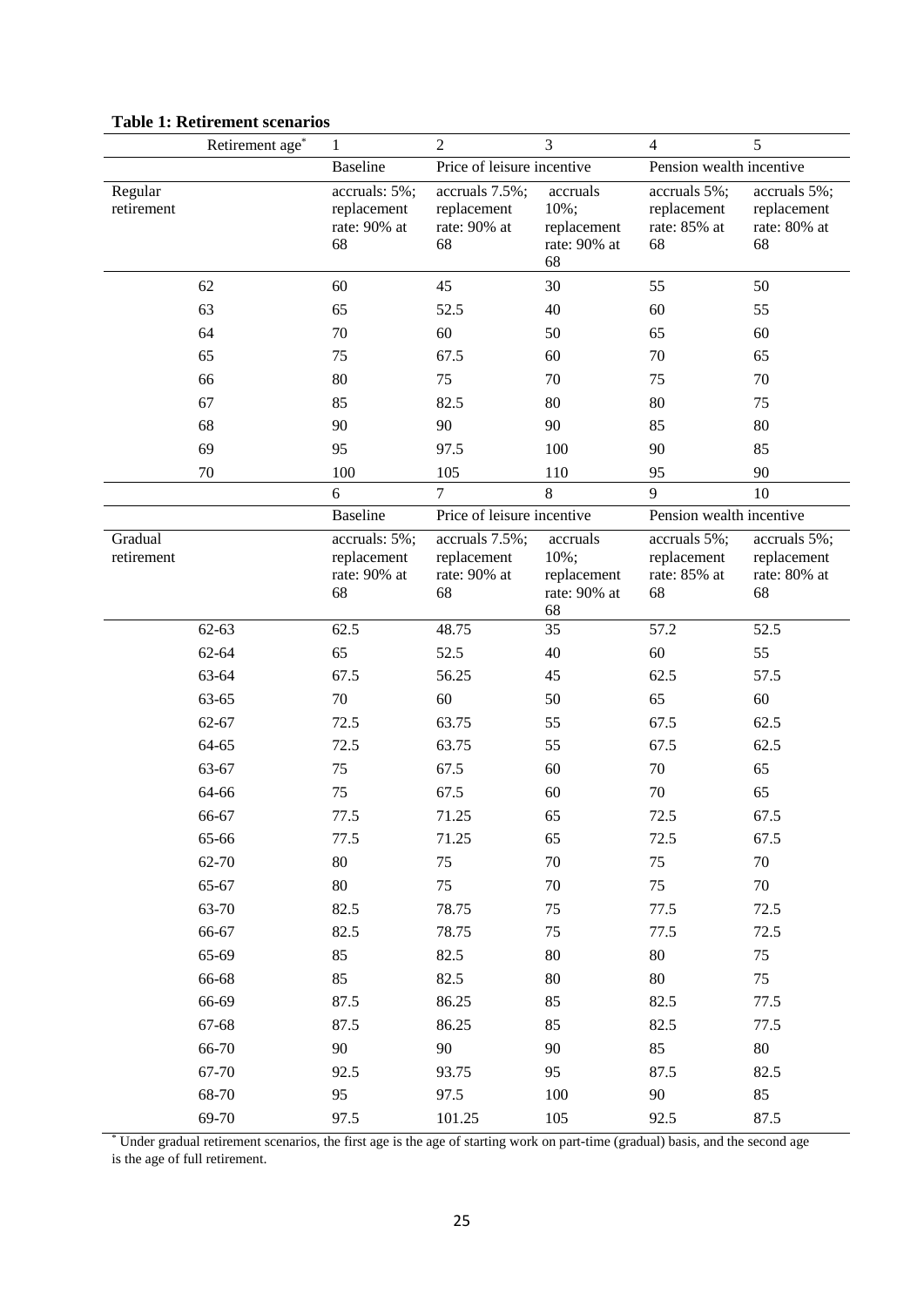| Scenario                                      | 1                                                     | $\overline{2}$                                      | 3                                                         | $\overline{4}$                                    | 5                                                 |
|-----------------------------------------------|-------------------------------------------------------|-----------------------------------------------------|-----------------------------------------------------------|---------------------------------------------------|---------------------------------------------------|
|                                               | <b>Baseline</b>                                       | Price of leisure incentive                          |                                                           | Pension wealth incentive                          |                                                   |
| Regular retirement                            | accruals:<br>5%;<br>replacement<br>rate: 90% at<br>68 | accruals 7.5%;<br>replacement<br>rate: 90% at<br>68 | accruals<br>$10\%$ ;<br>replacement<br>rate: 90% at<br>68 | accruals 5%;<br>replacement<br>rate: 85% at<br>68 | accruals 5%;<br>replacement<br>rate: 80% at<br>68 |
| Retirement age                                | 64.97                                                 | 65.84                                               | 66.05                                                     | 65.40                                             | 65.99                                             |
| Full-time-                                    | (1.80)                                                | (1.56)                                              | (1.36)                                                    | (1.72)                                            | (1.77)                                            |
| equivalent age of<br>retirement               | 64.97                                                 | 65.84                                               | 66.05                                                     | 65.40                                             | 65.99                                             |
|                                               | (1.80)                                                | (1.56)                                              | (1.36)                                                    | (1.72)                                            | (1.77)                                            |
|                                               |                                                       |                                                     |                                                           |                                                   |                                                   |
| Scenario                                      | 6                                                     | $\overline{7}$                                      | $\mathbf{8}$                                              | 9                                                 | 10                                                |
|                                               | <b>Baseline</b>                                       | Price of leisure incentive                          |                                                           | Pension wealth incentive                          |                                                   |
| Gradual retirement                            | accruals:<br>5%;<br>replacement<br>rate: 90% at<br>68 | accruals 7.5%;<br>replacement<br>rate: 90% at<br>68 | accruals<br>10%;<br>replacement<br>rate: 90% at<br>68     | accruals 5%;<br>replacement<br>rate: 85% at<br>68 | accruals 5%;<br>replacement<br>rate: 80% at<br>68 |
|                                               |                                                       |                                                     |                                                           |                                                   |                                                   |
| Retirement age                                | 65.95                                                 | 66.65                                               | 67.18                                                     | 66.34                                             | 66.88                                             |
|                                               | (1.83)                                                | (1.76)                                              | (1.73)                                                    | (1.75)                                            | (1.92)                                            |
| Full-time-<br>equivalent age of<br>retirement | 64.77                                                 | 65.36                                               | 65.79                                                     | 65.10                                             | 65.59                                             |

| Table 2: Retirement scenarios, retirement age, and full-time-equivalent age of retirement |
|-------------------------------------------------------------------------------------------|
|-------------------------------------------------------------------------------------------|

In case of a full-time pension scheme, the increase in the preferred age of retirement is equal to the increase in the full-timeequivalent retirement age. Because employees who gradually retire are defined to only work 50% of a full-time job in the vignettes, an increase in the preferred part-time retirement age with one year increases the full-time equivalent retirement age with only 6 months.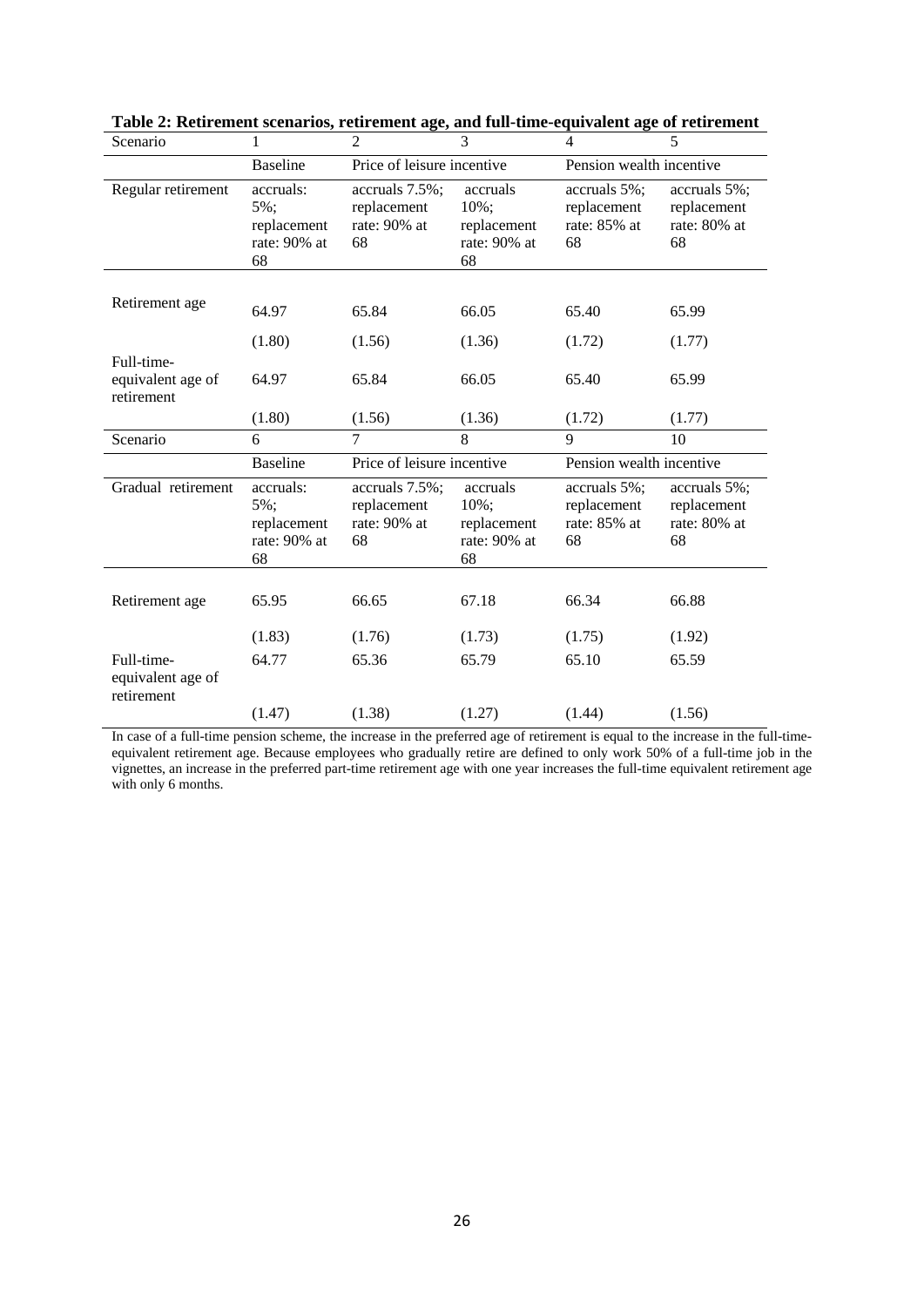|                                                  | (1)        | (2)            | (3)         | (4)         | (5)                                    | (6)         |
|--------------------------------------------------|------------|----------------|-------------|-------------|----------------------------------------|-------------|
| <b>VARIABLES</b>                                 |            | Retirement Age |             |             | Full-time-equivalent age of retirement |             |
|                                                  |            |                |             |             |                                        |             |
| Gradual retirement                               | $0.977***$ | $0.976***$     | $0.964***$  | $-0.287***$ | $-0.288***$                            | $-0.224***$ |
|                                                  | (0.024)    | (0.024)        | (0.029)     | (0.017)     | (0.017)                                | (0.023)     |
| Price of leisure incentive                       |            | $0.601***$     | $0.591***$  |             | $0.545***$                             | $0.585***$  |
|                                                  |            | (0.017)        | (0.017)     |             | (0.013)                                | (0.016)     |
| Gradual retirement <sup>*</sup> Price of leisure |            |                | 0.021       |             |                                        | $-0.079***$ |
| incentive                                        |            |                |             |             |                                        |             |
|                                                  |            |                | (0.026)     |             |                                        | (0.017)     |
| Pension income incentive                         |            | $0.464***$     | $0.462***$  |             | $0.444***$                             | $0.467***$  |
|                                                  |            | (0.015)        | (0.015)     |             | (0.012)                                | (0.015)     |
| Gradual retirement*Pension income                |            |                | 0.004       |             |                                        | $-0.047***$ |
| incentive                                        |            |                |             |             |                                        |             |
|                                                  |            |                | (0.024)     |             |                                        | (0.017)     |
| Constant                                         | 65.695***  | $65.094***$    | $65.101***$ | $65.692***$ | $65.147***$                            | $65.115***$ |
|                                                  | (0.097)    | (0.101)        | (0.101)     | (0.092)     | (0.095)                                | (0.096)     |
| <b>Observations</b>                              | 10,560     | 10,560         | 10,560      | 10,560      | 10,560                                 | 10,560      |
| R-squared                                        | 0.072      | 0.128          | 0.128       | 0.016       | 0.079                                  | 0.080       |

# **Table 3: The relationship between gradual retirement and retirement age and full-time-equivalent age of retirement**

Full-time-equivalent age of retirement estimated to be six months for each additional year of (part-time) employment / retirement. Dummies for randomization of scenarios included as controls. OLS estimates including robust standard errors corrected for clustering on the individual level in parentheses \*\*\* p<0.01, \*\* p<0.05, \* p<0.1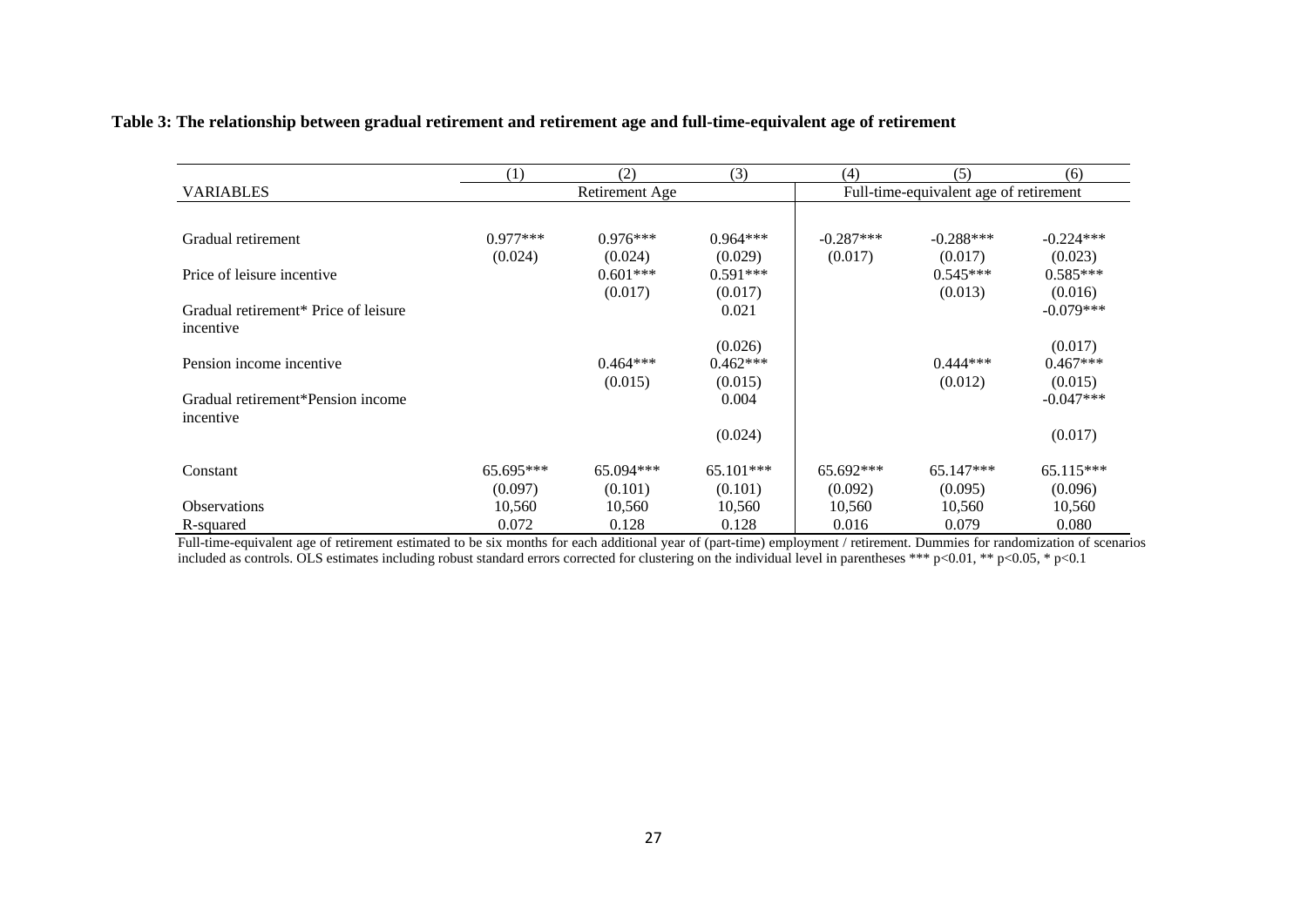| Retirement Scenario | Average<br>ranking | Percentage most<br>preferred scenario |
|---------------------|--------------------|---------------------------------------|
| Scenario 1          | 5.13               | 57.4                                  |
| Scenario 2          | 3.83               | 5.0                                   |
| Scenario 3          | 2.85               | 2.2                                   |
| Scenario 4          | 3.80               | 2.4                                   |
| Scenario 5          | 2.54               | 0.9                                   |
| Scenario 6          | 4.39               | 26.2                                  |
| Scenario 7          | 3.06               | 2.6                                   |
| Scenario 8          | 1.95               | 1.0                                   |
| Scenario 9          | 3.06               | 1.3                                   |
| Scenario 10         | 1.85               | 1.1                                   |

**Table 4: Ranking of preferences for different retirement scenarios** 

In total, 6 scenarios were ranked by the respondents. The most preferred scenario is attributed value 6, while the least preferred scenario was attributed value 1. Column 1 shows the average ranking of the scenarios. Column 2 shows how many workers chose the different scenarios as their most preferred scenario.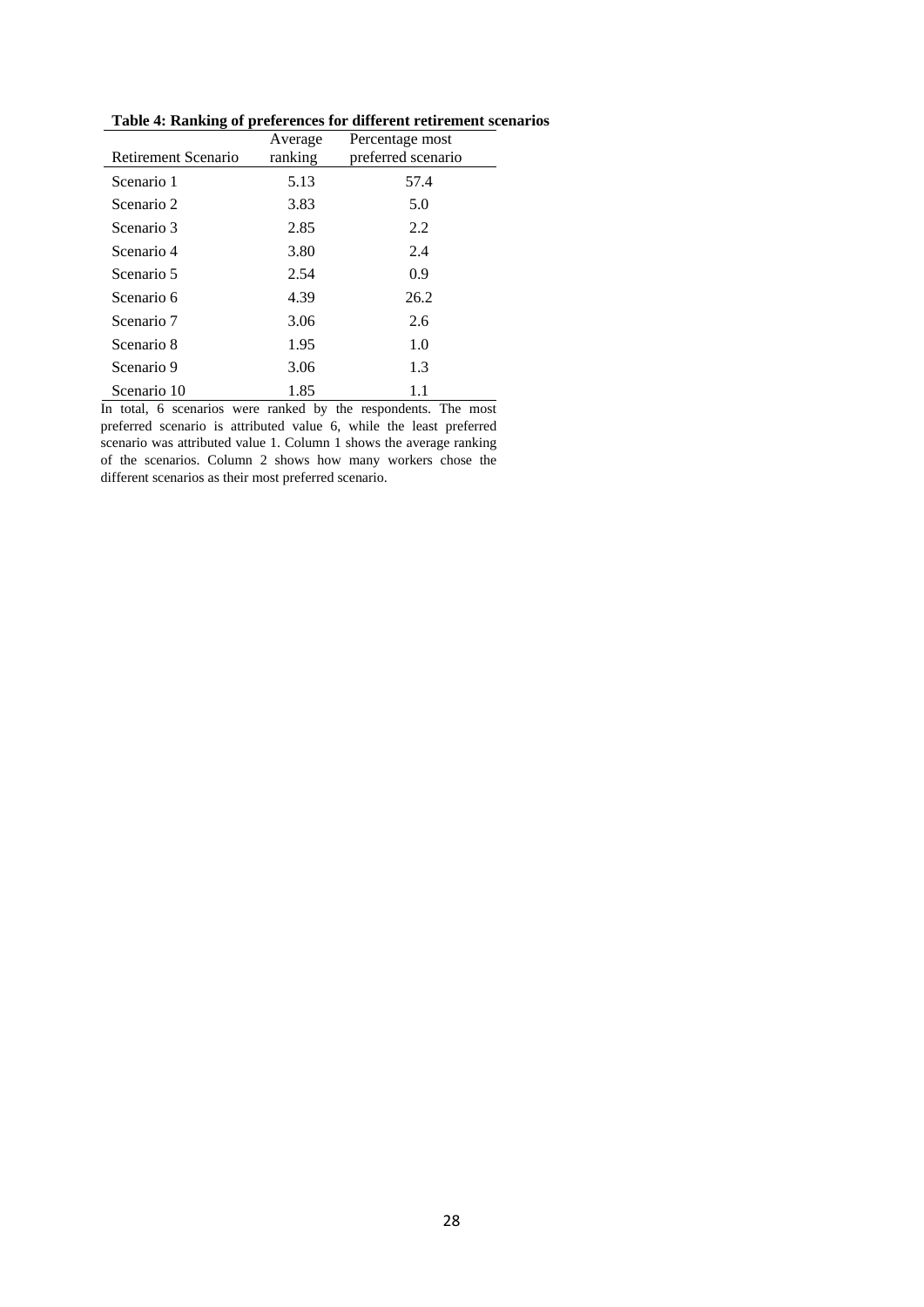# **Table 5: Ranking the scenarios**

|                                                | (1)         | (2)         | (3)         |
|------------------------------------------------|-------------|-------------|-------------|
| <b>VARIABLES</b>                               |             |             |             |
| Gradual retirement                             | $-0.764***$ | $-0.764***$ | $-0.732***$ |
|                                                | (0.044)     | (0.043)     | (0.054)     |
| Price of leisure incentive                     |             | $-1.189***$ | $-1.150***$ |
|                                                |             | (0.024)     | (0.031)     |
| Gradual retirement* Price of leisure incentive |             |             | $-0.077**$  |
|                                                |             |             | (0.037)     |
| Pension income incentive                       |             | $-1.273***$ | $-1.280***$ |
|                                                |             | (0.021)     | (0.028)     |
| Gradual retirement*Pension income incentive    |             |             | 0.015       |
|                                                |             |             | (0.038)     |
| Constant                                       | $3.881***$  | $5.112***$  | $5.096***$  |
|                                                | (0.022)     | (0.028)     | (0.033)     |
| <b>Observations</b>                            | 8.897       | 8,897       | 8,897       |
| R-squared                                      | 0.050       | 0.397       | 0.397       |

OLS-estimated including robust standard errors corrected for clustering on the individual level in parentheses \*\*\* p<0.01, \*\* p<0.05, \* p<0.1.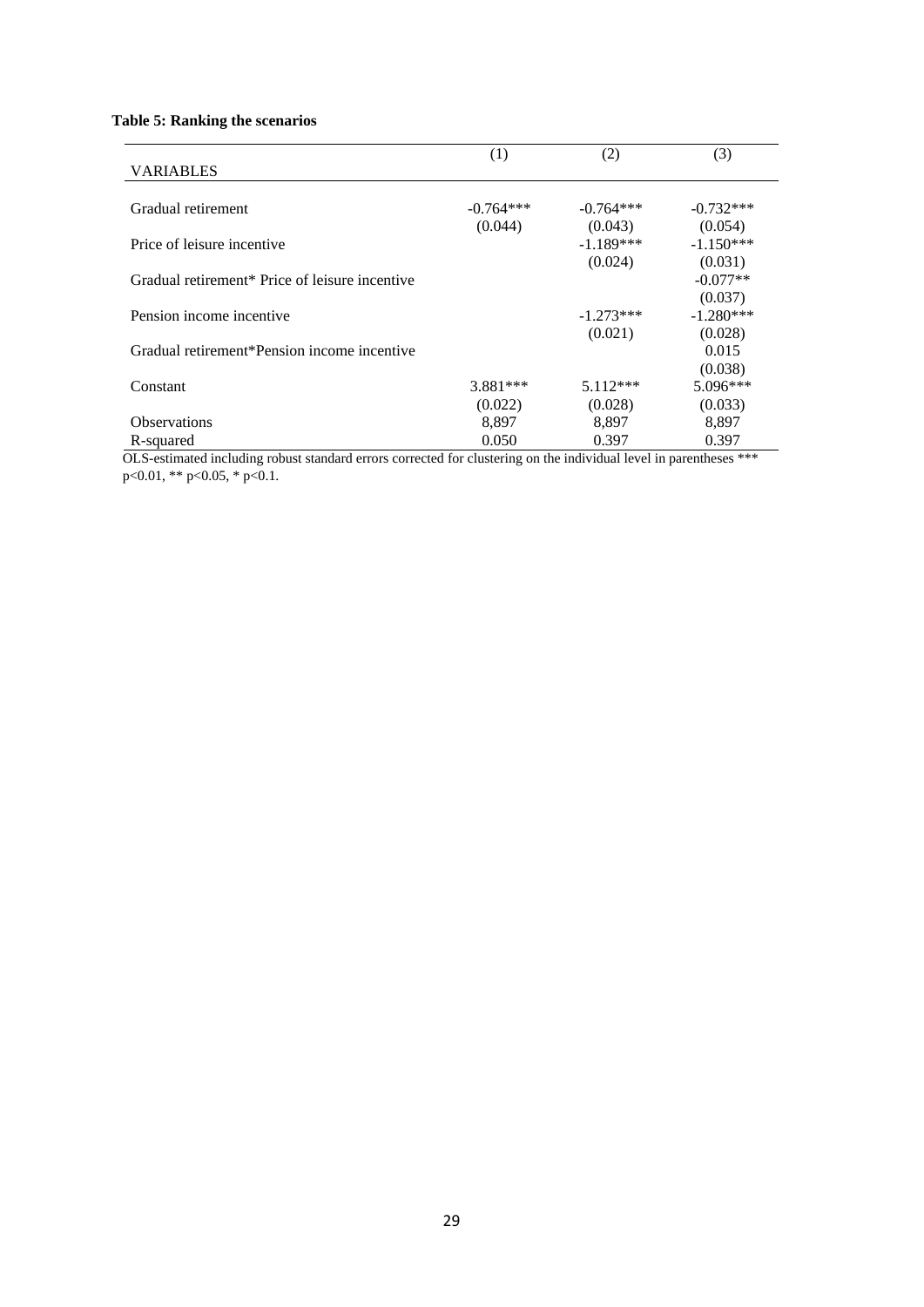|                                                    | (1)            | (2)<br>Fulltime | (3)                     |
|----------------------------------------------------|----------------|-----------------|-------------------------|
| <b>VARIABLES</b>                                   | Retirement age | equivalent of   | Ranking of<br>scenarios |
|                                                    |                |                 |                         |
|                                                    |                | retirement age  |                         |
| Gradual retirement                                 | 1.005**        | $-0.233$        | $-1.852**$              |
|                                                    | (0.480)        | (0.361)         | (0.727)                 |
| Male                                               | 0.099          | 0.098           | 0.057                   |
|                                                    | (0.089)        | (0.089)         | (0.050)                 |
| Male * gradual retirement                          | 0.049          | $0.084*$        | $-0.113$                |
|                                                    | (0.061)        | (0.047)         | (0.099)                 |
| Age                                                | $-0.010$       | $-0.010$        | 0.004                   |
|                                                    | (0.007)        | (0.007)         | (0.004)                 |
| Age * gradual retirement                           | $-0.002$       | 0.002           | $-0.007$                |
|                                                    | (0.005)        | (0.004)         | (0.008)                 |
| High education level (intermediate level $= ref$ ) | $-0.299***$    | $-0.298***$     | $-0.004$                |
|                                                    | (0.095)        | (0.095)         | (0.054)                 |
| High education level * gradual retirement          | $-0.149**$     | $-0.028$        | 0.005                   |
|                                                    | (0.069)        | (0.050)         | (0.109)                 |
| Low education level                                | 0.107          | 0.106           | 0.164                   |
|                                                    | (0.216)        | (0.216)         | (0.126)                 |
| Low education level * gradual retirement           | $-0.054$       | 0.011           | $-0.329$                |
|                                                    | (0.151)        | (0.115)         | (0.247)                 |
| Wage                                               | $-0.014$       | $-0.014$        | $-0.121***$             |
|                                                    | (0.096)        | (0.096)         | (0.039)                 |
| Wage * gradual retirement                          | 0.035          | $-0.023$        | $0.244***$              |
|                                                    | (0.051)        | (0.038)         | (0.077)                 |
| Married                                            | $-0.310**$     | $-0.308**$      | $-0.061$                |
|                                                    | (0.151)        | (0.151)         | (0.091)                 |
| Married * gradual retirement                       | $0.178*$       | 0.091           | 0.116                   |
|                                                    | (0.106)        | (0.079)         | (0.183)                 |
| Partner with own income                            | $-0.307*$      | $-0.308*$       | 0.042                   |
|                                                    | (0.159)        | (0.158)         | (0.091)                 |
| Partner with own income * gradual retirement       | $-0.015$       | 0.080           | $-0.077$                |
|                                                    | (0.114)        | (0.086)         | (0.183)                 |
| Partner works                                      | 0.073          | 0.071           | $-0.060$                |
|                                                    | (0.122)        | (0.122)         | (0.065)                 |
| Partner works * gradual retirement                 | $-0.027$       | $-0.044$        | 0.119                   |
|                                                    | (0.086)        | (0.065)         | (0.130)                 |
| Number of Sick days                                | $-0.003**$     | $-0.003**$      | 0.000                   |
|                                                    | (0.001)        | (0.001)         | (0.001)                 |
| Number of Sick days * gradual retirement           | 0.001          | 0.001           | $-0.000$                |
|                                                    | (0.001)        | (0.001)         | (0.001)                 |
| Life expectancy                                    | $0.007***$     | $0.007***$      | $0.003**$               |
|                                                    | (0.002)        | (0.002)         | (0.001)                 |
| Life expectancy * gradual retirement               | $-0.002$       | $-0.002$        | $-0.005**$              |
|                                                    | (0.002)        | (0.001)         | (0.002)                 |
| Constant                                           | 66.413***      | 66.406***       | 4.427***                |
|                                                    | (0.859)        | (0.859)         | (0.364)                 |
| Observations                                       | 10,008         | 10,008          | 8,477                   |
| R-squared                                          | 0.100          | 0.050           | 0.055                   |

**Table 6: Gradual retirement and full-time-equivalent age of retirement, heterogeneity analysis on personal characteristics** 

OLS estimates including robust standard errors corrected for clustering on the individual level in parentheses \*\*\* p<0.01, \*\* p<0.05, \* p<0.1.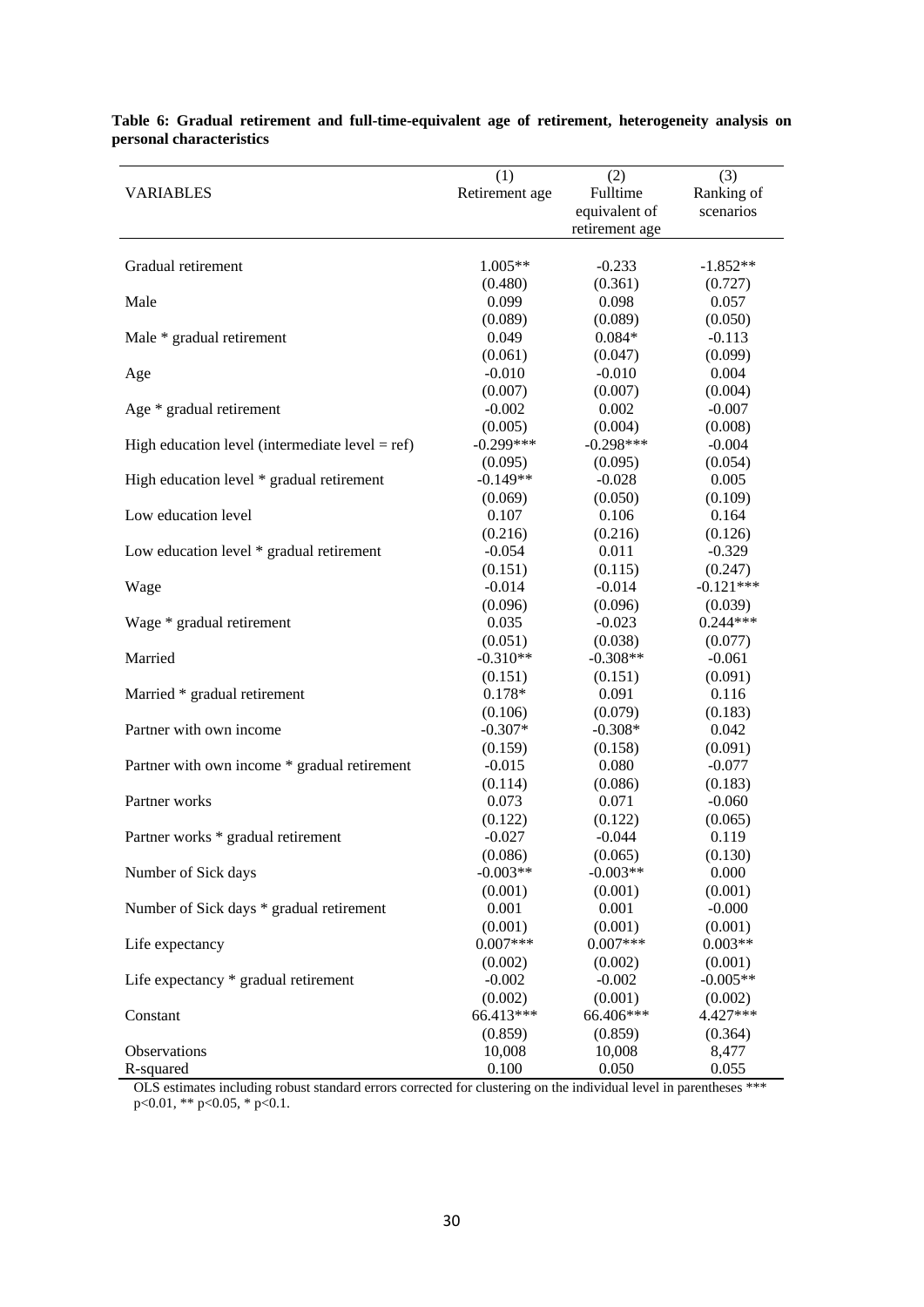|                                        | (1)            | (2)            | (3)         |
|----------------------------------------|----------------|----------------|-------------|
| <b>VARIABLES</b>                       | Retirement age | Fulltime       | Ranking of  |
|                                        |                | equivalent of  | scenarios   |
|                                        |                | retirement age |             |
|                                        |                |                |             |
| Gradual retirement                     | $0.774***$     | $-0.440***$    | $-0.657***$ |
|                                        | (0.081)        | (0.063)        | (0.147)     |
| Routine tasks                          | 0.006          | 0.006          | 0.012       |
|                                        | (0.015)        | (0.015)        | (0.009)     |
| Routine tasks * gradual retirement     | 0.011          | 0.008          | $-0.025$    |
|                                        | (0.010)        | (0.008)        | (0.018)     |
| Non-Routine tasks                      | $-0.030*$      | $-0.030*$      | $-0.005$    |
|                                        | (0.016)        | (0.016)        | (0.009)     |
| Non-Routine tasks * gradual retirement | $0.026**$      | $0.018**$      | 0.010       |
|                                        | (0.011)        | (0.009)        | (0.018)     |
| Constant                               | $65.637***$    | 65.637***      | 3.829 ***   |
|                                        | (0.121)        | (0.121)        | (0.074)     |
| <b>Observations</b>                    | 10,476         | 10,476         | 8,849       |
| R-squared                              | 0.068          | 0.010          | 0.051       |

# **Table 7: Gradual retirement and full-time-equivalent age of retirement, heterogeneity analysis on job characteristics**

OLS estimates including robust standard errors corrected for clustering on the individual level in parentheses \*\*\* p<0.01, \*\* p<0.05, \* p<0.1.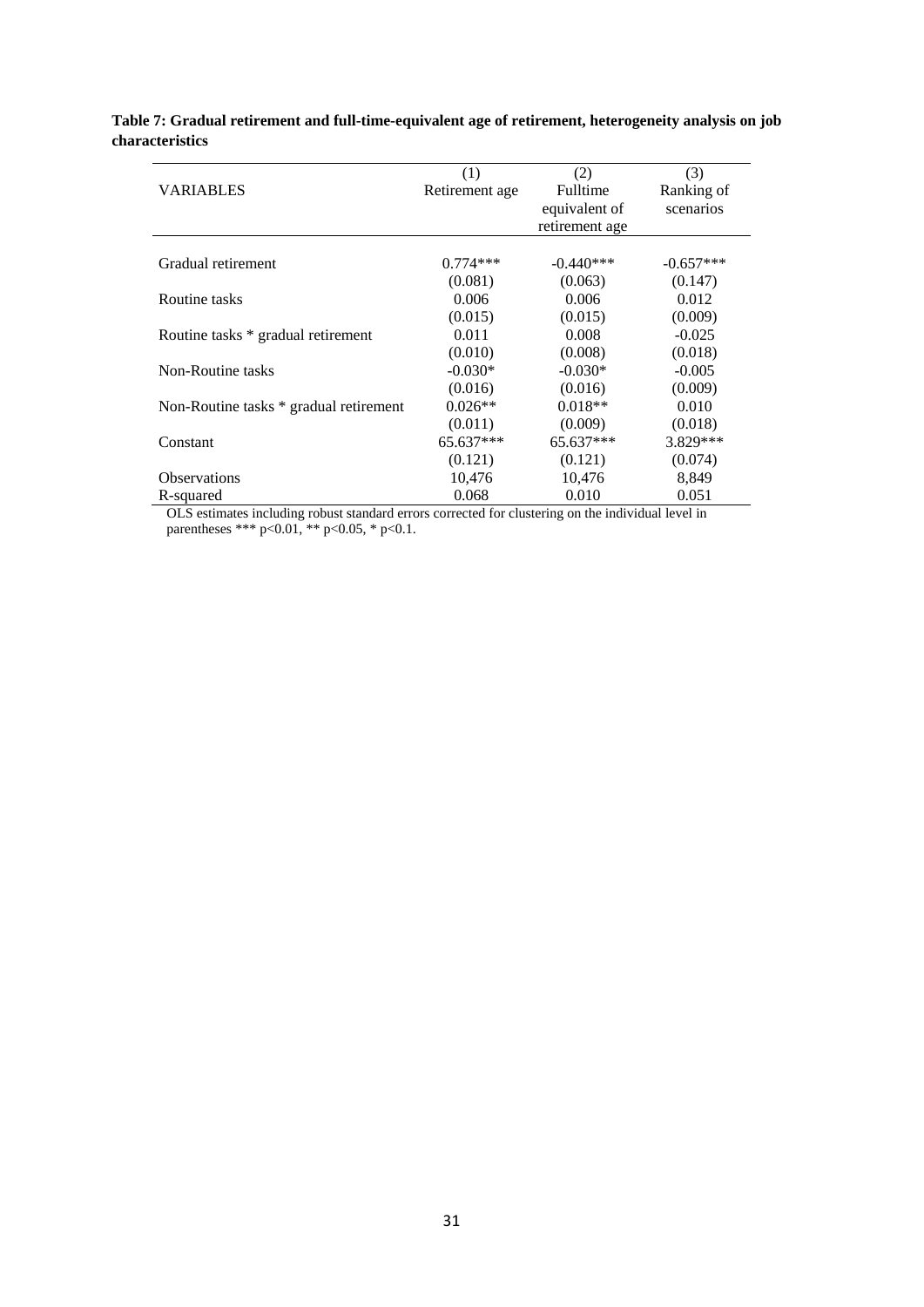# **Appendix**:

| Characteristic                                          | Average | Standard<br>deviation |
|---------------------------------------------------------|---------|-----------------------|
| Age                                                     | 56.12   | 5.70                  |
| Gender (1 if male)                                      | 0.62    | 0.48                  |
| Married                                                 | 0.82    | 0.39                  |
| High-educated                                           | 0.72    | 0.44                  |
| Low-educated                                            | 0.04    | 0.20                  |
| Log monthly wage                                        | 7.73    | 0.54                  |
| Partner with income                                     | 0.71    | 0.45                  |
| Partner with work                                       | .57     | 0.50                  |
| Number of sick days                                     | 1.11    | 1.27                  |
| Life expectancy (probability to reach                   | 0.83    | 0.18                  |
| age $80$ )<br>Cognitive tasks (on a scale from $0-10$ ) | 4.62    | 2.49                  |
| Repetitive tasks (on a scale from 0-10)                 | 6.16    | 2.52                  |

#### **Table A1: Background characteristics.**

Subjective life expectancy probabilities are measured by the following survey question: *How large do you think is the chance that you will attain (at least) the age of 80, where 0 means 0% change and 100 means 100% change?* The extent to which employees perform routine or non-routine tasks is measured by the following survey questions: *How often do you spend time on the following tasks in your job? You can give your answer on a scale from 0 until 10, where 0 means 'never' and 10 means 'always': Short repetitive tasks (fixed procedures etc.); Supervision of other employees; Solving problems for which it takes at least 30 minutes to come to an adequate solution.* We take item 1 as an indicator for routine tasks, while our indicator of the extent to which employees perform non-routine tasks is based on the arithmetic average of items 2 and 3.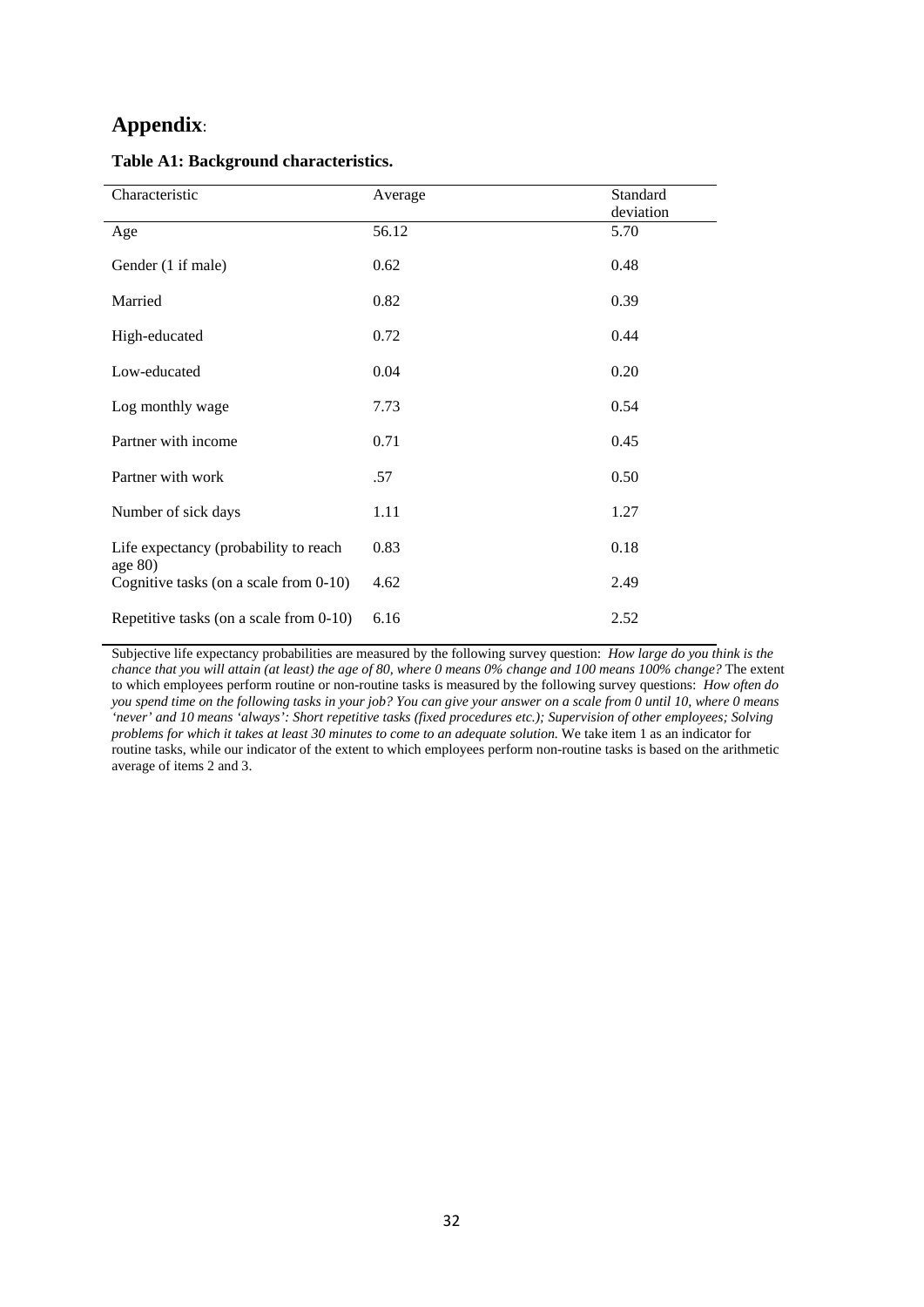#### **Table A2: Background characteristics by retirement scenario**

| Characteristic                           |            |            |            |            | Percentage |            |            |            |            |             | F-value |
|------------------------------------------|------------|------------|------------|------------|------------|------------|------------|------------|------------|-------------|---------|
|                                          | Scenario 1 | Scenario 2 | Scenario 3 | Scenario 4 | Scenario 5 | Scenario 6 | Scenario 7 | Scenario 8 | Scenario 9 | Scenario 10 |         |
| Age                                      | 56.1       | 56.3       | 56.0       | 56.2       | 56.2       | 56.1       | 56.0       | 56.3       | 56.0       | 55.9        | 0.34    |
| Gender (1 if male)                       | 0.62       | 0.61       | 0.61       | 0.63       | 0.63       | 0.62       | 0.60       | 0.62       | 0.63       | 0.62        | 0.47    |
| Married                                  | 0.72       | 0.71       | 0.71       | 0.74       | 0.73       | 0.72       | 0.71       | 0.71       | 0.73       | 0.73        | 0.37    |
| Highly educated                          | 0.01       | 0.06       | 0.04       | 0.03       | 0.0.4      | 0.04       | 0.05       | 0.04       | 0.04       | 0.04        | 0.68    |
| Low-educated                             | 7.74       | 7.74       | 7.73       | 7.74       | 7.75       | 7.74       | 7.73       | 7.73       | 7.74       | 7.74        | 0.37    |
| Log monthly wage                         | 0.81       | 0.81       | 0.80       | 0.83       | 0.83       | 0.82       | 0.80       | 0.81       | 0.82       | 0.82        | 0.09    |
| Partner with income                      | 0.71       | 0.70       | 0.69       | 0.71       | 0.72       | 0.71       | 0.70       | 0.69       | 0.71       | 0.72        | 0.70    |
| Partner with work                        | 0.57       | 0.57       | 0.56       | 0.57       | 0.58       | 0.57       | 0.57       | 0.57       | 0.57       | 0.58        | 0.48    |
| Sick days                                | 1.11       | 1.13       | 1.110      | 1.13       | 1.12       | 1.11       | 1.08       | 1.15       | 1.08       | 1.07        | 0.18    |
| Life expectancy<br>(probability to reach | 83.3       | 83.1       | 83.3       | 83.3       | 83.2       | 83.3       | 83.3       | 83.2       | 83.4       | 83.4        | 0.36    |
| age $80$ )<br>Cognitive tasks            | 4.61       | 4.59       | 4.61       | 4.61       | 4.62       | 4.62       | 4.62       | 4.58       | 4.65       | 4.66        | 0.03    |
| Repetitive tasks                         | 6.17       | 6.20       | 6.13       | 6.21       | 6.21       | 6.17       | 6.12       | 6.20       | 6.14       | 6.13        | 0.08    |

Subjective life expectancy probabilities are measured by the following survey question: *How large do you think is the chance that you will attain (at least) the age of 80, where 0 means 0% change and 100 means 100% change?* The extent to which employees perform routine or non-routine tasks is measured by the following survey questions: *How often do you spend time on the following tasks in your job? You can give your answer on a scale from 0 until 10, where 0 means 'never' and 10 means 'always': Short repetitive tasks (fixed procedures etc.); Supervision of other employees; Solving problems for which it takes at least 30 minutes to come to an adequate solution*. We take item 1 as an indicator for routine tasks, while our indicator of the extent to which employees perform non-routine tasks is based on the arithmetic average of items 2 and 3.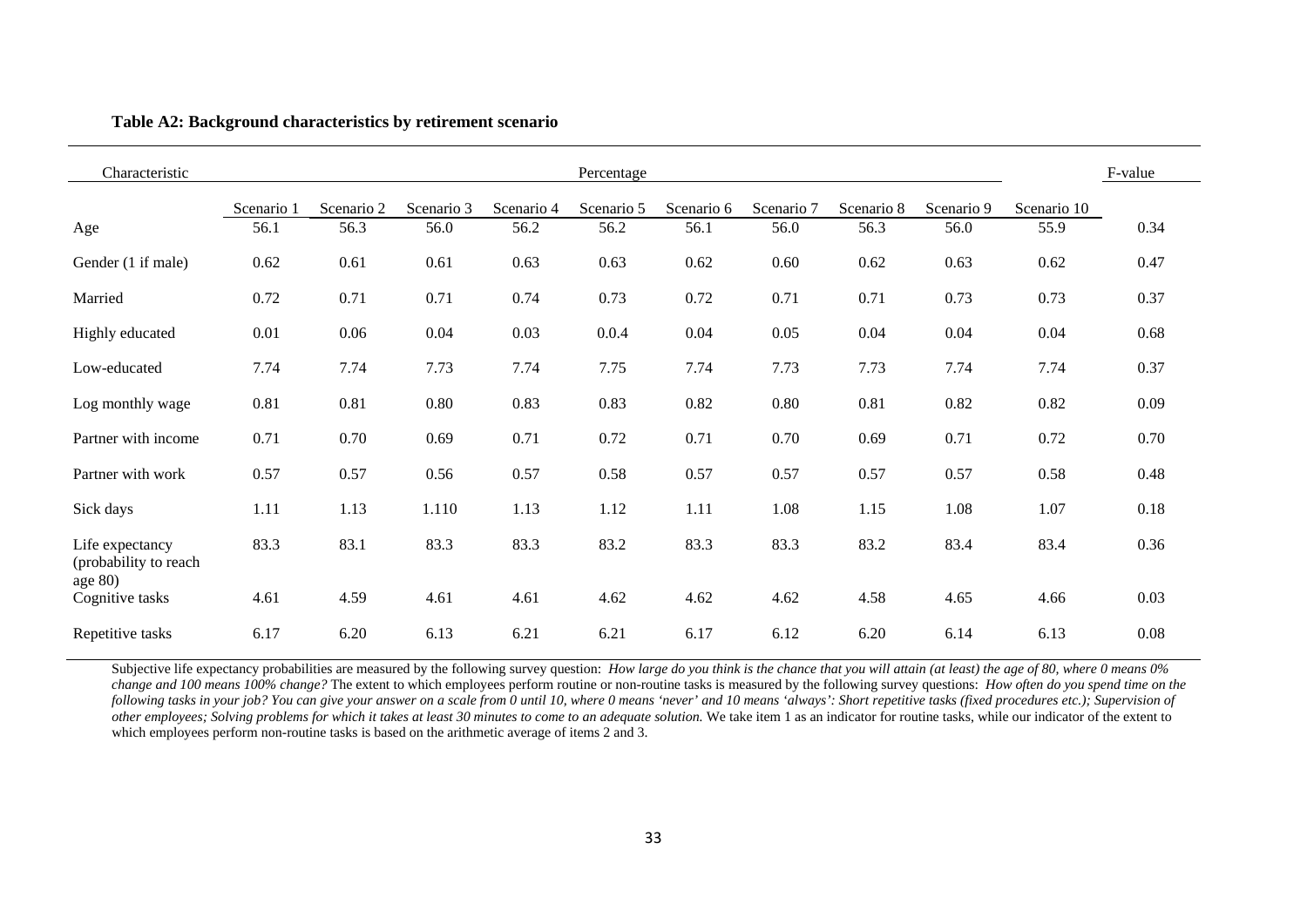|  | Table A3: Basic model including individual fixed effects |  |  |  |  |  |  |  |  |
|--|----------------------------------------------------------|--|--|--|--|--|--|--|--|
|--|----------------------------------------------------------|--|--|--|--|--|--|--|--|

|                                                | (1)            | (2)            |
|------------------------------------------------|----------------|----------------|
| <b>VARIABLES</b>                               | Retirement age | Fulltime       |
|                                                |                | equivalent of  |
|                                                |                | retirement age |
|                                                |                |                |
| Gradual retirement                             | $0.964***$     | $-0.224***$    |
|                                                | (0.029)        | (0.023)        |
| Price of leisure incentive                     | $0.591***$     | $0.585***$     |
|                                                | (0.017)        | (0.016)        |
| Gradual retirement* Price of leisure incentive | 0.021          | $-0.079***$    |
|                                                | (0.026)        | (0.017)        |
| Pension income incentive                       | $0.462***$     | $0.467***$     |
|                                                | (0.015)        | (0.015)        |
| Gradual retirement*Pension income incentive    | 0.004          | $-0.047***$    |
|                                                | (0.024)        | (0.017)        |
| Constant                                       | 65.001***      | 65.000***      |
|                                                | (0.019)        | (0.017)        |
| Individual fixed effects                       | <b>Yes</b>     | Yes            |
| <b>Observations</b>                            | 10,560         | 10,560         |
| R-squared                                      | 0.375          | 0.330          |
| Number of individuals                          | 1,760          | 1,760          |

OLS estimates including robust standard errors corrected for clustering on the individual level in parentheses \*\*\* p<0.01, \*\* p<0.05, \* p<0.1.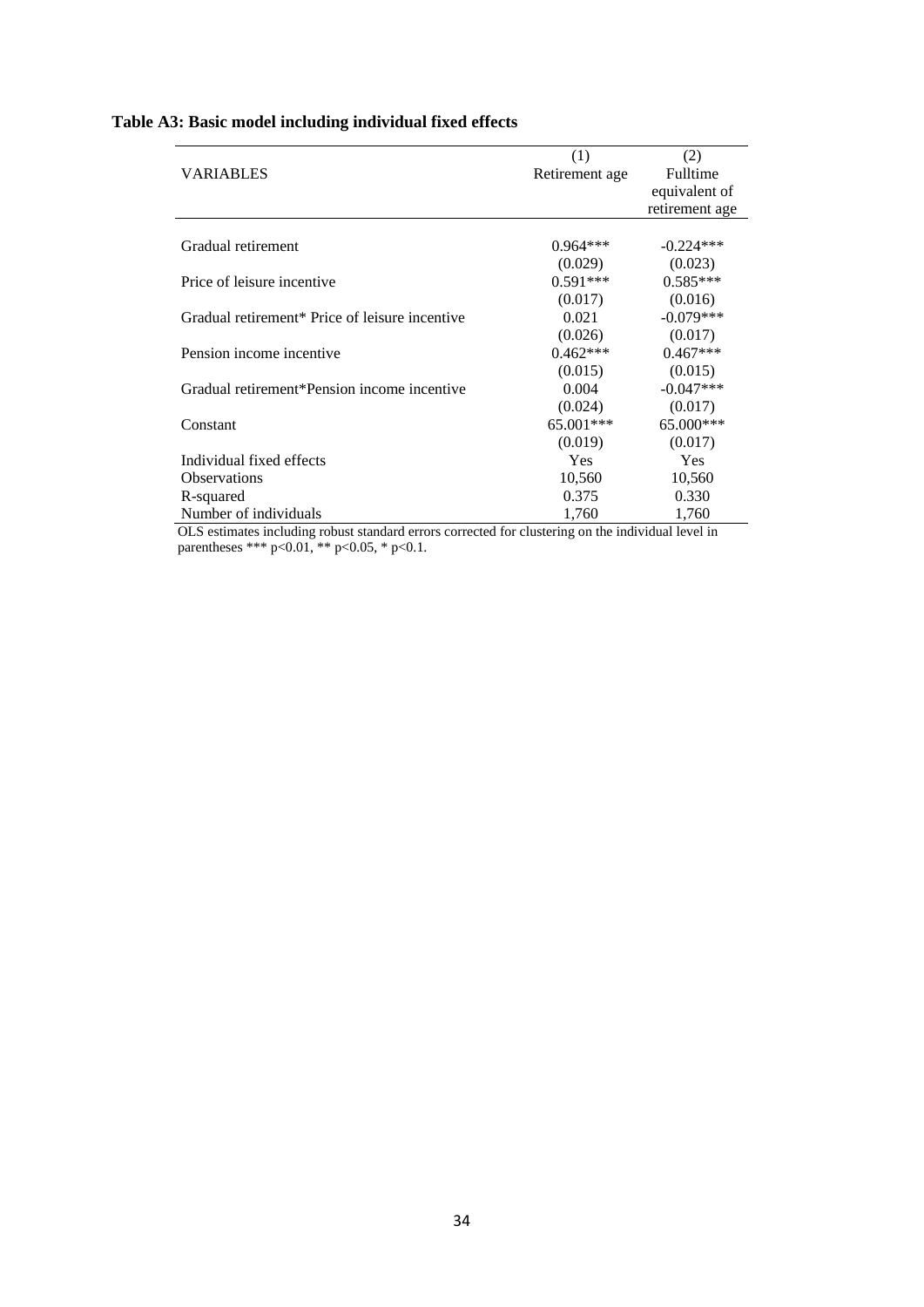# **Table A4: The relationship between gradual retirement and retirement age: nonlinear**

| <b>VARIABLES</b><br>Multinomial logit estimates: Retirement ages 65<br>and 66 are ref. | (1)<br>Early<br>retirement<br>$(64 \text{ years or})$<br>younger) | (2)<br>Late retirement<br>$(67)$ years or<br>older | (3)<br>Early<br>retirement<br>(64 years or<br>younger) | (4)<br>Late retirement<br>67) years or<br>older | (5)<br>Early<br>retirement<br>$(64$ years or<br>younger) | (6)<br>Late retirement<br>67) years or<br>older |
|----------------------------------------------------------------------------------------|-------------------------------------------------------------------|----------------------------------------------------|--------------------------------------------------------|-------------------------------------------------|----------------------------------------------------------|-------------------------------------------------|
|                                                                                        | $-0.236***$                                                       | $1.090***$                                         | $-0.299***$                                            | $1.123***$                                      | $-0.593***$                                              | $0.917***$                                      |
| Gradual retirement                                                                     | (0.047)                                                           | (0.043)                                            | (0.050)                                                | (0.045)                                         | (0.065)                                                  | (0.066)                                         |
| Price of leisure incentive                                                             |                                                                   |                                                    | $-0.761***$                                            | $0.337***$                                      | $-0.930***$                                              | $0.181***$                                      |
|                                                                                        |                                                                   |                                                    | (0.050)                                                | (0.029)                                         | (0.054)                                                  | (0.037)                                         |
| Gradual retirement <sup>*</sup> Price of leisure incentive                             |                                                                   |                                                    |                                                        |                                                 | $0.480***$                                               | $0.333***$                                      |
|                                                                                        |                                                                   |                                                    |                                                        |                                                 | (0.079)                                                  | (0.054)                                         |
| Pension income incentive                                                               |                                                                   |                                                    | $-0.392***$                                            | $0.301***$                                      | $-0.500***$                                              | $0.280***$                                      |
|                                                                                        |                                                                   |                                                    | (0.035)                                                | (0.028)                                         | (0.043)                                                  | (0.038)                                         |
| Gradual retirement*Pension income incentive                                            |                                                                   |                                                    |                                                        |                                                 | $0.288***$                                               | 0.046                                           |
|                                                                                        |                                                                   |                                                    |                                                        |                                                 | (0.065)                                                  | (0.054)                                         |
| Constant                                                                               | $-1.116***$                                                       | $-0.575***$                                        | $-0.528***$                                            | $-0.954***$                                     | $-0.418**$                                               | $-0.851***$                                     |
|                                                                                        | (0.153)                                                           | (0.118)                                            | (0.162)                                                | (0.128)                                         | (0.162)                                                  | (0.132)                                         |
| <b>Observations</b><br>$\cdot$ $\cdot$ $\cdot$ $\cdot$<br>.                            | 10,560                                                            | 10,560                                             | 10,560                                                 | 10,560                                          | 10,560                                                   | 10,560                                          |

Coefficient estimates on which the marginal effects presented in Figure 2 are based. Robust standard errors corrected for clustering on the individual level in parentheses.

\*\*\* p<0.01, \*\* p<0.05, \* p<0.1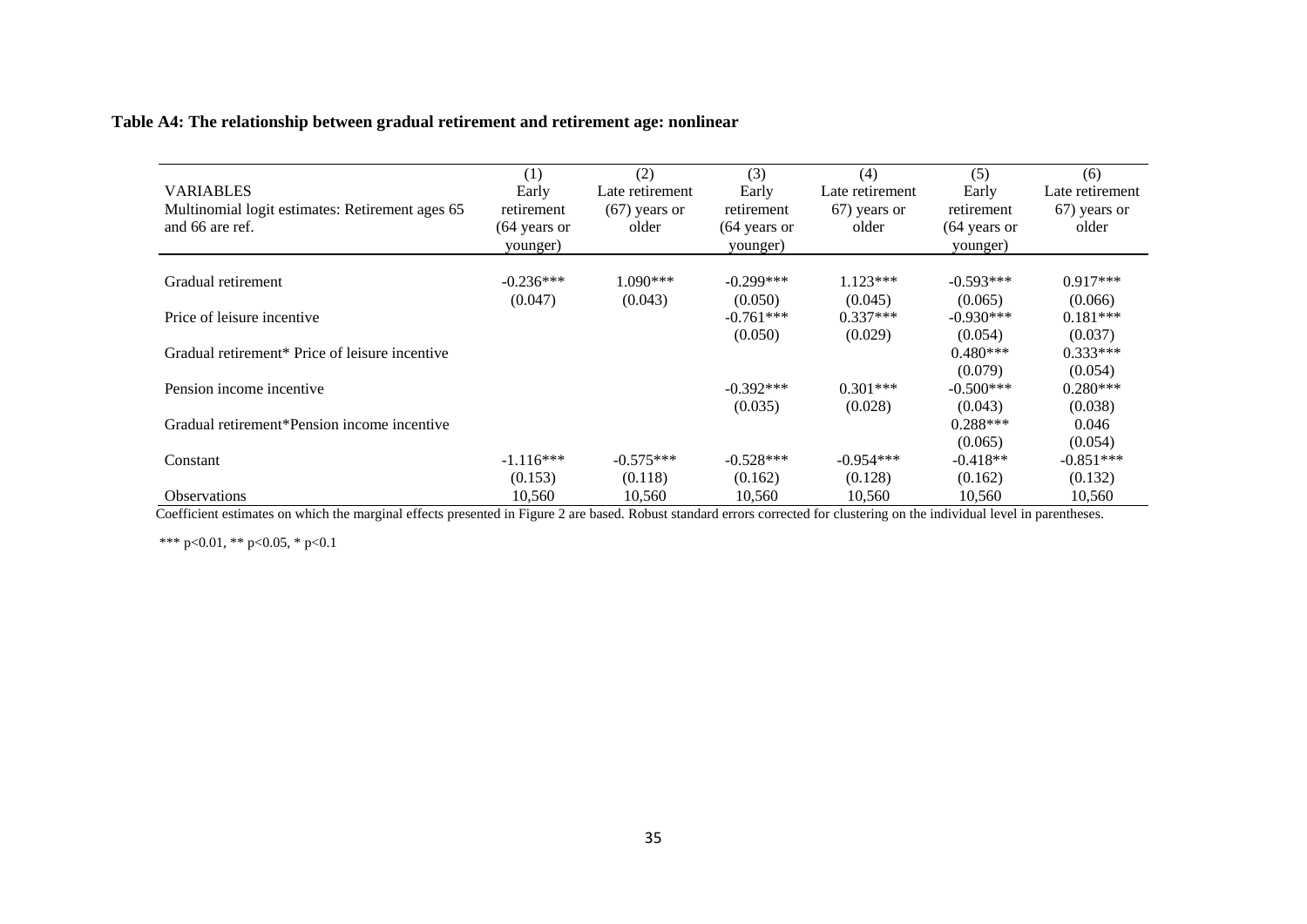# **Table A5: Ranking the scenarios: multinomial logit results**

|                            | (1)        | (2)        | (3)        | (4)         | (5)         | (6)         |
|----------------------------|------------|------------|------------|-------------|-------------|-------------|
|                            | Least      |            |            |             |             | Most        |
|                            | preferred  |            |            |             |             | preferred   |
|                            | scenario   |            |            |             |             | scenario    |
| Model 1                    |            |            |            |             |             |             |
| Gradual retirement         | $0.125***$ | $0.038***$ | $0.040***$ | $-0.062***$ | $-0.024***$ | $-0.116***$ |
|                            | (0.008)    | (0.008)    | (0.008)    | (0.008)     | (0.008)     | (0.008)     |
| Model 2                    |            |            |            |             |             |             |
| Gradual retirement         | $0.125***$ | $0.039***$ | $0.041***$ | $-0.062***$ | $-0.025***$ | $-0.116***$ |
|                            | (0.008)    | (0.008)    | (0.008)    | (0.008)     | (0.008)     | (0.008)     |
| Price of leisure incentive | $0.171***$ | $0.065***$ | $0.015***$ | $-0.007$    | $-0.061***$ | $-0.184***$ |
|                            | (0.006)    | (0.004)    | (0.004)    | (0.005)     | (0.005)     | (0.007)     |
| Pension income incentive   | $0.179***$ | $0.080***$ | $0.026***$ | $0.012***$  | $-0.064***$ | $-0.234***$ |
|                            | (0.005)    | (0.004)    | (0.004)    | (0.005)     | (0.006)     | (0.010)     |

Marginal effects. Robust standard errors corrected for clustering on the individual level in parentheses \*\*\* p<0.01, \*\* p<0.05, \* p<0.1. Column 1 shows the marginal effects for the least preferred scenario, while Column 6 shows the estimates for the most preferred scenario. Model 1 reports the estimates for gradual retirement only. Model 2 reports the estimates for gradual retirement controlled for financial incentives (i.e., price of leisure and pension income).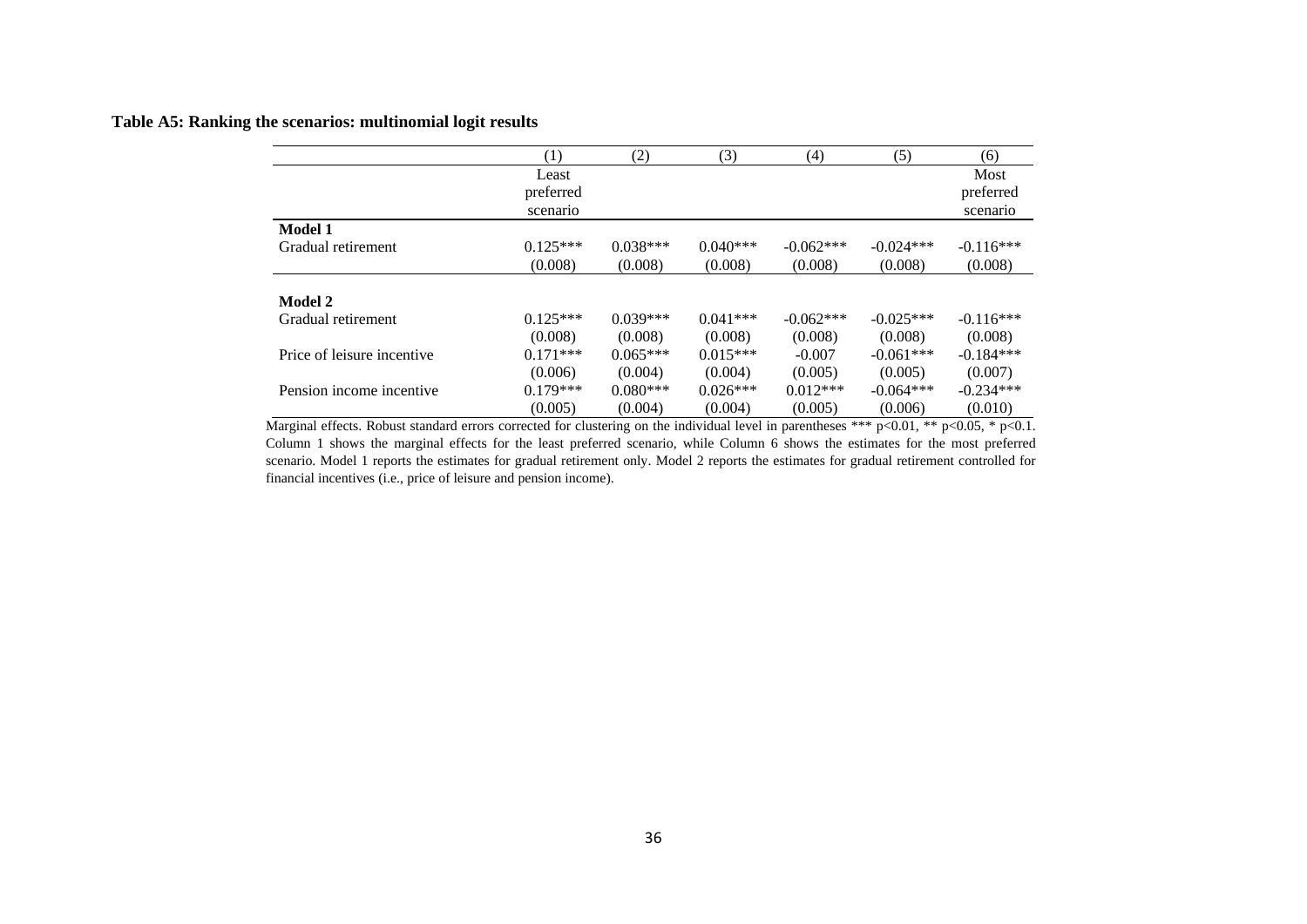# Figure A1: Examples of the retirement vignettes

*We would like to know more about your retirement preferences. In the following six questions, we therefore confront you with different retirement schemes. Thereby, you always have to assume that you presently work full-time.* 

*Some of these schemes only enable you to retire full-time, while other schemes enable you to first retire part-time for several years before you retire full-time (you always retire for half and have to continue work for half in these schemes until you fully stop working). It always holds that the earlier you retire, the lower your pension will be.* 

*In each question, we present a table in which for each possible retirement age is shown how much pension you will receive from that age. The income is net (free disposable after taxes and benefits) and is expressed as a percentage of your current net wage. Your state old age pension (AOW) and the income from part-time work (in case of part-time retirement) are already included in the calculation. In the schemes in which you first retire part-time, you would receive this income during the period in which you are part-time retired and during the period thereafter.*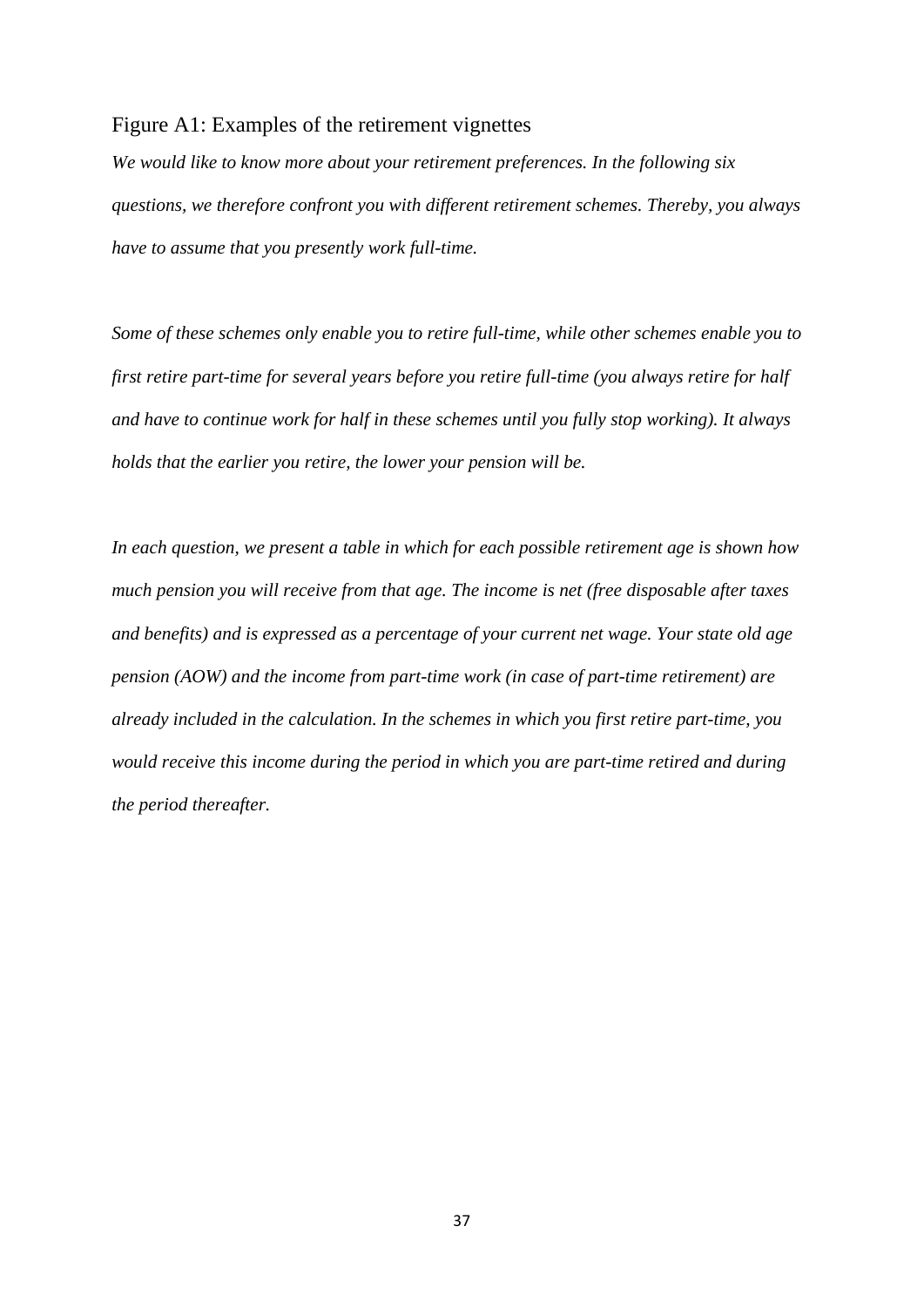# **Scenario 1**

| Age of retirement | Replacement rate (as % of net income) |  |
|-------------------|---------------------------------------|--|
|                   |                                       |  |
| 62                | 60                                    |  |
| 63                | 65                                    |  |
| 64                | 70                                    |  |
| 65                | 75                                    |  |
| 66                | 80                                    |  |
| 67                | 85                                    |  |
| 68                | 90                                    |  |
| 69                | 95                                    |  |
| 70                | 100                                   |  |

If you could choose among these possibilities, at what age you prefer to stop working?

o Completely stop working at the age of 62 years at an income of 60%

o Completely stop working at the age of 63 years at an income of 65%

o Completely stop working at the age of 64 years at an income of 70%

o Completely stop working at the age of 65 years at an income of 75%

o Completely stop working at the age of 66 years at an income of 80%

o Completely stop working at the age of 67 years at an income of 85%

o Completely stop working at the age of 68 years at an income of 90% o Completely stop working at the age of 69 years at an income of 95%

o Completely stop working at the age of 70 years at an income of 100%